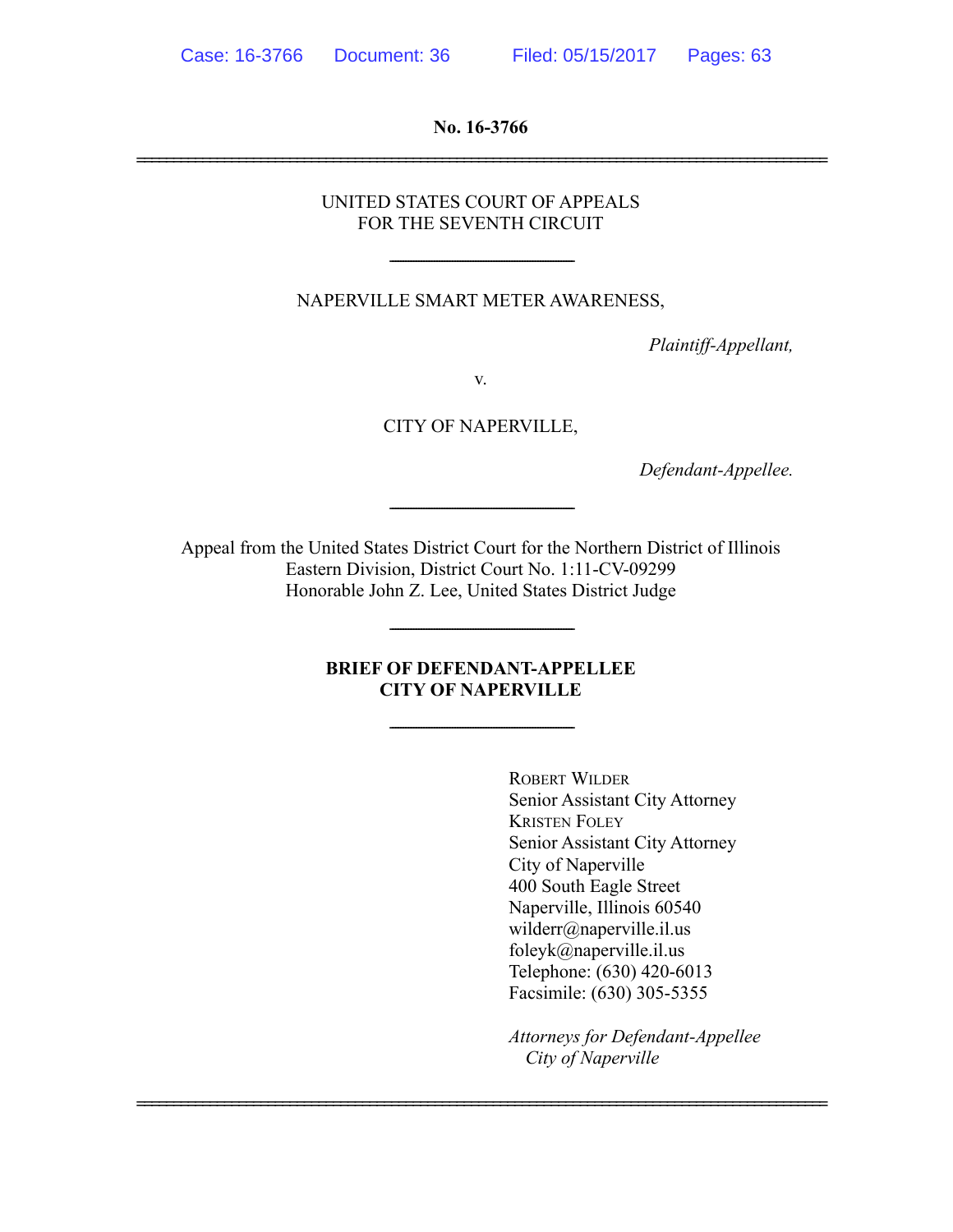# **Case: 16-3766 Document: 362 Filed: 051150220176 Pages: 63** (3 of 6)<br>APPEARANCE & CIRCUIT RULE 26.1 DISCLOSURE STATEMENT

Appellate Court No: 16-3766

Short Caption: Naperville Smart Meter v City of Naperville

 To enable the judges to determine whether recusal is necessary or appropriate, an attorney for a non-governmental party or amicus curiae, or a private attorney representing a government party, must furnish a disclosure statement providing the following information in compliance with Circuit Rule 26.1 and Fed. R. App. P. 26.1.

The Court prefers that the disclosure statement be filed immediately following docketing; but, the disclosure statement must be filed within 21 days of docketing or upon the filing of a motion, response, petition, or answer in this court, whichever occurs first. Attorneys are required to file an amended statement to reflect any material changes in the required information. The text of the statement must also be included in front of the table of contents of the party's main brief. **Counsel is required to complete the entire statement and to use N/A for any information that is not applicable if this form is used.**

#### **[ ] PLEASE CHECK HERE IF ANY INFORMATION ON THIS FORM IS NEW OR REVISED AND INDICATE WHICH INFORMATION IS NEW OR REVISED.**

(1) The full name of every party that the attorney represents in the case (if the party is a corporation, you must provide the corporate disclosure information required by Fed. R. App. P 26.1 by completing item #3):

City of Naperville

| (2) The names of all law firms whose partners or associates have appeared for the party in the case (including proceedings |  |
|----------------------------------------------------------------------------------------------------------------------------|--|
| in the district court or before an administrative agency) or are expected to appear for the party in this court:           |  |

N/A

(3) If the party or amicus is a corporation:

i) Identify all its parent corporations, if any; and

N/A

ii) list any publicly held company that owns 10% or more of the party's or amicus' stock:

N/A

|                 | Attorney's Signature: S/ Michael DiSanto<br>Attorney's Printed Name: Michael DiSanto | November 10, 2016<br>Date:                                                                                                                  |
|-----------------|--------------------------------------------------------------------------------------|---------------------------------------------------------------------------------------------------------------------------------------------|
|                 |                                                                                      | $_{\text{No}}\times$<br>Please indicate if you are <i>Counsel of Record</i> for the above listed parties pursuant to Circuit Rule 3(d). Yes |
| Address:        | 400 S. Eagle Street, Naperville, Illinois 60540                                      |                                                                                                                                             |
| Phone Number:   | 630-420-6033                                                                         | Fax Number: 630-305-5355                                                                                                                    |
| E-Mail Address: | DiSantoM@naperville.il.us                                                            |                                                                                                                                             |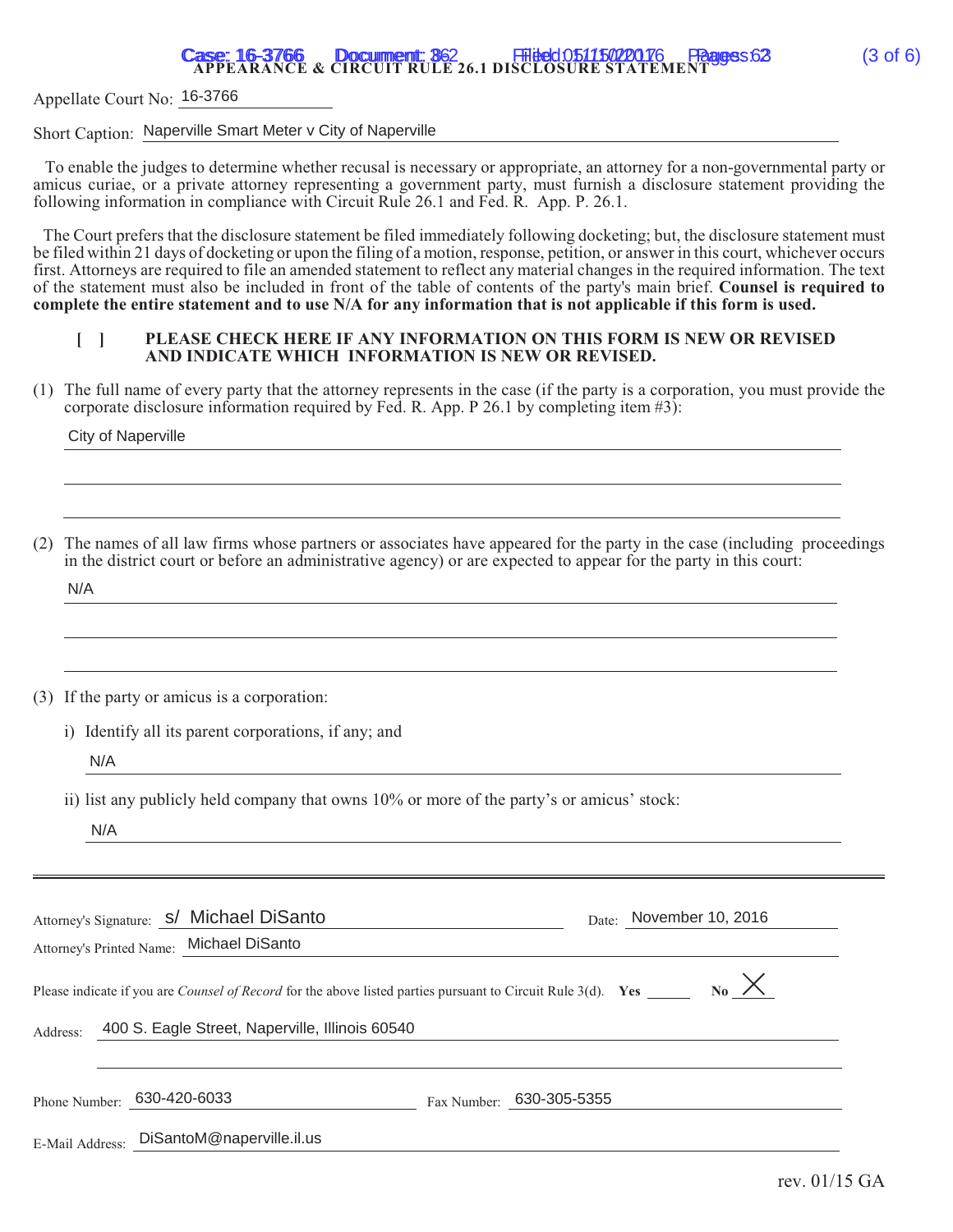# **Casse: 16-37666 Domument: 36 Filed: 05/05/20176 Pages: 63**<br>APPEARANCE & CIRCUIT RULE 26.1 DISCLOSURE STATEMENT

Appellate Court No: 16-3766

Short Caption: Naperville Smart Meter v City of Naperville

 To enable the judges to determine whether recusal is necessary or appropriate, an attorney for a non-governmental party or amicus curiae, or a private attorney representing a government party, must furnish a disclosure statement providing the following information in compliance with Circuit Rule 26.1 and Fed. R. App. P. 26.1.

The Court prefers that the disclosure statement be filed immediately following docketing; but, the disclosure statement must be filed within 21 days of docketing or upon the filing of a motion, response, petition, or answer in this court, whichever occurs first. Attorneys are required to file an amended statement to reflect any material changes in the required information. The text of the statement must also be included in front of the table of contents of the party's main brief. **Counsel is required to complete the entire statement and to use N/A for any information that is not applicable if this form is used.**

#### **[ ] PLEASE CHECK HERE IF ANY INFORMATION ON THIS FORM IS NEW OR REVISED AND INDICATE WHICH INFORMATION IS NEW OR REVISED.**

(1) The full name of every party that the attorney represents in the case (if the party is a corporation, you must provide the corporate disclosure information required by Fed. R. App. P 26.1 by completing item #3):

City of Naperville

| (2) The names of all law firms whose partners or associates have appeared for the party in the case (including proceedings |
|----------------------------------------------------------------------------------------------------------------------------|
| in the district court or before an administrative agency) or are expected to appear for the party in this court:           |

N/A

(3) If the party or amicus is a corporation:

i) Identify all its parent corporations, if any; and

N/A

ii) list any publicly held company that owns 10% or more of the party's or amicus' stock:

N/A

|                 | Attorney's Signature: S/ Kristen Foley<br>Attorney's Printed Name: Kristen Foley                                                                    |                          | Date: November 10, 2016 |
|-----------------|-----------------------------------------------------------------------------------------------------------------------------------------------------|--------------------------|-------------------------|
|                 | Please indicate if you are <i>Counsel of Record</i> for the above listed parties pursuant to Circuit Rule 3(d). Yes ________ No $\overline{\times}$ |                          |                         |
| Address:        | 400 S. Eagle Street, Naperville, Illinois 60540                                                                                                     |                          |                         |
| Phone Number:   | 630-305-5280                                                                                                                                        | Fax Number: 630-305-5355 |                         |
| E-Mail Address: | FoleyK@naperville.il.us                                                                                                                             |                          |                         |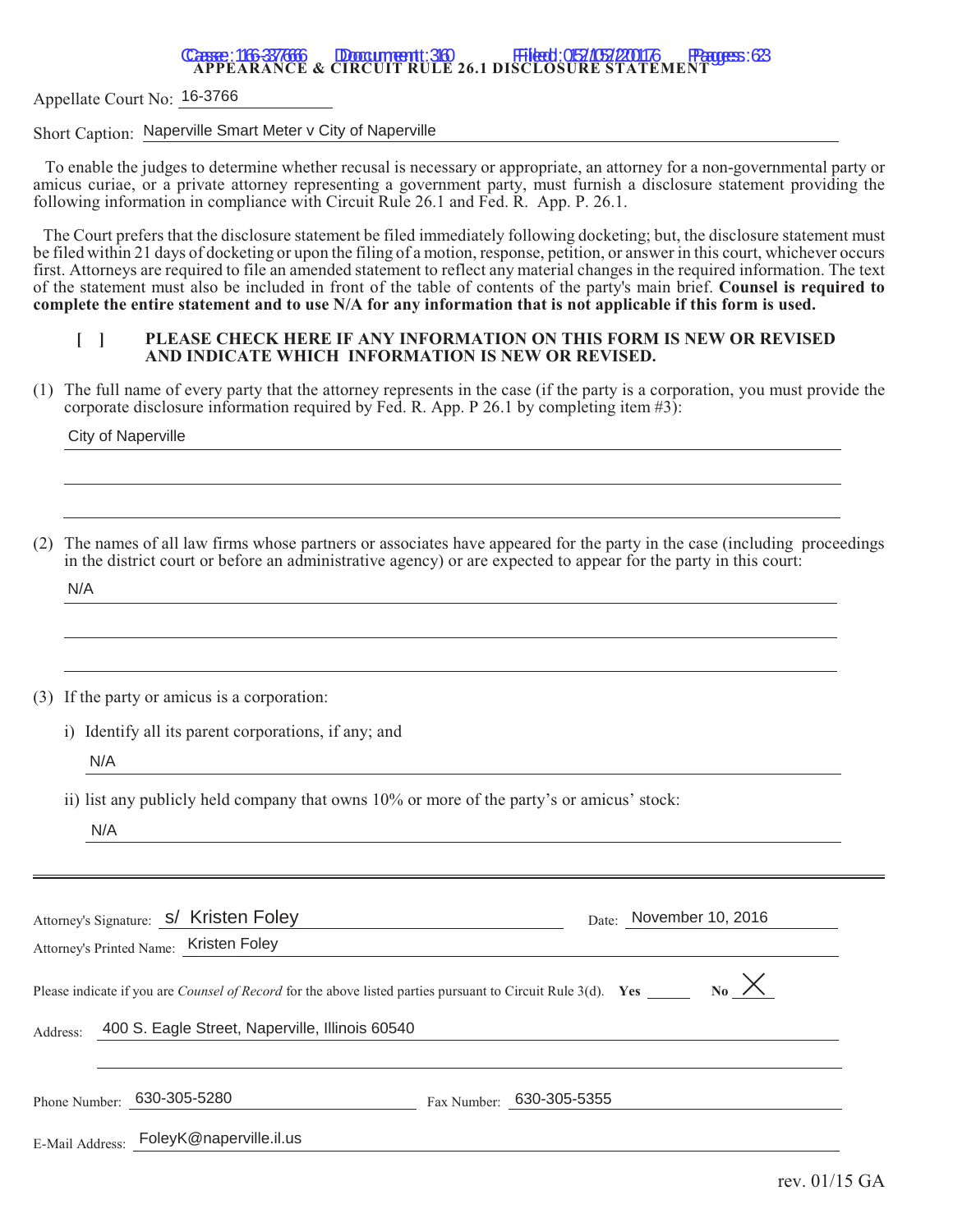# **Case: 16-3766 Document: 361 Filed: 051150220176 Pages: 63** (1 of 6)<br>APPEARANCE & CIRCUIT RULE 26.1 DISCLOSURE STATEMENT

Appellate Court No: 16-3766

Short Caption: Naperville Smart Meter v City of Naperville

 To enable the judges to determine whether recusal is necessary or appropriate, an attorney for a non-governmental party or amicus curiae, or a private attorney representing a government party, must furnish a disclosure statement providing the following information in compliance with Circuit Rule 26.1 and Fed. R. App. P. 26.1.

The Court prefers that the disclosure statement be filed immediately following docketing; but, the disclosure statement must be filed within 21 days of docketing or upon the filing of a motion, response, petition, or answer in this court, whichever occurs first. Attorneys are required to file an amended statement to reflect any material changes in the required information. The text of the statement must also be included in front of the table of contents of the party's main brief. **Counsel is required to complete the entire statement and to use N/A for any information that is not applicable if this form is used.**

#### **[ ] PLEASE CHECK HERE IF ANY INFORMATION ON THIS FORM IS NEW OR REVISED AND INDICATE WHICH INFORMATION IS NEW OR REVISED.**

(1) The full name of every party that the attorney represents in the case (if the party is a corporation, you must provide the corporate disclosure information required by Fed. R. App. P 26.1 by completing item #3):

City of Naperville

| (2) The names of all law firms whose partners or associates have appeared for the party in the case (including proceedings |  |
|----------------------------------------------------------------------------------------------------------------------------|--|
| in the district court or before an administrative agency) or are expected to appear for the party in this court:           |  |

N/A

(3) If the party or amicus is a corporation:

i) Identify all its parent corporations, if any; and

N/A

ii) list any publicly held company that owns 10% or more of the party's or amicus' stock:

N/A

|                 | Attorney's Signature: S/ Robert Wilder<br>Attorney's Printed Name: Robert Wilder | November 10, 2016<br>Date:                                                                                                                   |
|-----------------|----------------------------------------------------------------------------------|----------------------------------------------------------------------------------------------------------------------------------------------|
|                 |                                                                                  | $_{\text{No}} \times$<br>Please indicate if you are <i>Counsel of Record</i> for the above listed parties pursuant to Circuit Rule 3(d). Yes |
| Address:        | 400 S. Eagle Street, Naperville, Illinois 60540                                  |                                                                                                                                              |
| Phone Number:   | 630-420-6013                                                                     | Fax Number: 630-305-5355                                                                                                                     |
| E-Mail Address: | WilderR@naperville.il.us                                                         |                                                                                                                                              |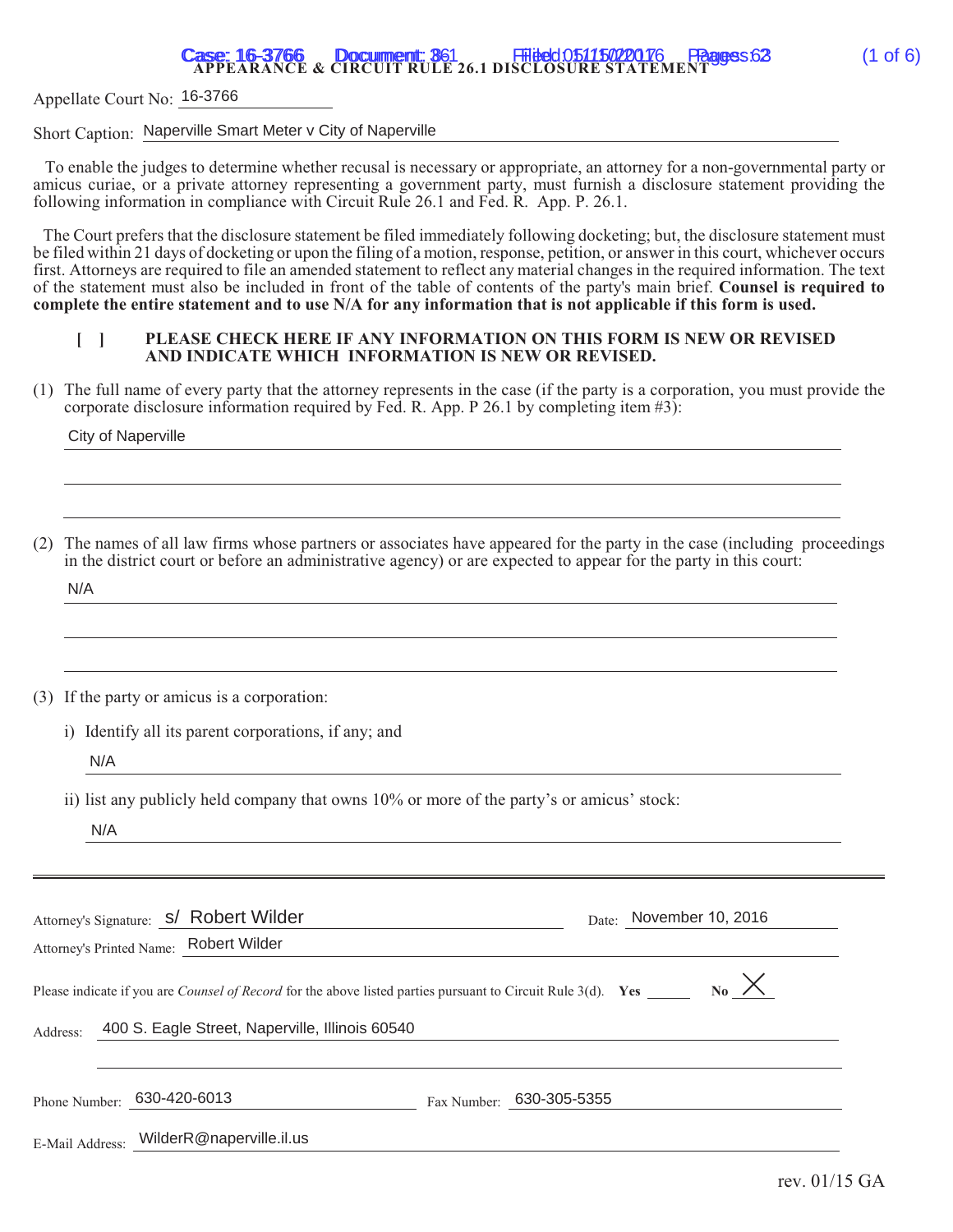# TABLE OF CONTENTS

|     |                |                                                                                                                                                                                               | Page           |
|-----|----------------|-----------------------------------------------------------------------------------------------------------------------------------------------------------------------------------------------|----------------|
|     |                |                                                                                                                                                                                               | $\mathbf{i}$   |
|     |                |                                                                                                                                                                                               | 1V             |
|     |                |                                                                                                                                                                                               | -1             |
|     |                |                                                                                                                                                                                               | $\mathbf{1}$   |
|     |                |                                                                                                                                                                                               | 1              |
| Ι.  |                |                                                                                                                                                                                               | $\mathbf{1}$   |
| II. |                |                                                                                                                                                                                               | $\overline{2}$ |
|     | A.             |                                                                                                                                                                                               | 3              |
|     | B.             |                                                                                                                                                                                               | $\overline{4}$ |
|     | $\mathbf{C}$ . |                                                                                                                                                                                               | 5              |
|     | D.             |                                                                                                                                                                                               | 6              |
|     |                |                                                                                                                                                                                               | 7              |
|     |                |                                                                                                                                                                                               | 9              |
| Ι.  |                | The District Court Correctly Decided That Plaintiff Did Not State An                                                                                                                          | 9              |
|     | A.             | The Fourth Amendment is not implicated by an electric utility's                                                                                                                               | 10             |
|     |                | 1. Kyllo, Karo, and Jones are not controlling precedent                                                                                                                                       | 12             |
|     |                | The City's purpose for and manner in which it collects<br>a.<br>information is legally distinguishable from law enforcement                                                                   | 15             |
|     |                | b. Plaintiff's members engaged in a voluntary relationship with a                                                                                                                             | 16             |
|     |                | c. Measurement of electricity usage by a utility is not surveillance                                                                                                                          | 18             |
|     |                | 2. The district court correctly applied the third-party doctrine to<br>determine that plaintiff's members do not have a reasonable<br>expectation of privacy in electricity usage information | 19             |
|     |                | 3. Plaintiff concedes that the city, as an electricity vendor has the right<br>to meter and measure an individual's electricity usage                                                         | 21             |
|     |                | 4. The Fourth Amendment is not a privacy panacea                                                                                                                                              | 22             |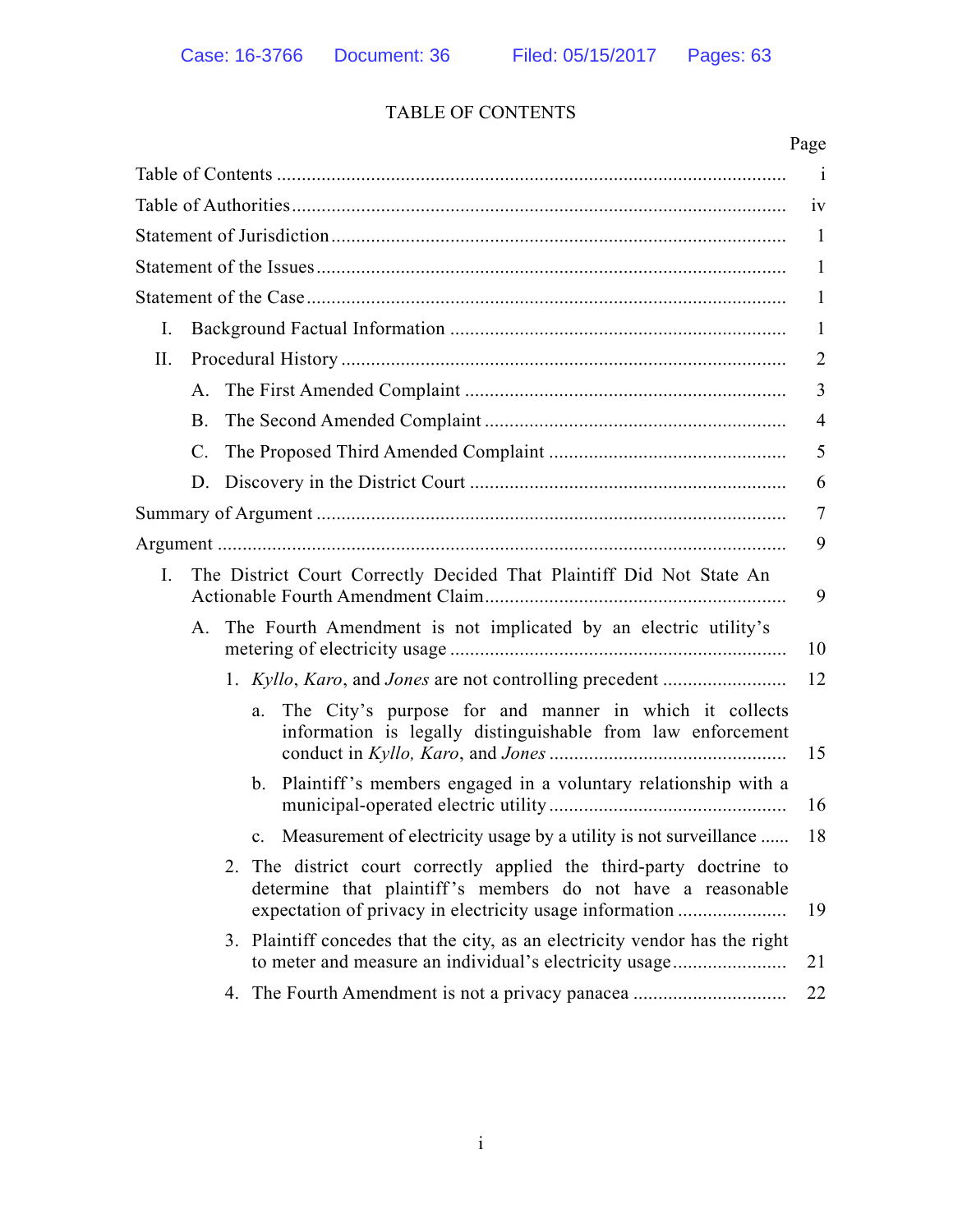## TABLE OF CONTENTS – Continued

|     |    |                                                                                                                                                                                                                      | Page |
|-----|----|----------------------------------------------------------------------------------------------------------------------------------------------------------------------------------------------------------------------|------|
|     | B. | The district court's dismissal of Plaintiff's purported Fourth<br>Amendment claim is based on a careful and thorough analysis and                                                                                    | 24   |
|     |    | 1. Plaintiff's allegations that advanced meters reveal private activity and<br>behavior within the home are hypothetical and speculative                                                                             | 24   |
|     |    | 2. The district court correctly determined that Plaintiff's allegations<br>establish that advanced meters provide no more information about the<br>inside of the home than can be determined from the outside of the | 27   |
|     |    | 3. "Bad" digital privacy policy does not equate to a Fourth Amendment                                                                                                                                                | 28   |
|     |    | C. Plaintiff's asserted concerns regarding "enhanced security risks,"<br>information sharing, and long-term data storage are hypothetical and                                                                        | 29   |
|     |    | 1. Plaintiff's concerns of "enhanced security risks" are hypothetical and                                                                                                                                            | 29   |
|     |    | 2. Plaintiff's concerns regarding data sharing and long-term storage of<br>advanced meter electricity usage information are hypothetical and                                                                         | 31   |
|     | D. | The district court correctly concluded there is no Fourth Amendment<br>violation until information is actually improperly used                                                                                       | 33   |
|     | Е. | Plaintiff's assertions that advanced meters invade an individual's<br>"intellectual privacy" do not appear in the complaint(s) and should be                                                                         | 35   |
|     | F. | The district court correctly dismissed Plaintiff's purported Illinois                                                                                                                                                | 36   |
|     |    | 1. The district court correctly concluded that the proposed Third<br>Amended Complaint failed to state a claim under Article I, § 6 of the                                                                           | 36   |
|     |    | 2. Federal courts are not the appropriate forum for novel and complex                                                                                                                                                | 36   |
| II. |    | Operation Of An Electric Utility Is Proprietary Conduct And Is Not Subject                                                                                                                                           | 37   |
|     | А. | The operation of an electric utility is proprietary rather than regulatory                                                                                                                                           | 38   |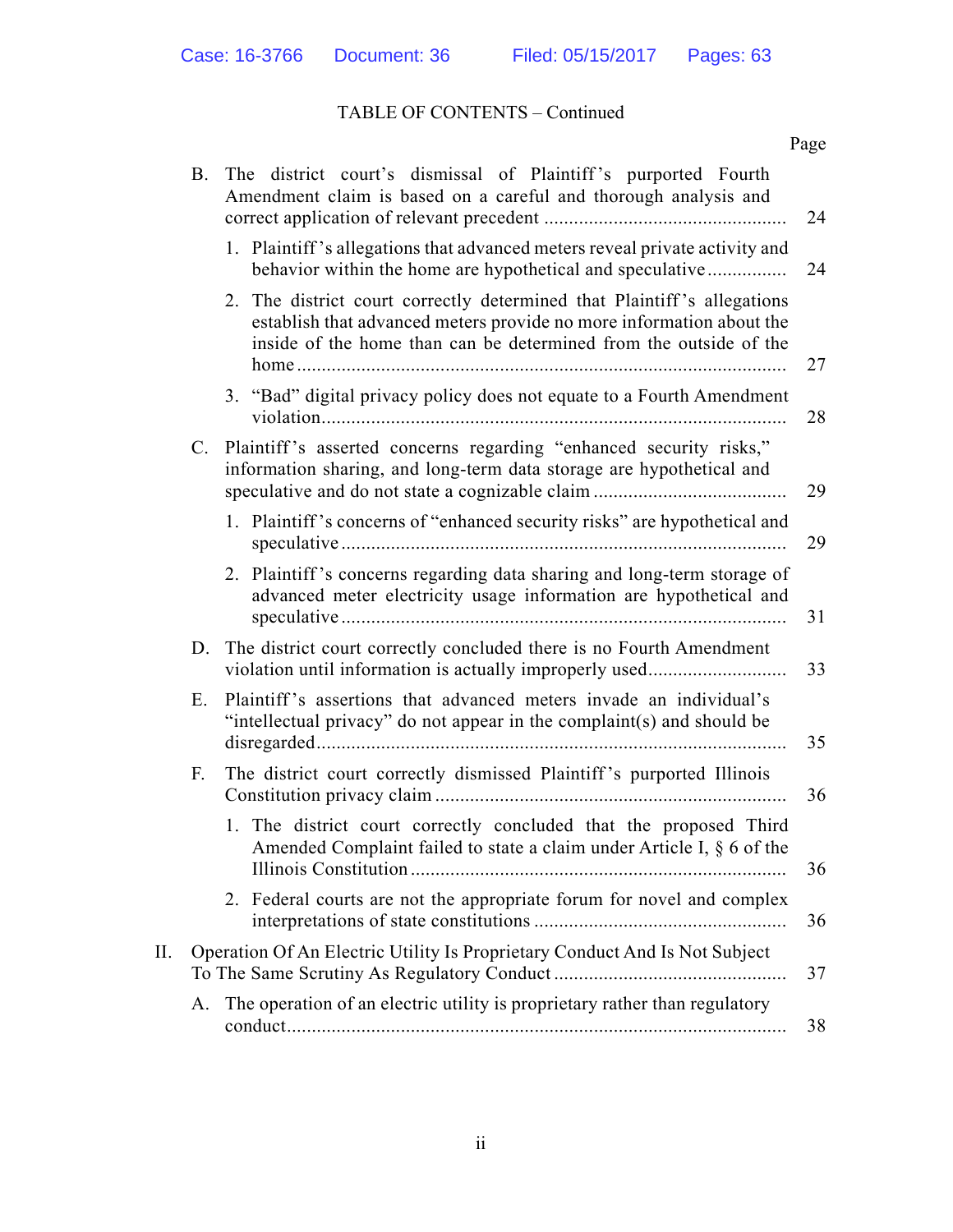# TABLE OF CONTENTS – Continued

|  |                                                                                                                                                | Page |
|--|------------------------------------------------------------------------------------------------------------------------------------------------|------|
|  | B. When government acts in a proprietary capacity, its actions are not                                                                         |      |
|  | III. Recent Amendments To The City's Code Render Plaintiff's Hypothetical                                                                      |      |
|  | IV. The District Court Never Limited, Restricted Or Otherwise Impeded<br>Discovery Related To Plaintiff's Fourth Amendment Claim And The Claim | 48   |
|  |                                                                                                                                                | 51   |
|  |                                                                                                                                                | 52   |
|  |                                                                                                                                                | 53   |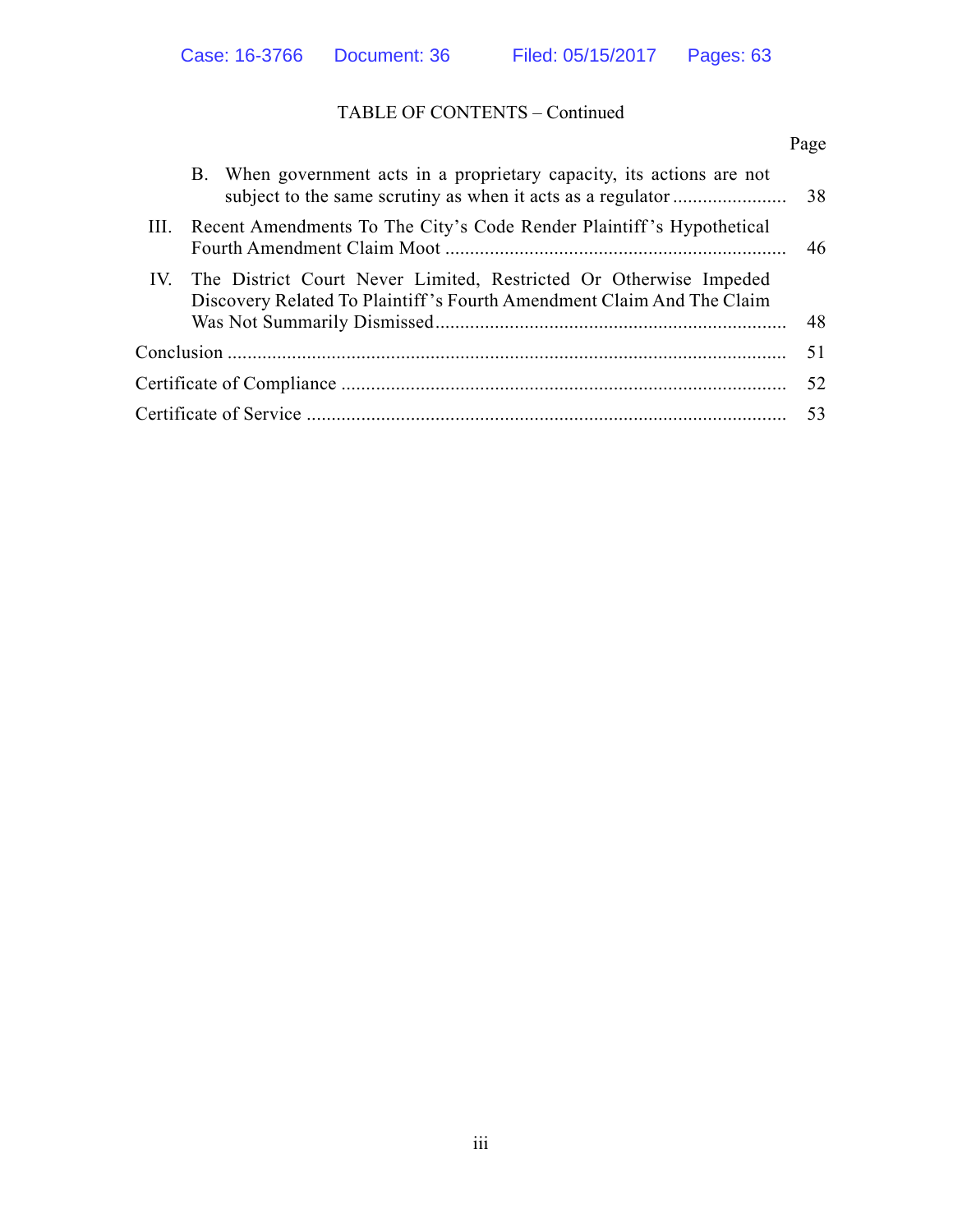# TABLE OF AUTHORITIES

| <b>CASES</b>                                                                              |
|-------------------------------------------------------------------------------------------|
|                                                                                           |
|                                                                                           |
| Cafeteria & Restaurant Workers v. McElroy, 367 U.S. 886 (1961) 38, 40                     |
| Chicago United Indus., Ltd. v. City of Chicago, 445 F.3d 940 (7th Cir. 2006) 46           |
|                                                                                           |
|                                                                                           |
| Crenshaw-Logal v. City of Abilene, Texas, 436 Fed. Appx. 306 (5th Cir. 2011) 50           |
|                                                                                           |
| Hughes Communications Galaxy, Inc. v. U.S., 271 F.3d 1060 (Fed. Cir. 2001)38              |
| Illinois Power & Light Corp. v. Consol. Coal Co. of St. Louis, 251 Ill. App. 49 (Ill.     |
| In re U.S. for Historical Cell Site Data, 724 F.3d 600 (5th Cir. 2013)19                  |
| Inland Real Estate Corp. v. Vill. of Palatine, 107 Ill. App. 3d 279 (1982)38              |
| International Soc. for Krishna Consciousness v. Lee, 505 U.S. 672 (1992) 38               |
|                                                                                           |
|                                                                                           |
|                                                                                           |
|                                                                                           |
|                                                                                           |
| Nixon v. Administrator of General Services, 433 U.S. 425 (1977)40, 41                     |
| Nordine v. Illinois Power Co., 48 Ill. App. 2d 424, 199 N.E.2d 34 (Ill. App. Ct. 1964) 38 |
|                                                                                           |
|                                                                                           |
|                                                                                           |
|                                                                                           |
|                                                                                           |
| Ridley v. Massachusetts Bay Transp. Auth., 390 F.3d 65 (1st Cir. 2004)38                  |
|                                                                                           |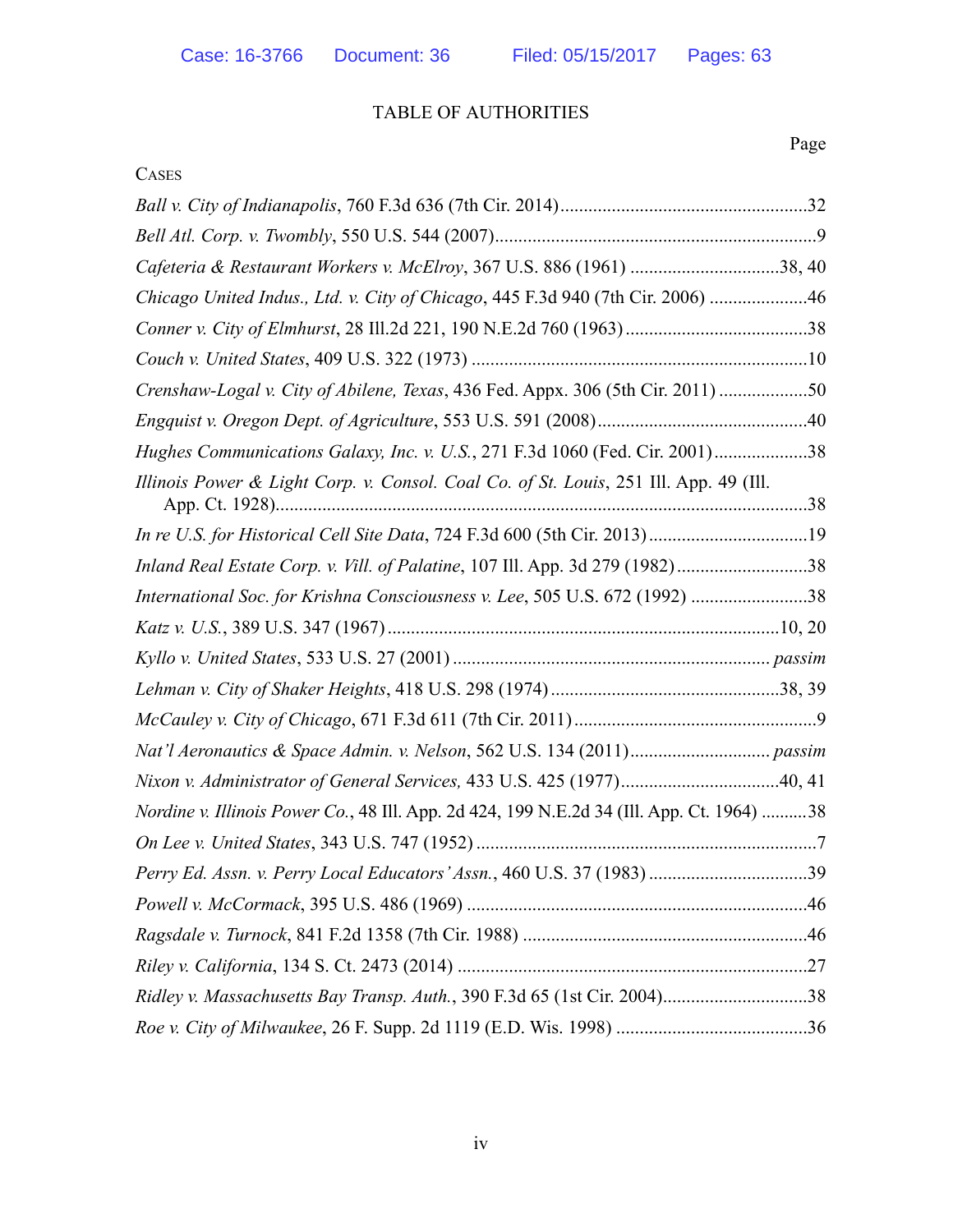## TABLE OF AUTHORITIES – Continued

|                                                                                         | Page |
|-----------------------------------------------------------------------------------------|------|
|                                                                                         |      |
| Shields Enterprises, Inc. v. First Chicago Corp., 975 F.2d 1290 (7th Cir. 1992)37       |      |
|                                                                                         |      |
|                                                                                         |      |
|                                                                                         |      |
|                                                                                         |      |
|                                                                                         |      |
|                                                                                         |      |
|                                                                                         |      |
|                                                                                         |      |
|                                                                                         |      |
|                                                                                         |      |
|                                                                                         |      |
|                                                                                         |      |
|                                                                                         |      |
|                                                                                         |      |
|                                                                                         |      |
|                                                                                         |      |
|                                                                                         |      |
| Wisconsin Interscholastic Athletic Ass'n v. Gannett Co., 658 F.3d 614 (7th Cir. 2011)38 |      |

#### STATUTES AND CONSTITUTIONAL PROVISIONS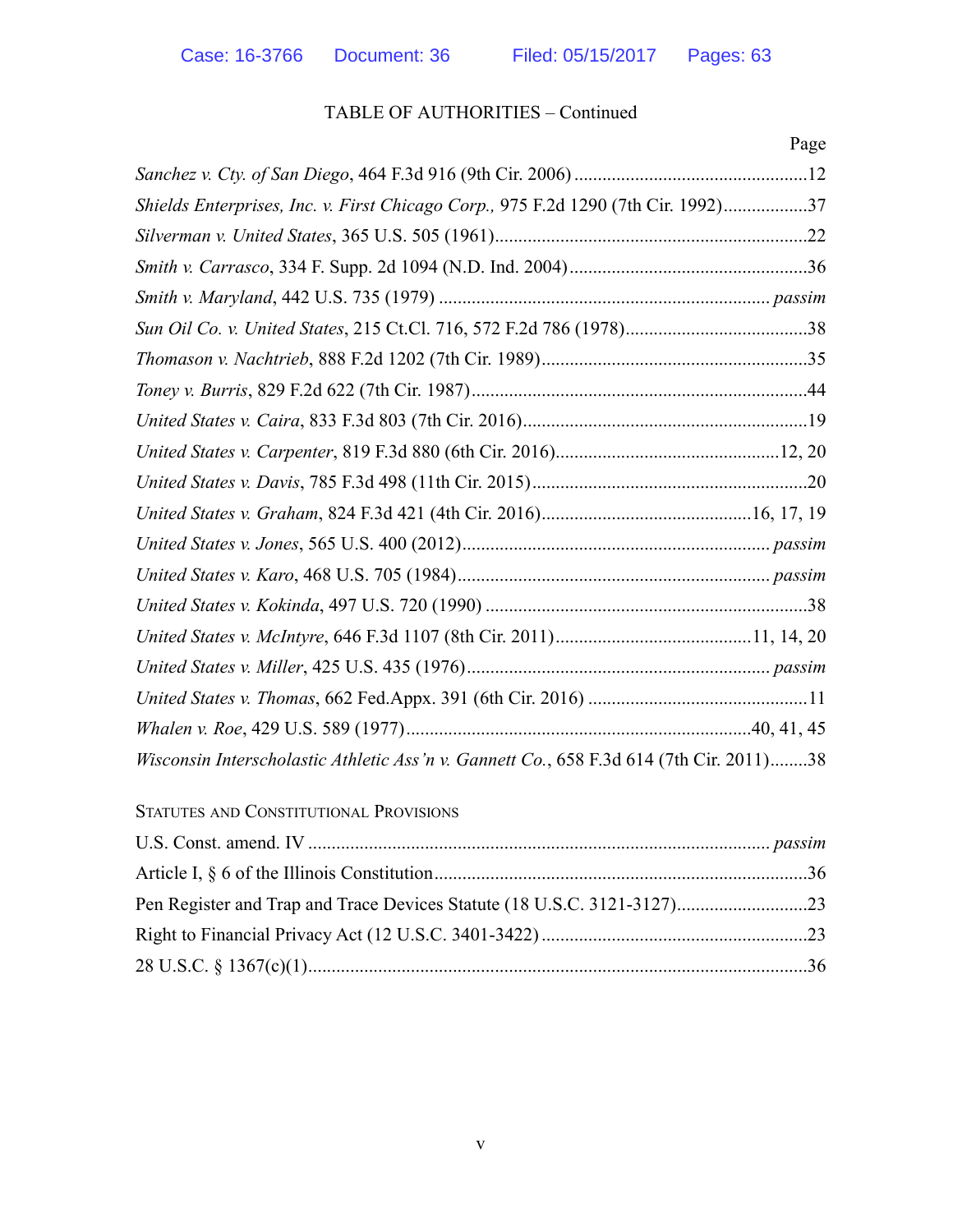## TABLE OF AUTHORITIES – Continued

|                                                                                              | Page |
|----------------------------------------------------------------------------------------------|------|
| ORDINANCES                                                                                   |      |
| Naperville Municipal Code, Title 8, Chapter 1, Article B-2, "Naperville Smart Grid           |      |
| <b>OTHER AUTHORITIES</b>                                                                     |      |
| Ameren, News Release – Ameren Illinois to accelerate upgrades to electricity grid            |      |
|                                                                                              |      |
| Orin S. Kerr, <i>The Case for the Third-Party Doctrine</i> , 107 Mich. L. Rev. 561 (2009) 23 |      |
| U.S. Dept. of Energy, Recovery Act: Smart Grid Investment Grant (SGIG) Program               |      |
| U.S. Dept. of Energy, Smart Grid Investment Grant Program Final Report, Executive            | .43  |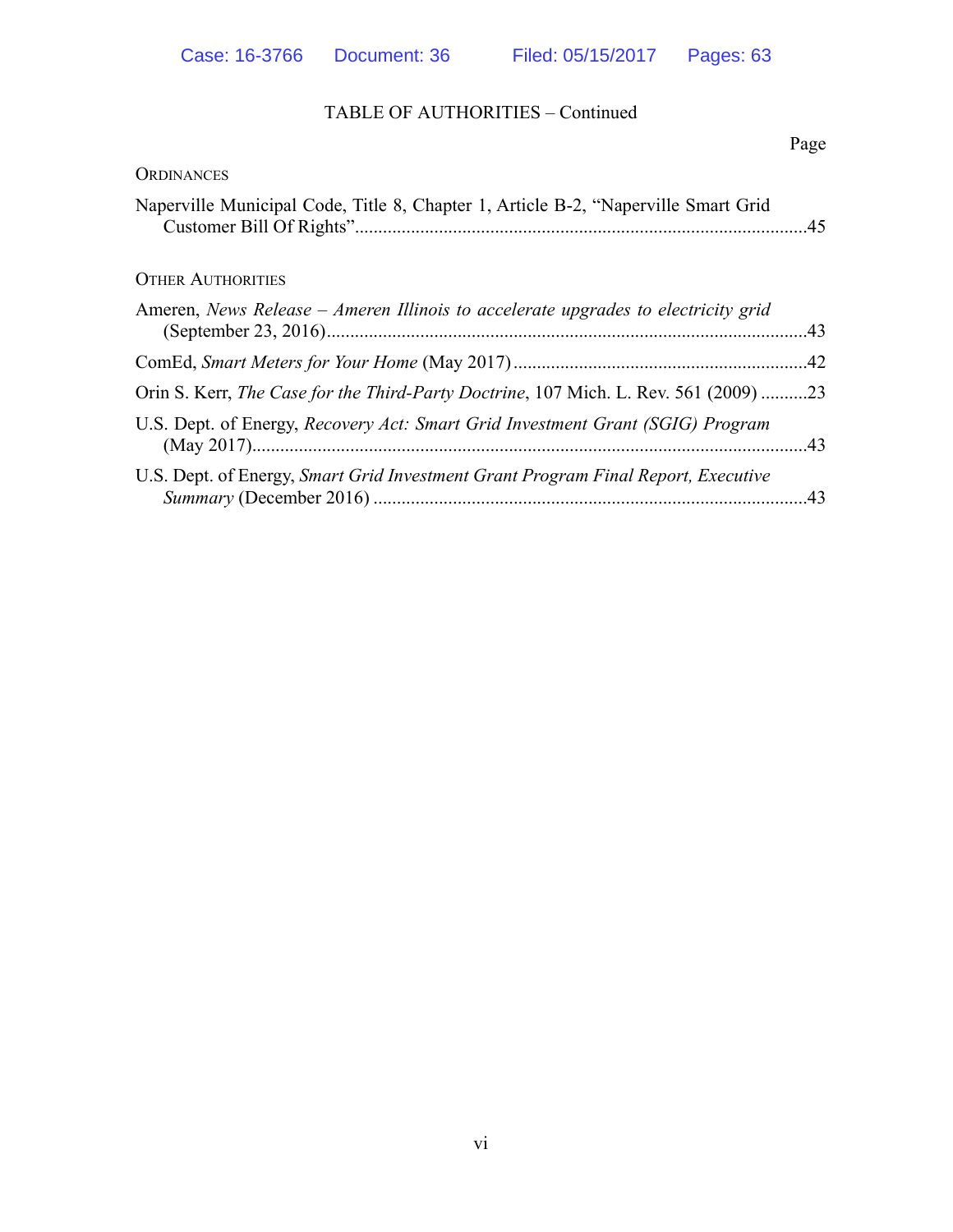#### **STATEMENT OF JURISDICTION**

Plaintiff 's Jurisdictional Statement is complete and correct.

#### **STATEMENT OF THE ISSUES**

- 1. Whether the district court correctly dismissed Plaintiff 's Fourth Amendment claim based upon the principle that customers of an electric utility who have voluntarily contracted for services have no reasonable expectation of privacy in their aggregate electricity usage information, whether recorded once per month using a traditional meter, or once every 15 minutes using a more modern advanced meter.
- 2. Whether the district court correctly dismissed Plaintiff 's Fourth Amendment claim on the basis that the claim was based on hypothetical and speculative assertions that the utility could share or sell the information, or that the information could be stolen but did not allege that the information was actually shared, sold, stolen or used for any purpose other than for the operation of an electric utility.
- 3. Whether the recording of electricity usage information by a municipal-owned electric utility operating in a proprietary capacity and not in a regulatory capacity implicates the Fourth Amendment – assuming *arguendo*, that the information recorded by the electric meter records private information.

#### **STATEMENT OF THE CASE**

#### **I. Background Factual Information**

 The City of Naperville is an Illinois home rule municipal corporation which operates its own electric utility. (A023-24<sup>1</sup>) In 2010, the City applied for and was accepted by the Department of Energy (DOE) to participate in the Smart Grid Investment Grant program, a program created by the American Recovery and Reinvestment Act of 2009. (A025-26)

<sup>&</sup>lt;sup>1</sup> All record citations are to pages of the Joint Appendix ("A  $\rightarrow$ "), to the Supplemental Appendix ("SA\_\_"), or, for materials not within the Joint Appendix or the Supplemental Appendix, the district court docket number "Dkt. # \_\_").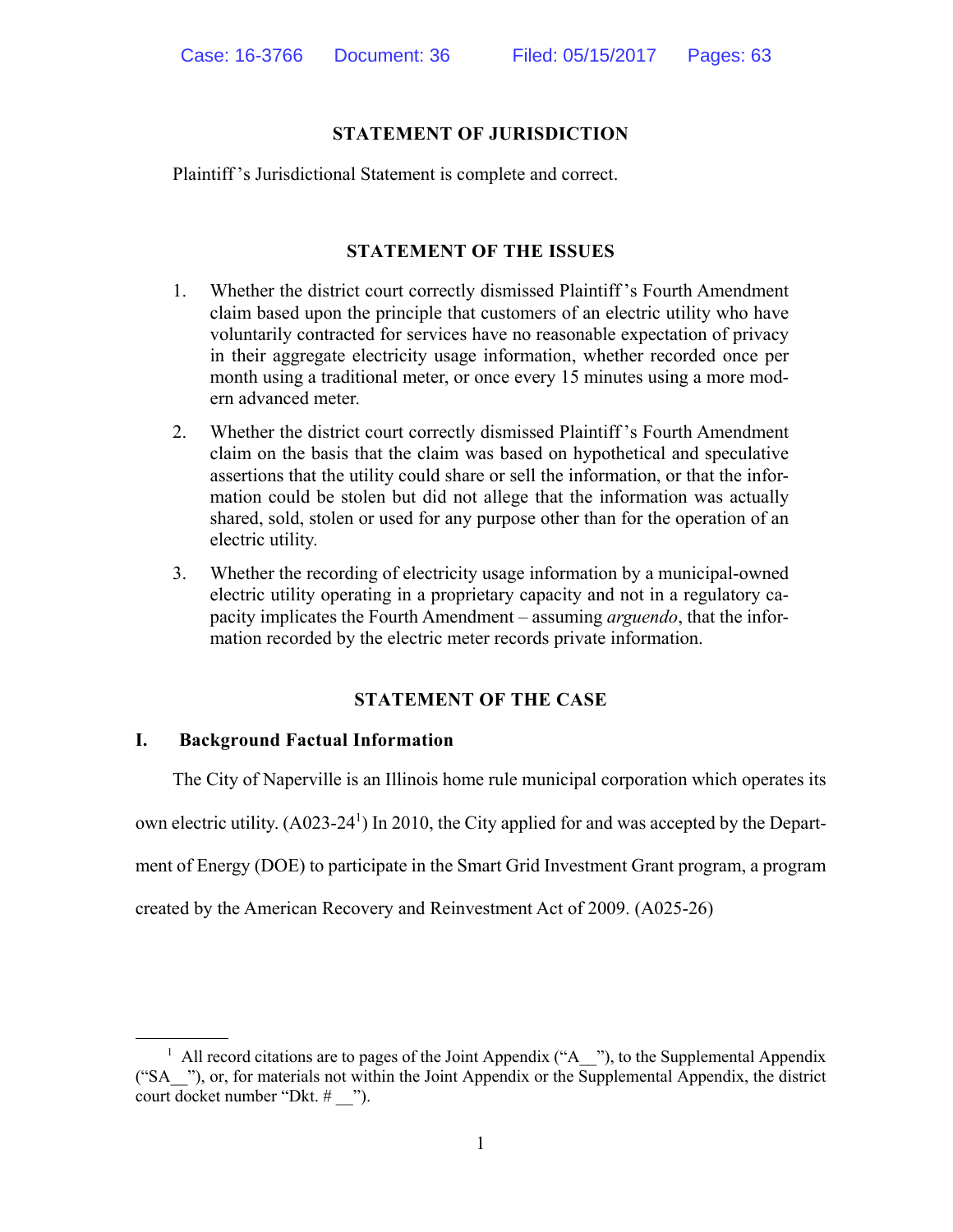In April 2010, the City entered into an agreement with the DOE, pursuant to which the City and the DOE contributed a total of \$22 million to upgrade the City's electric grid, including the installation of advanced meters. (A026) The goals of the City's agreement with the DOE included acceleration of the modernization of the City's electric transmission, distribution, and delivery systems; promotion of investment in smart grid technologies that increase flexibility, functionality, interoperability, cyber security, situational awareness, and operational efficiency; reducing emissions, lowering costs, and increasing reliability. (SA001, A050)

 Pursuant to the agreement, the City's electric utility modernized its grid infrastructure, including the installation of modern advanced meters. (A026) The City held numerous public meetings related to its decision to upgrade the utility's infrastructure and the installation of the advanced meters was the subject of much public scrutiny. (A032-34, A174, A272-273)

#### **II. Procedural History**

 As evidenced by the variety of claims contained in Plaintiff 's complaints, almost immediately after the City entered into its agreement with the DOE, the City's electric utility encountered objections from a coalition of individuals opposing the program for disparate reasons. (Dkt. # 1) Some individuals opposed the modernized infrastructure because of an alleged health risk associated with utilization of wireless technology. (A021) Others feared that the meters posed a risk of fire, and some individuals opposed the modernization on privacy grounds. (A043-44, A096)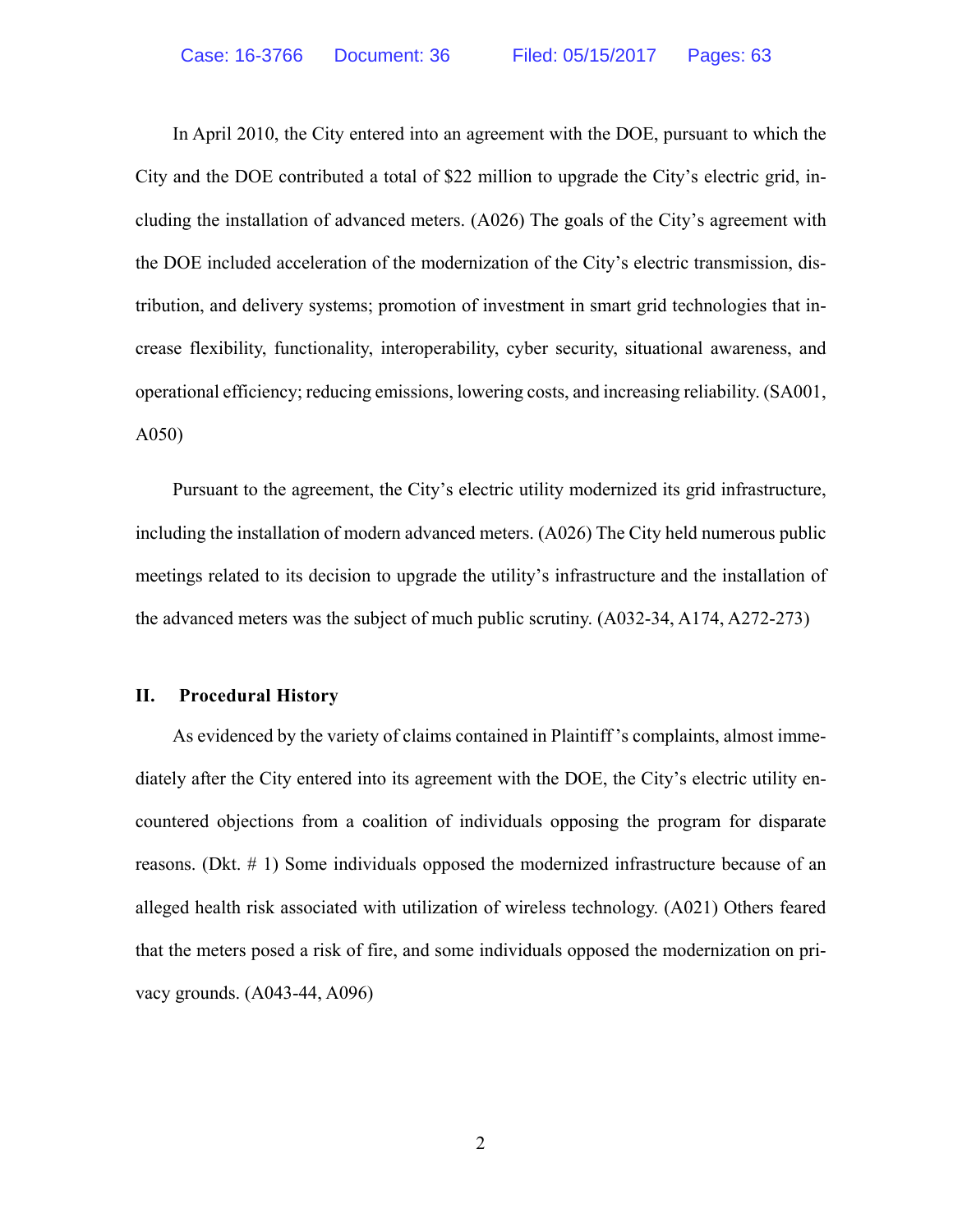In December 2011, prior to the installation of the new advanced meters, Plaintiff filed the instant lawsuit seeking to enjoin the utility's installation of the meters. (Dkt.  $\#$  1) The original compliant purported to state claims based on a violation of the Energy Policy Act of 2005, violation of the Fourteenth Amendment Due Process Clause, violation of the Fifth Amendment prohibition against takings without just compensation, and violation of the Fourth Amendment. (Dkt. # 1)

#### **A. The First Amended Complaint**

 The City moved to dismiss Plaintiff 's original complaint pursuant to Rule 12(b)(6), but on March 27, 2012, Plaintiff filed its First Amended Complaint before the district court ruled on the City's motion. (A021) The First Amended Complaint asserted the same nominal claims, but modified the allegations supporting each claim. (A021) The City moved to dismiss the First Amended Complaint pursuant to Rule 12(b)(6). (Dkt. # 22) On March 22, 2013, the district court dismissed each of Plaintiff 's claims without prejudice. (A048-71)

 In dismissing Plaintiff 's Fourth Amendment claim, the court specifically found that Plaintiff did not and could not contend that its members had an objectively reasonable expectation of privacy in the aggregate measurements of their electricity use, particularly given that aggregate measurements had been read and collected by the City for years through analog meters. (A066-67) The court further held the fact that the advanced meters enabled reading aggregate measurements remotely and more frequently "does not permit Plaintiffs to recapture their already-surrendered (through consent to be metered) privacy interest in the aggregate measurement of their electricity usage (whether that aggregate usage is measured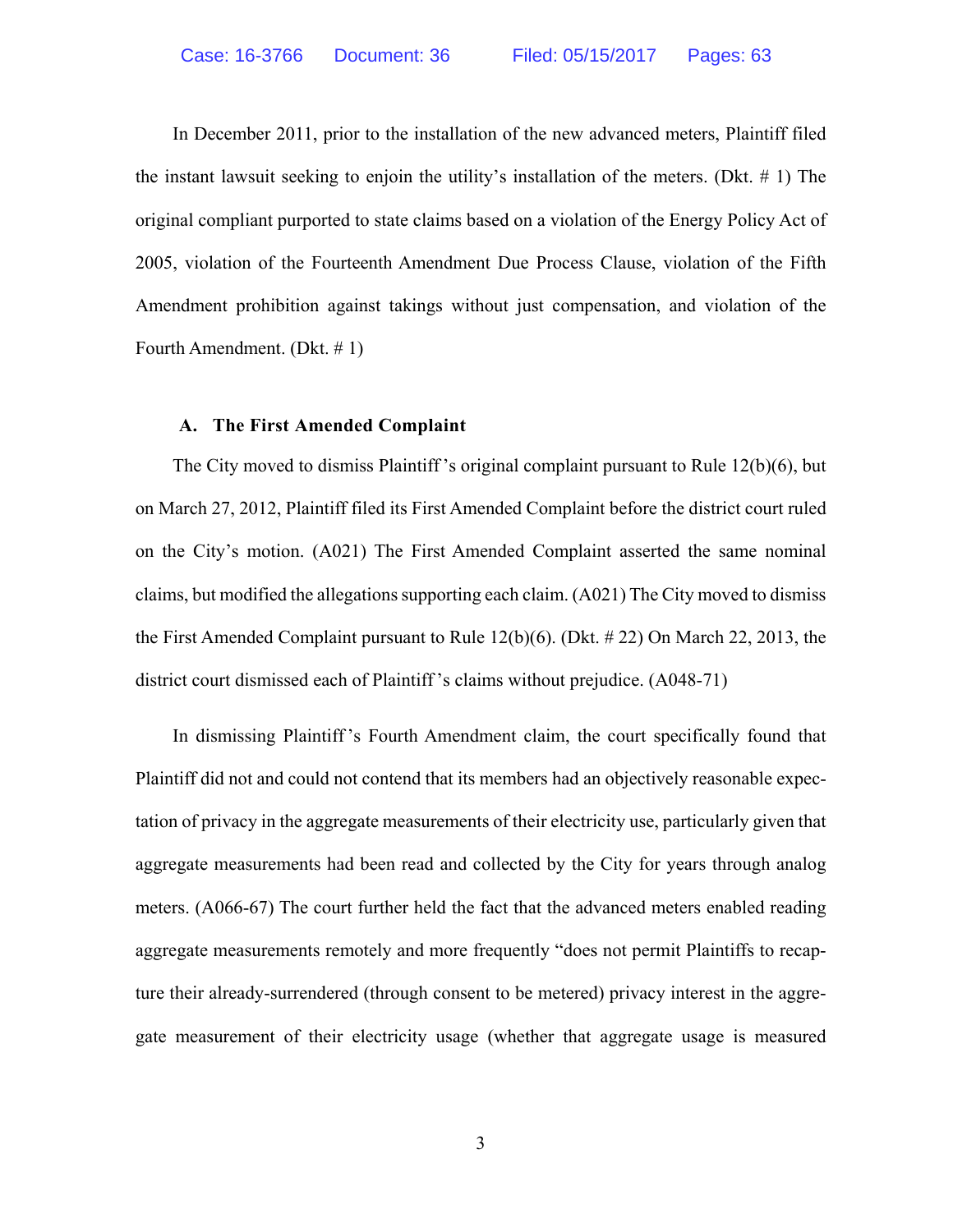monthly, weekly, daily, hourly, or in fifteen minute increments)." (A066-67) The court concluded that "Plaintiffs have not alleged that the smart meters are presently relaying detailed nonaggregate information about electricity usage or that the City's capture of such information is imminent." (A068) As such, the court determined that absent such an allegation, Plaintiff 's assertions "do not support a reasonable inference that the type of nonaggregate information purportedly capable of being collected by smart meters is actually being captured by Defendant in this case." (A068-69)

#### **B. The Second Amended Complaint**

 In April 2013, Plaintiff filed its Second Amended Complaint, which refined the allegations in support of the previous claims, and purported to add new claims, including an alleged violation of the Americans with Disabilities Act (ADA) and a claim that the City's treatment of NSMA members violated the Equal Protection Clause. The City again moved to dismiss (Dkt. # 77) and on July 7, 2014, the district court dismissed all of Plaintiff 's claims except the Equal Protection claim (A116-134).

 In again dismissing Plaintiff 's Fourth Amendment claim, the court relied on the same analysis it applied in its prior dismissal, finding that the City's smart meters show "only total usage and no further details than that." (A127) As such, the court held that "[b]ecause NSMA has not alleged that the City is collecting information that is more detailed than aggregate usage measurements, or that is otherwise entitled to protection under the Fourth Amendment, NSMA has failed to state a claim for unreasonable search and seizure."<sup>2</sup> (A126-128)

<sup>&</sup>lt;sup>2</sup> The court dismissed all claims except the Equal Protection claim.  $(A134)$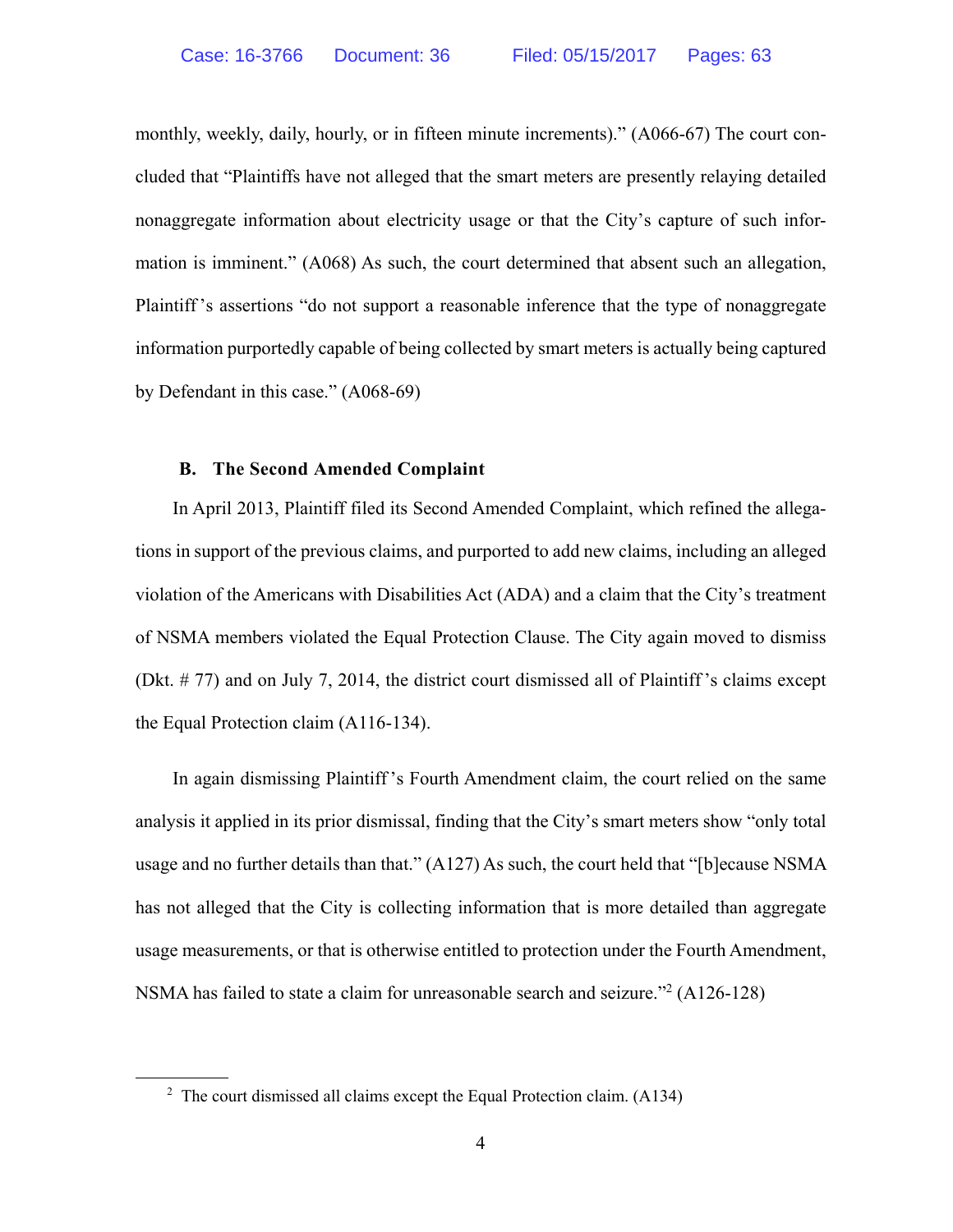#### **C. The Proposed Third Amended Complaint**

 In December 2014, Plaintiff advised the district court that additional factual allegations and new case law supported refiling its purported Fourth Amendment claim, and Plaintiff requested leave to file a Third Amended Complaint. (A135) The district court permitted Plaintiff to submit a proposed Third Amended Complaint, and it was submitted on December 10, 2014. (A143-183)

 On July 7, 2015, the district court rendered its decision denying Plaintiff leave to amend the purported Fourth Amendment claim and to add the Illinois Constitution privacy claim.<sup>3</sup> (A333-344) In analyzing these claims, the court repeated its conclusions that the City's utility's advanced metering collected only aggregate electricity usage, and that there is no Fourth Amendment expectation of privacy in that information. (A338-342)

 The court then considered Plaintiff 's new allegations related to the existence of "energy disaggregation software" which Plaintiff alleged allows a breakdown of the data into "appliance-level itemized consumption," finding them to be mere "speculation." (A339-340) The court held that Plaintiff 's "attempt to hinge a Fourth Amendment claim on theoretic possibilities without presenting any allegations about what the City is actually doing with the data is futile." (A340-341) Accordingly, the court denied leave to amend the Fourth Amendment claim and denied leave to add the Illinois Constitution privacy claim. $<sup>4</sup>$  (A344)</sup>

<sup>&</sup>lt;sup>3</sup> The court found the Fourth Amendment and Illinois Constitution privacy claims relied upon the same "factual core" and that Plaintiff admittedly filed the Illinois Constitution claim to compliment and bolster the Fourth Amendment claim, not to assert a new cause of action. (A342)

<sup>&</sup>lt;sup>4</sup> The court did allow Plaintiff to file a Third Amended Complaint, containing only a "class of one" Equal Protection claim and the parties engaged in additional discovery specifically related to that claim. The district court subsequently granted the City's motion for summary judgment as to the Equal Protection claim. (A353)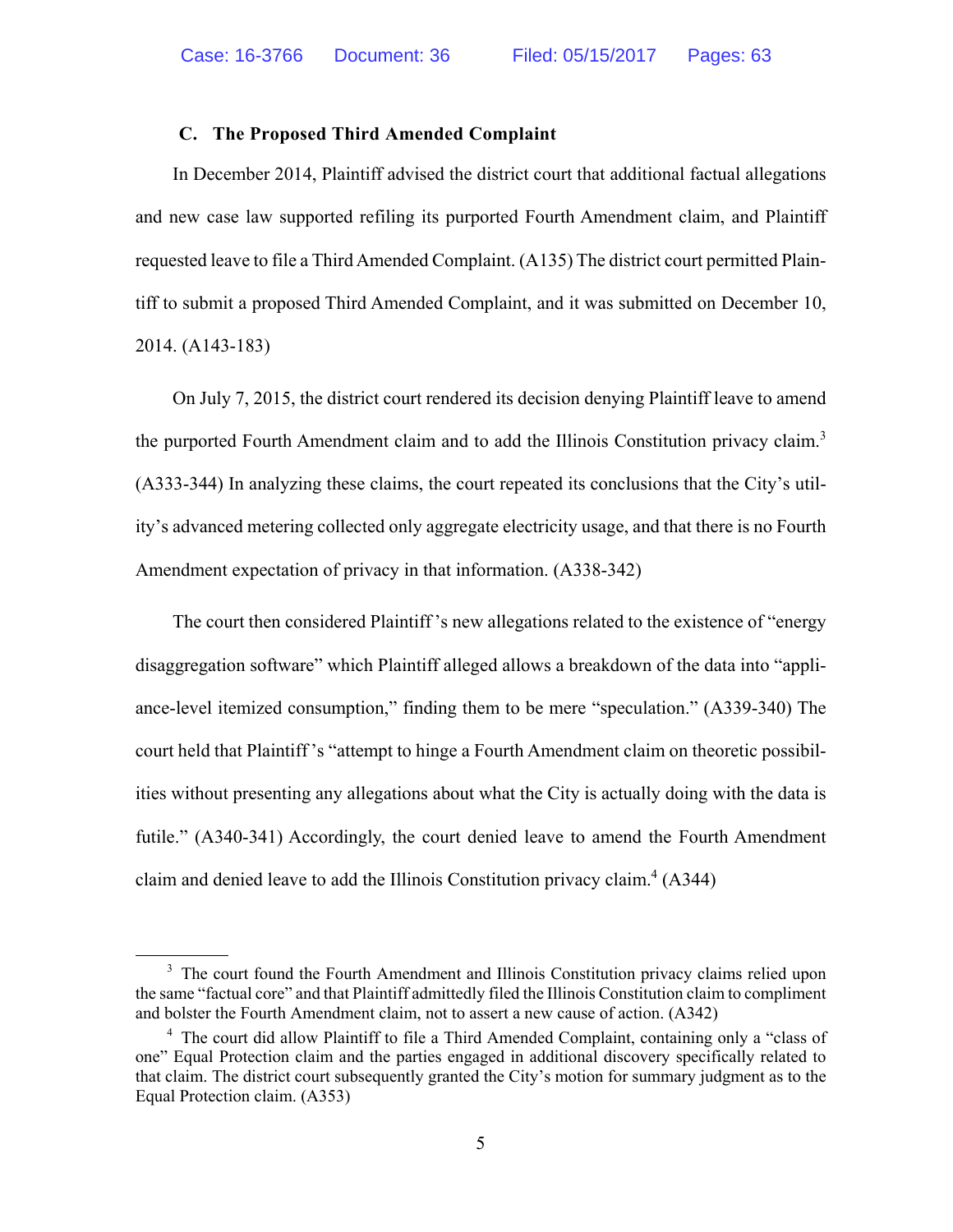#### **D. Discovery in the District Court**

 Plaintiff had the opportunity to conduct, and did in fact conduct, discovery throughout the nearly five-year duration of this litigation. The district court never entered any order limiting, restricting, or impeding Plaintiff 's ability to engage in discovery related to the Fourth Amendment claim and therefore Plaintiff was free to discover any information on this claim it deemed appropriate. (*See* A318)

 For example, on September 21, 2012, after the litigation had been pending for approximately nine months, the district court held a hearing related to Plaintiff 's effort to obtain preliminary injunctive relief and related to the viability of Plaintiff 's Fourth Amendment claim. (A238-319) During that hearing, the district court expressly acknowledged that discovery was then ongoing and acknowledged the need for Plaintiff to perform further discovery related to the Fourth Amendment claim. (A241, A242, A249, A317) At the end of the hearing, the City's attorney requested that the district court stay discovery and the district court denied that request. (A318)

 The district court did not stay discovery at that time, and the record contains no indication that Plaintiff ever made the court aware of any issues or difficulties in obtaining discovery related to the Fourth Amendment claim. The record reveals that throughout the lengthy duration of the litigation, the parties filed only four discovery motions: 1) an "Agreed Motion" filed by the City to extend discovery deadlines (SA027-28); 2) the City's motion to compel production of a list of Plaintiff 's members related to Plaintiff 's Equal Protection claim (SA042-52); 3) the City's motion to stay deposition discovery related to the Equal Protection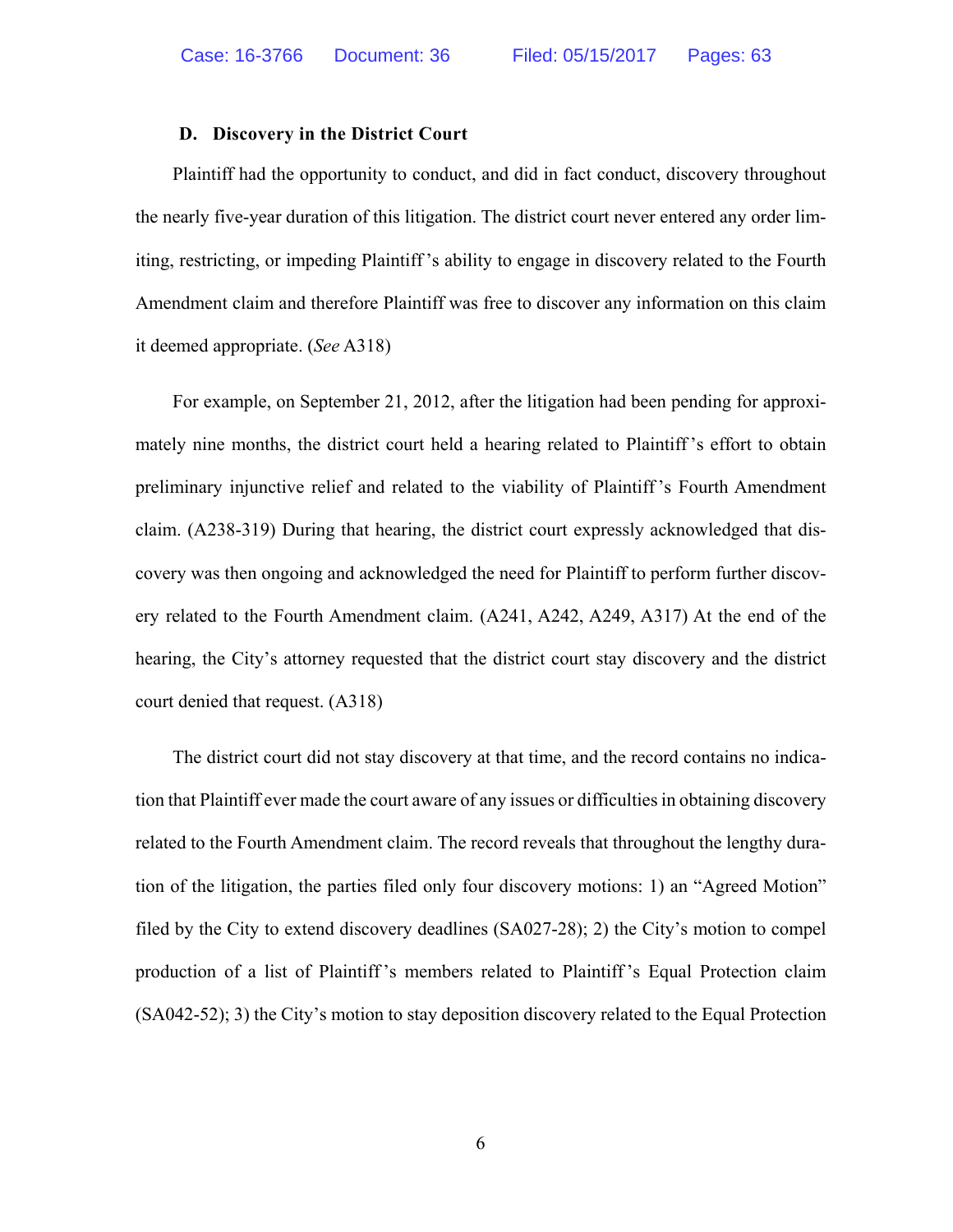claim (SA053-56); and 4) Plaintiff 's motion to compel production of certain documents related to the Equal Protection claim. (SA057-67) None of the motions involved limiting Fourth Amendment discovery.

#### **SUMMARY OF ARGUMENT**

 "It would be a dubious service to the genuine liberties protected by the Fourth Amendment to make them bedfellows with spurious liberties improvised by farfetched analogies. . . ." *On Lee v. United States*, 343 U.S. 747, 754 (1952).

 It is well established that no objectively reasonable expectation of privacy exists for information which is provided to others voluntarily. This is true of electricity usage information metered by an electric utility for purposes of providing electric service to a customer. The district court properly applied this third-party doctrine to dismiss Plaintiff 's multiple attempts to plead a viable Fourth Amendment claim.

 Plaintiff 's arguments that this Court should overturn the long standing and firmly established third-party doctrine on the basis that the doctrine is outdated and inapplicable in a digital age of "Big Data" are unavailing and have been rejected by this and several other Courts of Appeal.

 Plaintiff instead urges this Court to ignore the third-party doctrine and to apply *Kyllo v. United States*, 533 U.S. 27 (2001), *United States v. Karo*, 468 U.S. 705 (1984), and *United States v. Jones*, 565 U.S. 400 (2012). Those cases, however, arose in a law enforcement surveillance context, rendering Plaintiff 's reliance on them misplaced.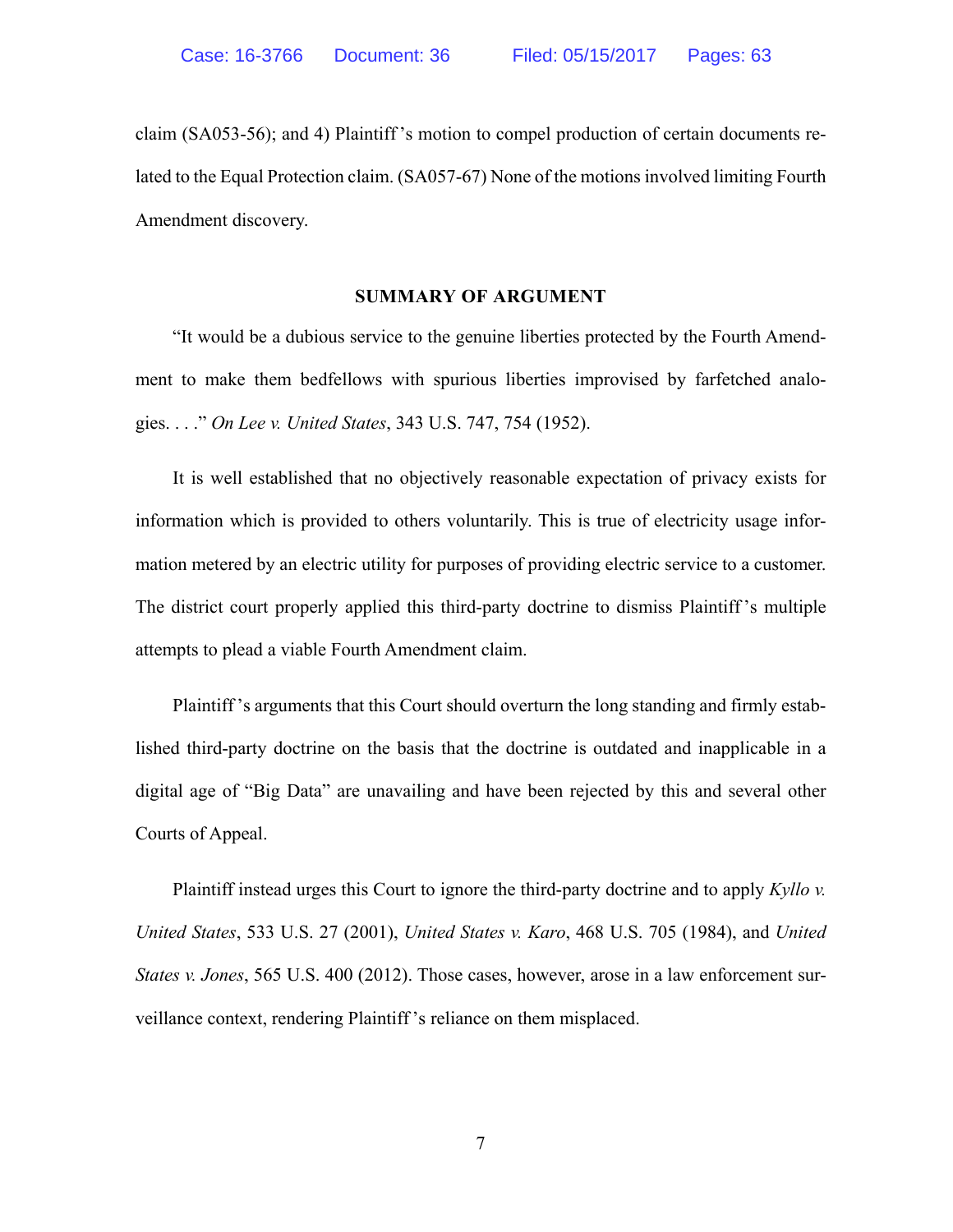Plaintiff tacitly admits that it cannot state a Fourth Amendment claim under the facts, and therefore, asserts several hypothetical circumstances, which by Plaintiff 's own admissions have not occurred and may never occur, whereby the electricity usage information *could* be used for some purpose other than for the operation of an electric utility. The district court correctly determined Plaintiff 's assertions to be hypothetical, speculative and therefore not actionable allegations constituting a viable Fourth Amendment claim.

 In addition to the foregoing bases by which the district court correctly dismissed Plaintiff 's Fourth Amendment claim, the district court could have also dismissed the claim pursuant to the line of Supreme Court cases which hold government to a lesser standard of scrutiny when it acts in a proprietary capacity. Assuming *arguendo* that advanced meters collect "private" information, the Supreme Court's decision in *NASA v. Nelson*, 562 U.S. 134 (2011), holds that when government acts in a proprietary capacity, it may obtain "private" information from individuals without violating any constitutionally protected privacy interest if it is reasonable for government to obtain the information and if government takes reasonable measures to protect against unwarranted disclosures of the information it obtains.

 In this case, the City meets those tests. The advanced meters were installed in conjunction with the federal government's program to achieve goals related to modernization of the nation's electric grid and reducing total energy usage and cost. The City's advanced meters record virtually identical information as the advanced meters utilized by the City's private industry counterparts, such as ComEd. Further, the City takes appropriate measures to protect electricity usage information from disclosure through its Customer Bill of Rights ordinance which, among other things, prohibits the City's electric utility from providing advanced meter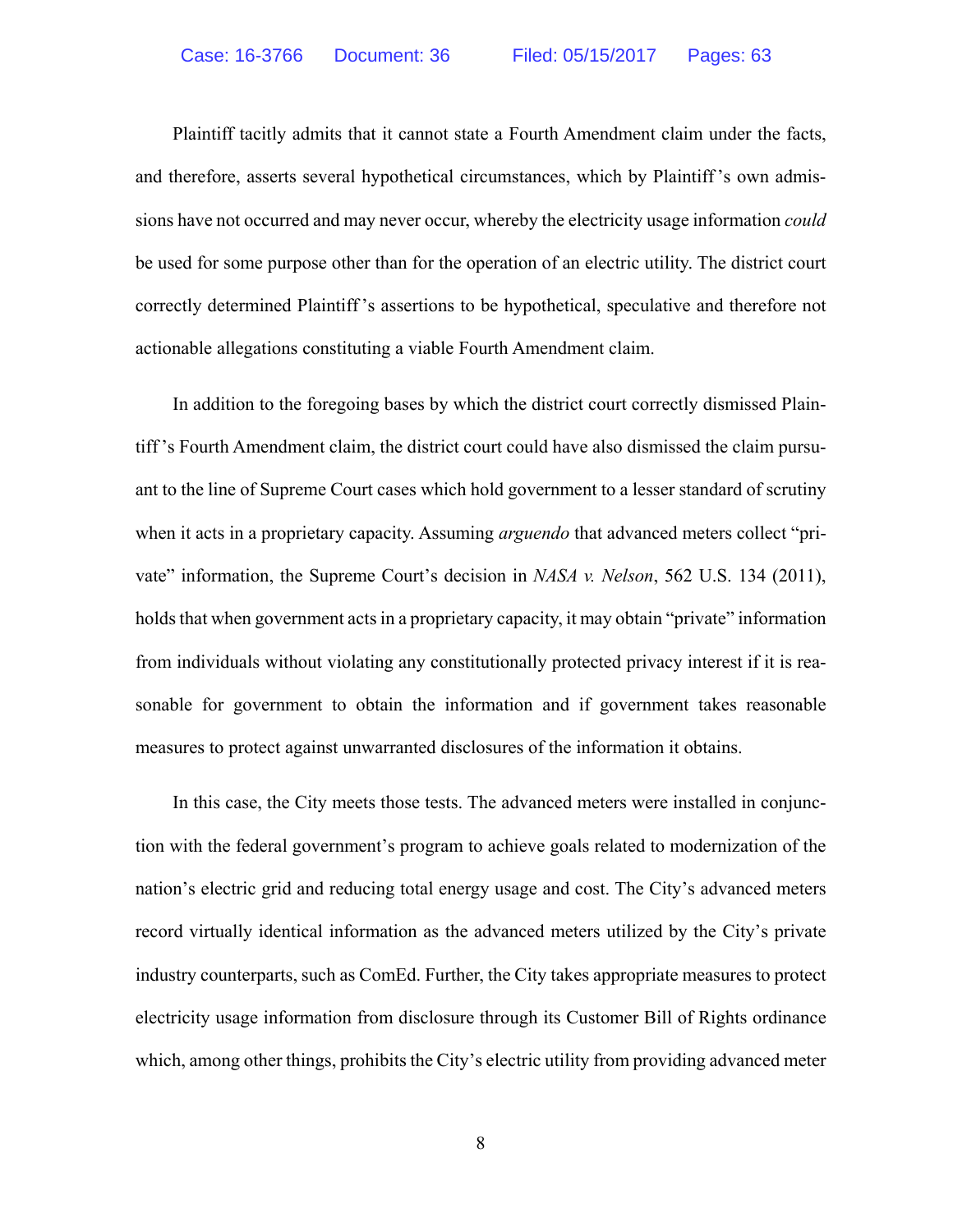usage information to any third parties (including any law enforcement) in the absence of a warrant, a court order, or customer consent. This ordinance not only satisfies the privacy element of the *NASA* holding, but also renders Plaintiff 's hypothetical assertions moot.

 Lastly, Plaintiff in its brief makes incorrect, unsupported, and unsupportable assertions that the district court either prohibited discovery or somehow restricted or limited Plaintiff 's ability to engage in the discovery necessary to support or bolster a Fourth Amendment claim. Plaintiff filed its case in December 2011 and it remained pending until September 2016. The record reflects that the parties engaged in significant discovery, including the exchange of thousands of pages of documents. At no time did the district court limit, restrict or otherwise impede discovery related to the Fourth Amendment claim.

#### **ARGUMENT**

## **I. The District Court Correctly Decided That Plaintiff Did Not State An Actionable Fourth Amendment Claim.**

 It is well established that the factual allegations in a complaint must be enough to raise a right to relief above the speculative level and that a complaint must contain allegations plausibly suggesting, not merely consistent with, an entitlement to relief. *McCauley v. City of Chicago*, 671 F.3d 611 (7th Cir. 2011), citing *Bell Atl. Corp. v. Twombly*, 550 U.S. 544 (2007).

 The district court correctly dismissed each iteration of Plaintiff 's purported Fourth Amendment claim pursuant to Rule 12(b)(6), and correctly denied Plaintiff leave to file a fourth iteration of the claim on the basis that further amendment, as manifested in Plaintiff 's proposed Third Amended Complaint, would be futile. The court correctly determined that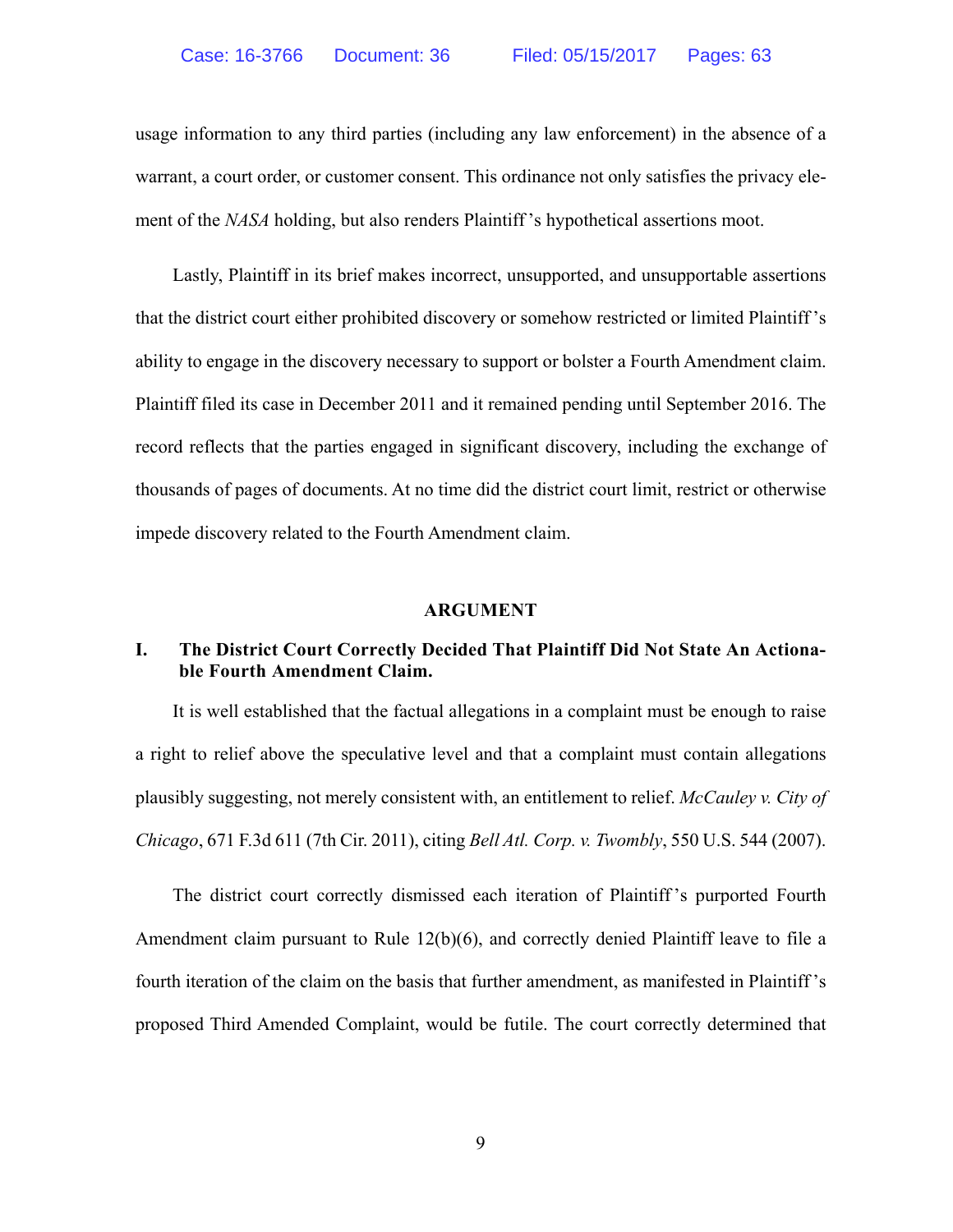under all relevant precedent, electricity usage information provided by a customer to the electricity vendor is not information in which a person has a reasonable expectation of privacy. Additionally, the district court correctly determined that Plaintiff 's claims regarding how the electricity usage information *could* be disaggregated into more detailed information were hypothetical and speculative and, as such, failed to state a claim upon which relief could be granted.

#### **A. The Fourth Amendment is not implicated by an electric utility's metering of electricity usage.**

 The Fourth Amendment provides that "[t]he right of the people to be secure in their persons, houses, papers, and effects, against unreasonable searches and seizures, shall not be violated." U.S. Const. amend. IV. It is well established, however, that "[w]hat a person knowingly exposes to the public, even in his own home or office, is not a subject of Fourth Amendment protection" (*Katz v. U.S.*, 389 U.S. 347, 351 (1967)) and that if government conduct does not violate a reasonable expectation of privacy, it has not engaged in an unconstitutional search. *Smith v. Maryland*, 442 U.S. 735, 740 (1979).

 Thus in *Couch v. United States*, 409 U.S. 322 (1973), the Supreme Court held that a person who turns over tax-related documents to his accountant has no reasonable expectation of privacy in those documents. In *United States v. Miller*, 425 U.S. 435 (1976), the Supreme Court held that one does not have a protected privacy interest in banking records. Likewise, in *Smith*, the Court established that an individual does not have a reasonable expectation of privacy in the phone numbers that he dials. 442 U.S. at 740. These cases set forth the thirdparty doctrine as it relates to expectation of privacy.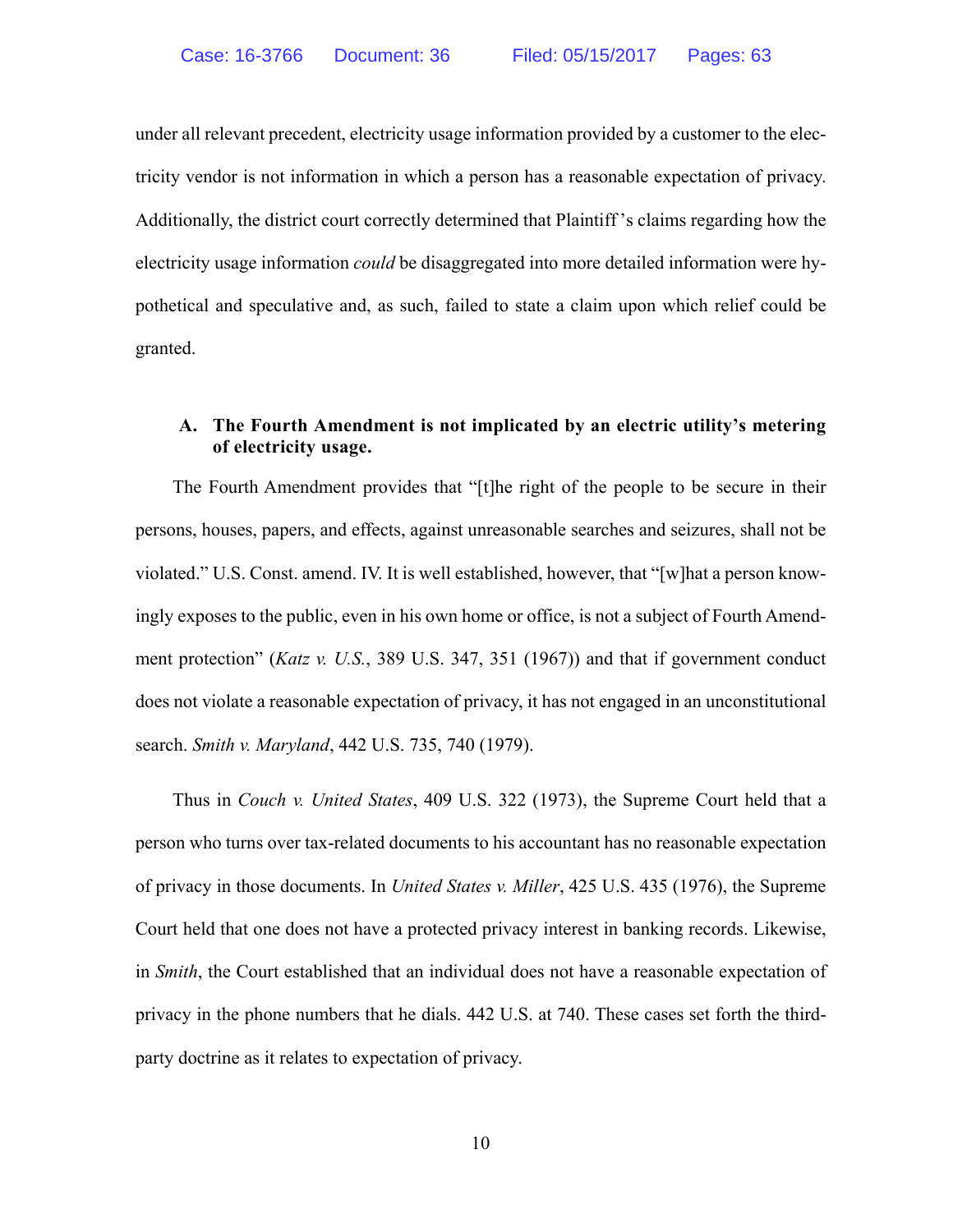Further and specific to the case at hand, this doctrine was applied to electricity usage information in *U.S. v. McIntyre*, 646 F.3d 1107, 1111-1112 (8th Cir. 2011). In *McIntyre*, the court held that because the defendant used power in his home, he voluntarily conveyed that information to the utility and, as a result, he had no reasonable expectation of privacy in his power records. *See also United States v. Thomas*, 662 Fed.Appx. 391, 397 (6th Cir. 2016) ("As with banking and phone records, there is no Fourth Amendment privacy interest in the number of kilowatt hours one uses").

 In an attempt to evade the clear and on-point rulings in *Miller* and *Smith* regarding the third-party doctrine, and its application in *McIntyre* that electricity usage information is not protected by the Fourth Amendment, Plaintiff argues that these decisions should be revisited based upon perceived distinctions between analog and digital data. Plaintiff 's argument is without merit because, as set forth more fully below, it relies on cases that are factually and legally distinguishable from the instant case.

 Moreover, as Plaintiff candidly acknowledges, electricity usage data is, by itself, meaningless data – even in a "digital" format. (Pl. Br. 36) Thus, even accepting Plaintiff 's arguments that "digital" information poses greater *potential* privacy risks than "analog" information, those risks, as asserted in Plaintiff 's Fourth Amendment claim, were purely hypothetical. By Plaintiff 's own admission, the electricity usage information, even in a digital form, must be combined with something more for the data to provide meaningful information to an observer. (Pl. Br. 36) The electricity usage information must be disaggregated, or it must be shared, sold, or stolen, and then combined with some other data or software program before it yields any meaningful information. Plaintiff 's Fourth Amendment claim failed to allege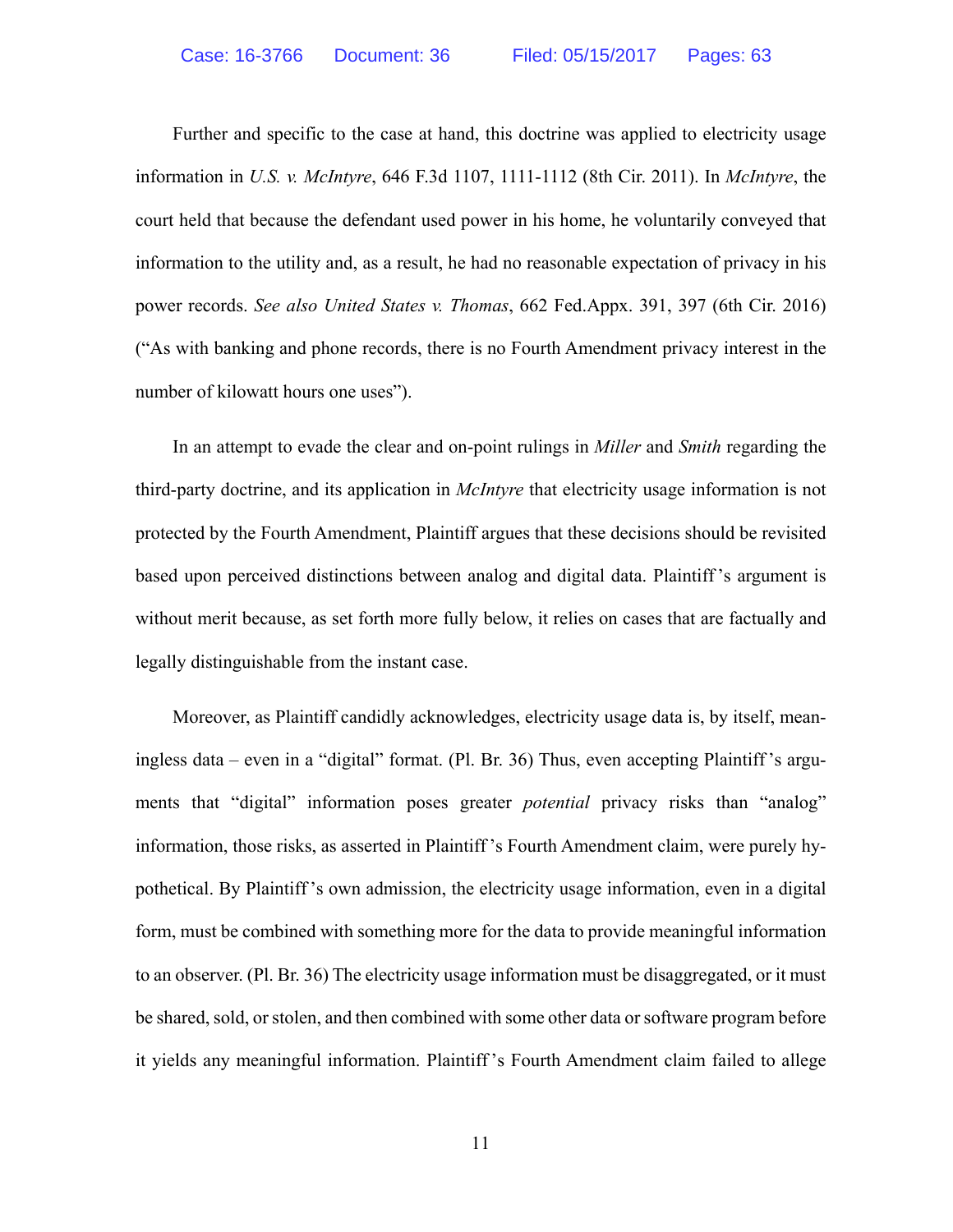that the City's electric utility has actually shared or sold the electricity usage information, or that electricity usage information has been hacked or stolen, or that the City's electric utility (or any other entity) employed disaggregation algorithms. But because Plaintiff only alleged that those circumstances are potentially possible, the district court dismissed each version of the claim as mere speculation.

#### **1.** *Kyllo***,** *Karo***, and** *Jones* **are not controlling precedent.**

 The Supreme Court has held that "[a]s an initial matter, judicial review of the Government's challenged inquiries must take into account the context in which they arise." *NASA v. Nelson*, 562 U.S. 134, 148 (2011); *see also United States v. Carpenter*, 819 F.3d 880, 888 (6th Cir. 2016) ("[w]hether a defendant had a legitimate expectation of privacy in certain information depends in part on what the government did to get it")*; Sanchez v. Cty. of San Diego*, 464 F.3d 916, 922 (9th Cir. 2006) (purpose of home inspection by government agents determines whether it constitutes a search under the Fourth Amendment). Plaintiff 's argument that the City's use of advanced meters to record electricity usage violates the Fourth Amendment relies, virtually entirely, on *Kyllo v. United States*, 533 U.S. 27 (2001), and, to a lesser extent on *United States v. Karo*, 468 U.S. 705 (1984), and *United States v. Jones*, 565 U.S. 400 (2012). Those cases are not controlling precedent because those cases arose in an entirely different and legally distinguishable context.

 In *Kyllo*, federal law enforcement agents were suspicious that Kyllo was growing marijuana in his home, and used a thermal-imaging device to scan the home specifically to determine if the amount of heat emanating from it was consistent with the high-intensity lamps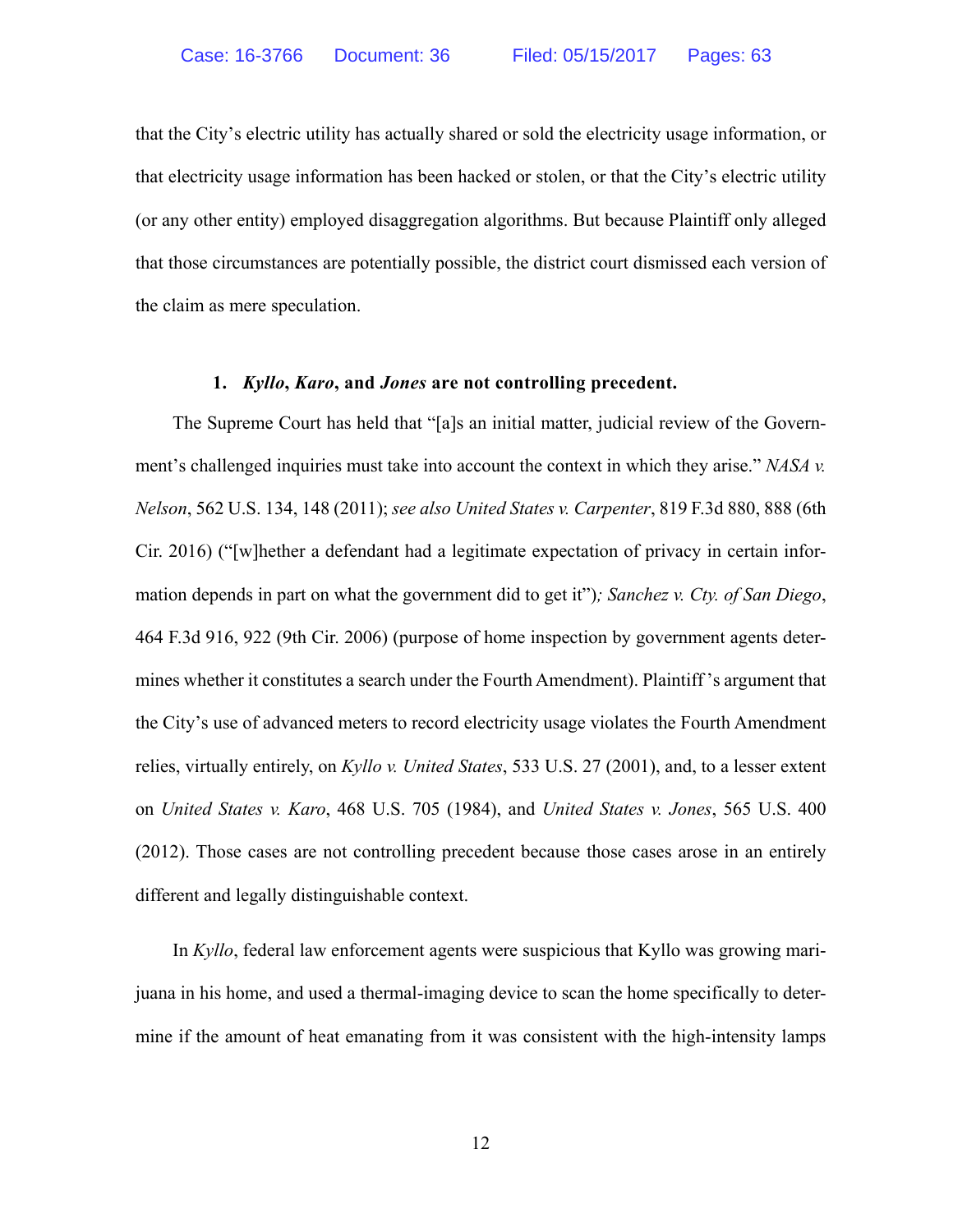typically used for growing marijuana. The scan showed that the garage roof and a side wall were relatively hot compared to the rest of his home and substantially warmer than neighboring homes. Based partly on this information, agents obtained a search warrant. The Supreme Court held that evidence obtained through the search warrant must be suppressed because the thermal image scan by law enforcement constituted a warrantless search in violation of Kyllo's Fourth Amendment rights. *Kyllo*, 533 U.S. at 27.

 Similarly, in *Karo*, federal drug enforcement agents placed a tracking device within a canister of ether and then surreptitiously caused the canister to be in the suspect's possession in an effort to obtain evidence to support the prosecution of the suspect on various criminal charges. The Court held that tracking of the device while it was inside the suspect's home without a warrant violated the suspect's Fourth Amendment rights. *Karo*, 468 U.S. 705 (1984).

 Likewise, in *Jones*, law enforcement agents suspected Jones of drug trafficking and surreptitiously attached a GPS tracking device to his vehicle and recorded data regarding his whereabouts, to obtain evidence useful in prosecuting the suspect. The Court held that the surreptitious and warrantless attachment of the device to Jones' vehicle constituted a Fourth Amendment violation, although not on the basis that attaching the device violated the suspect's reasonable expectation of privacy, but rather on the basis that the attachment of the device constituted a common law trespass. *Jones*, 565 U.S. 400 (2012).

*Kyllo*, *Karo*, and *Jones* are inapposite and distinguishable from the instant case. Those cases involved investigative techniques employed by law enforcement, and, more specifically, involved conduct by law enforcement purposefully designed to obtain evidence useful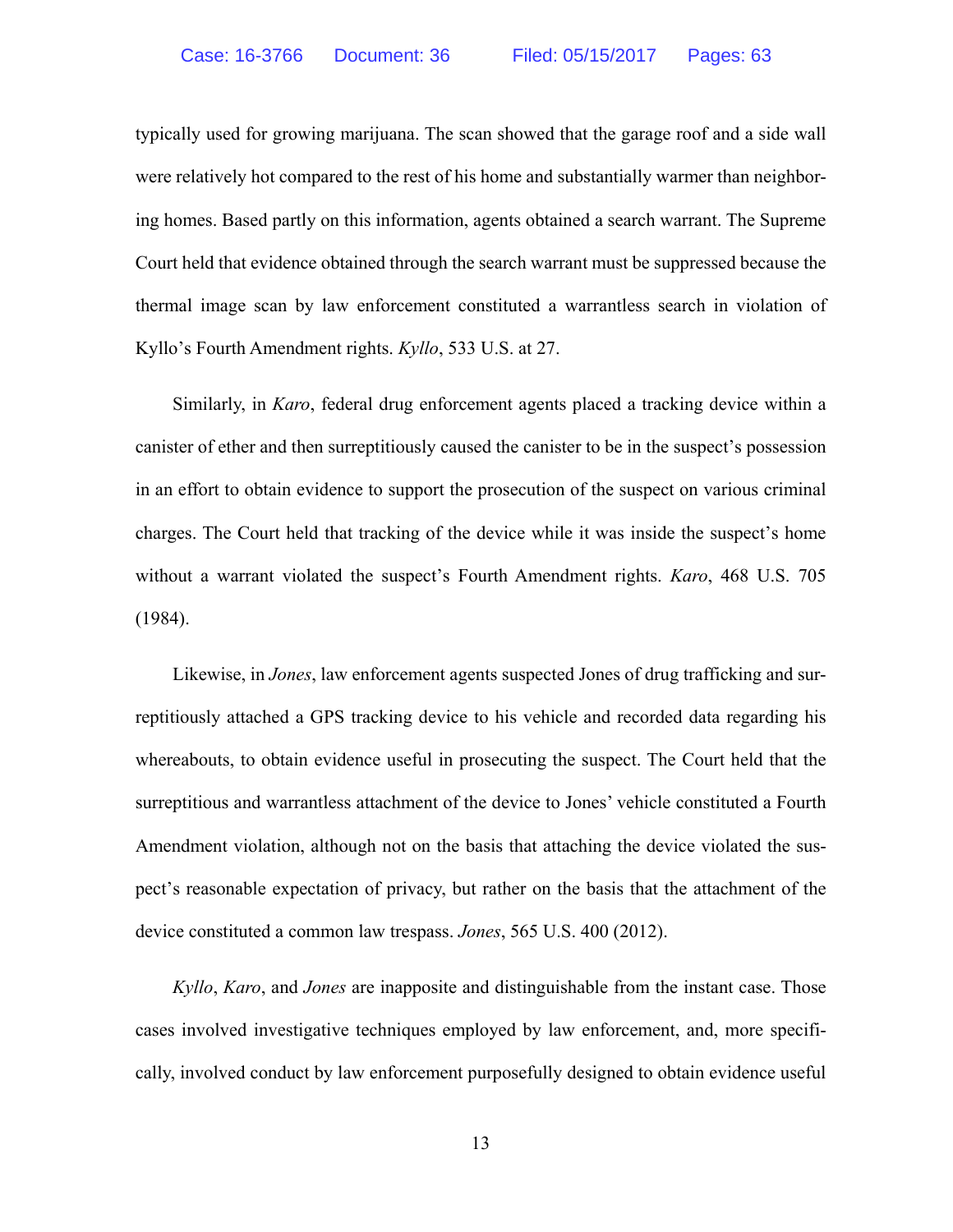and necessary to prosecute criminal conduct; in other words, the purpose was "[t]o look over or through for the purpose of finding something." *Kyllo*, 533 U.S. at 33 n.1. Further, those cases involved a surreptitious and involuntary relationship between the suspect and law enforcement agents.

 Just as Plaintiff does here, the defendant in *McIntyre* argued that the *Kyllo* decision mandates a conclusion that electricity usage information is information about an individual's conduct within the home and therefore, government violated the Fourth Amendment when it obtained such without a warrant. The Eighth Circuit correctly rejected that argument, based primarily on the legally significant contextual differences in the law enforcement conduct in obtaining the information. As the court noted, although the information obtained in *Kyllo* was similar to the information obtained in *McIntyre*, in *Kyllo*, the information was obtained by means of surreptitious surveillance using an advanced law enforcement technology whereas in *McIntyre*, the defendant provided the information voluntarily to his utility and law enforcement then simply requested the information from the utility. *McIntyre*, 646 F.3d at 1111.

 The same holds true here. Even making the unwarranted assumption that the information obtained by law enforcement in *Kyllo* may be similar to the electricity usage information recorded by the City's electric utility, the means of obtaining the information and the purpose for obtaining the information are completely different. As the Supreme Court in the *NASA* decision has instructed, those differences are crucial in determining whether government conduct violates a constitutionally protected privacy interest. *NASA*, 562 U.S. 134 (2011).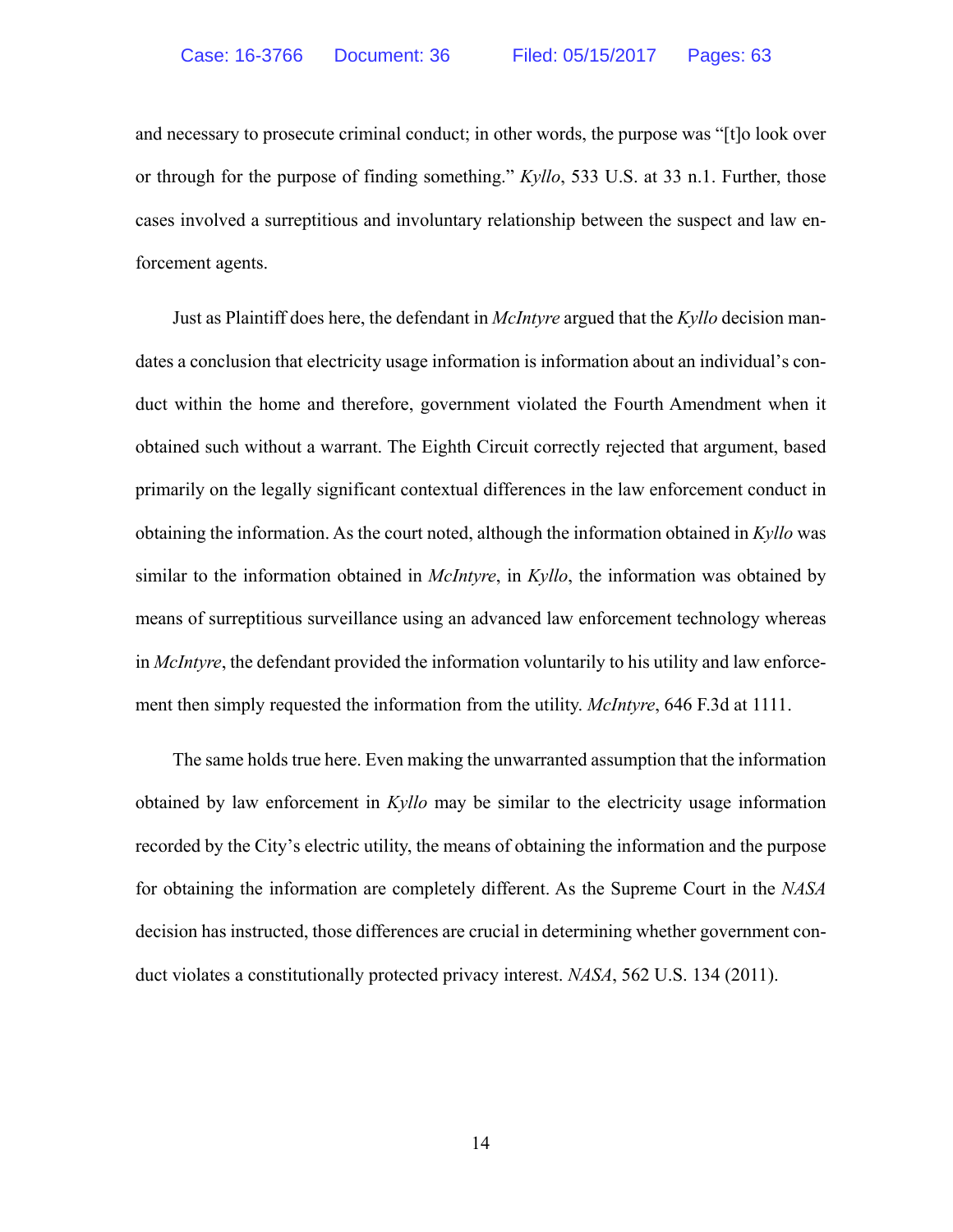## **a. The City's purpose for and manner in which it collects information is legally distinguishable from law enforcement conduct in** *Kyllo, Karo***, and** *Jones***.**

 Plaintiff could not and did not plausibly allege that the advanced meters were installed for a regulatory or law enforcement purpose, or that the purpose of the advanced meters was to "find" something, such as evidence of criminality as in *Kyllo*. Rather, as the district court correctly noted, the recurring theme in each version of Plaintiff 's claim is that its members are concerned and suspicious of the hypothetical and potential possibility that the City *might* utilize the meters for some other purpose. As such, the district court correctly determined that "the purported ability of smart meters to provide a 'constant conversation' between the City and its customers does not establish beyond mere 'speculation' that the City has or will 'plausibly' use such information in an unconstitutional manner." (A340)

 Unlike the conduct of law enforcement in *Kyllo*, *Karo*, and *Jones*, the utility's purpose in recording electricity usage information is completely unrelated to any law enforcement purpose. The utility measures electricity usage for the purpose of billing its customers, and the new advanced meters are used to achieve this and other goals related to the operation of an electric utility, as part of the federal government's expansive program to overhaul the nation's electric grid, for the purpose of making the grid more efficient and reliable. (SA001, A050)

 The pleadings and supporting documents of record disclose that the City's electric utility installed advanced meters to modernize its infrastructure and to obtain electricity usage information with greater precision to increase the efficiency of the electric grid (A050), not to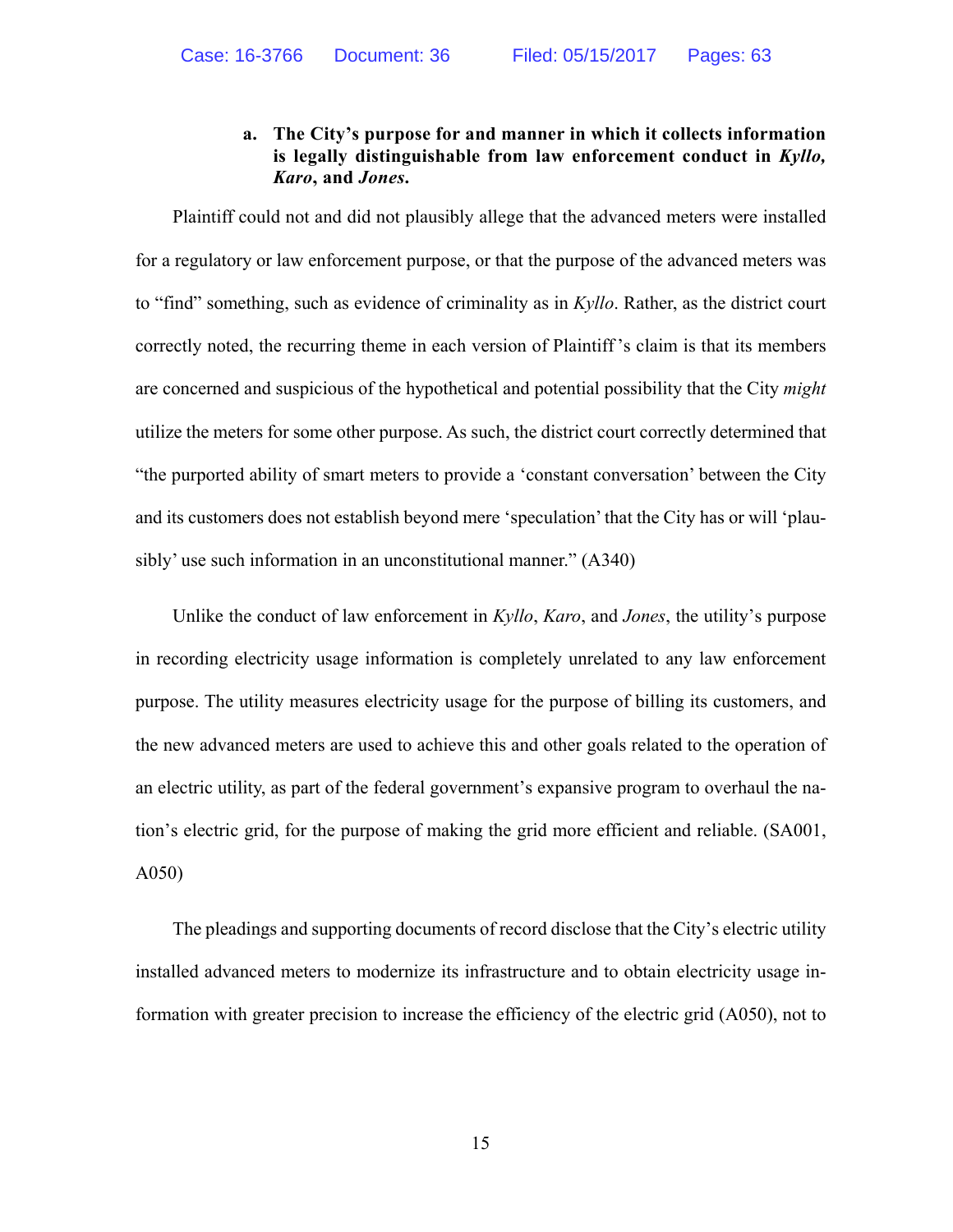conduct surveillance. The record contains nothing to the contrary, despite Plaintiff 's unfettered ability to engage in discovery.

 Further, the advanced meters were installed in an open manner, not surreptitiously. The utility's decision to upgrade its infrastructure and install advanced meters was, unlike law enforcement's conduct in *Kyllo*, *Karo*, and *Jones*, the subject of much public scrutiny and numerous public meetings (A032-34, A174, A272-273), rendering those cases inapplicable.

## **b. Plaintiff 's members engaged in a voluntary relationship with a municipal-operated electric utility.**

 The district court correctly noted that in contrast to *Kyllo* and *Jones*, the relationship between the customer and the utility here is voluntary rather than involuntary: "[i]n *Kyllo* and *Jones*, the criminal defendants did not consent to the government's monitoring of the heat emanating from Kyllo's home or movement in the position of Jones' wife's Jeep." Here, by contrast, the district court found that Plaintiff 's members are "deemed to have consented through their usage of electricity services knowingly supplied by the City." (A341) *Miller*, *Smith* and their progeny establish that when an individual enters into a voluntary relationship with another party, where the vendor provides a service such as electricity or telephone, and the customer understands that to utilize the service the customer must provide certain information to the vendor, the customer loses his expectation of privacy in the information provided to the vendor. This is true even where the customer may not fully appreciate (or expressly agree to) the breadth of information provided, or even if the customer makes no affirmative step to provide the information to the vendor, such as in the case of cell site location information (CSLI). *See, e.g., United States v. Graham*, 824 F.3d 421 (4th Cir. 2016).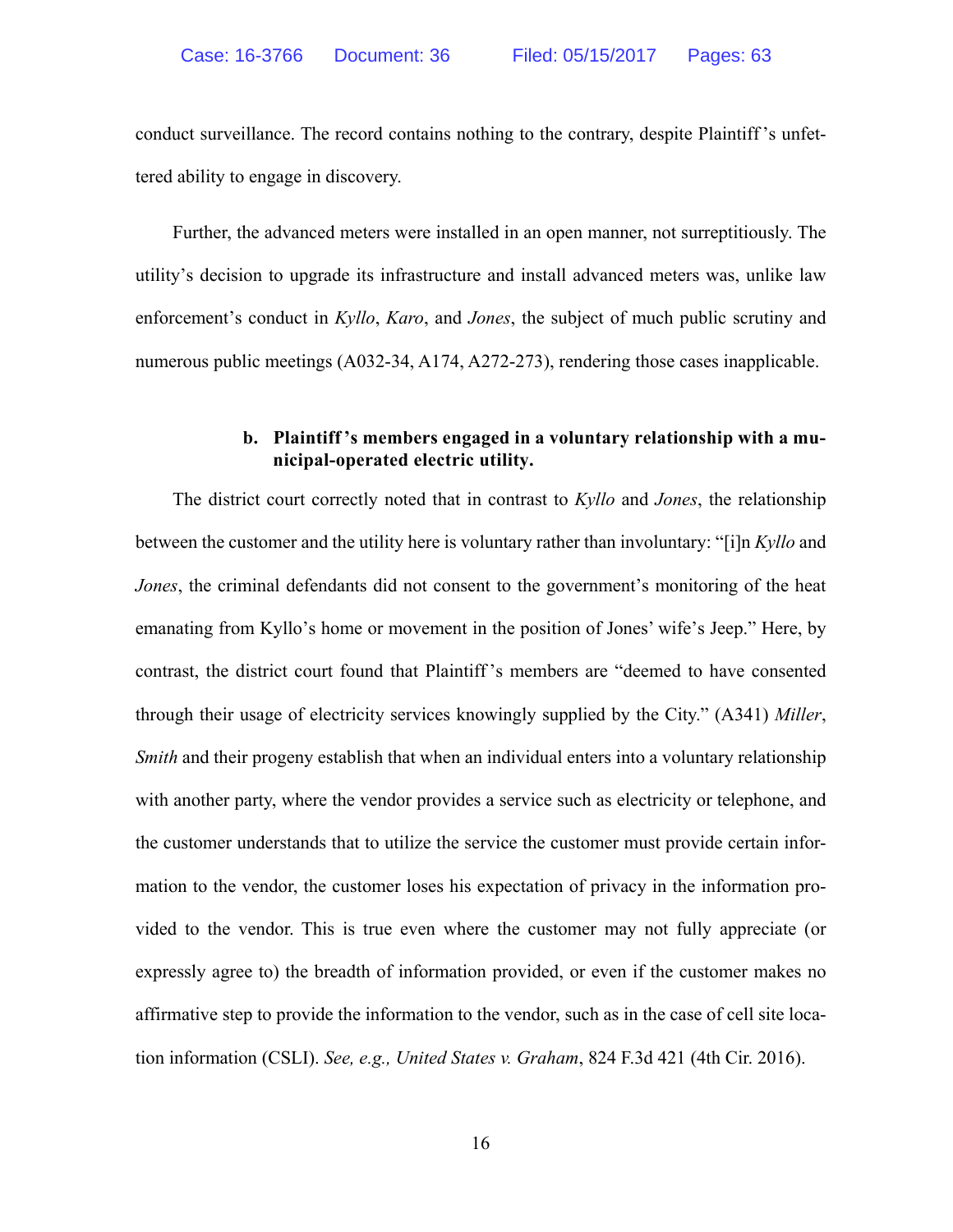Plaintiff counters this well-settled principle by arguing a "consent justification is absurd under the circumstances since electricity is a basic necessity of modern life" and that Plaintiff 's members have no "meaningful choice." (Pl. Br. 43; Pl. Br. 43, n.15) Plaintiff 's argument ignores that courts have rejected identical arguments time and time again.

 In *Graham*, the defendant made and the Fourth Circuit rejected a virtually identical argument that when a cell phone user provides CSLI to the cell phone provider, it is not done voluntarily because "cell phone use is so ubiquitous in our society today that individuals must risk producing CSLI or 'opt out of modern society' " and that "[l]iving off the grid . . . is not a prerequisite to enjoying the protection of the Fourth Amendment." 824 F.3d at 432-433.

 The City respectfully submits that this Court should rule in the same manner as the *Graham* court did when it rejected that argument, explaining:

the dissenting justices in *Miller* and *Smith* unsuccessfully advanced nearly identical concerns. Dissenting in *Miller*, Justice Brennan contended that "the disclosure by individuals or business firms of their financial affairs to a bank is not entirely volitional, since it is impossible to participate in the economic life of contemporary society without maintaining a bank account." And dissenting in *Smith*, Justice Marshall warned that "unless a person is prepared to forgo use of what for many has become a personal or professional necessity," i.e., a telephone, "he cannot help but accept the risk of surveillance." It was, in Justice Marshall's view, "idle to speak of 'assuming' risks in contexts where, as a practical matter, individuals have no realistic alternative." The Supreme Court has thus twice rejected Defendants' theory. Until the Court says otherwise, these holdings bind us.

*Graham*, 824 F.3d at 433 (internal citations omitted).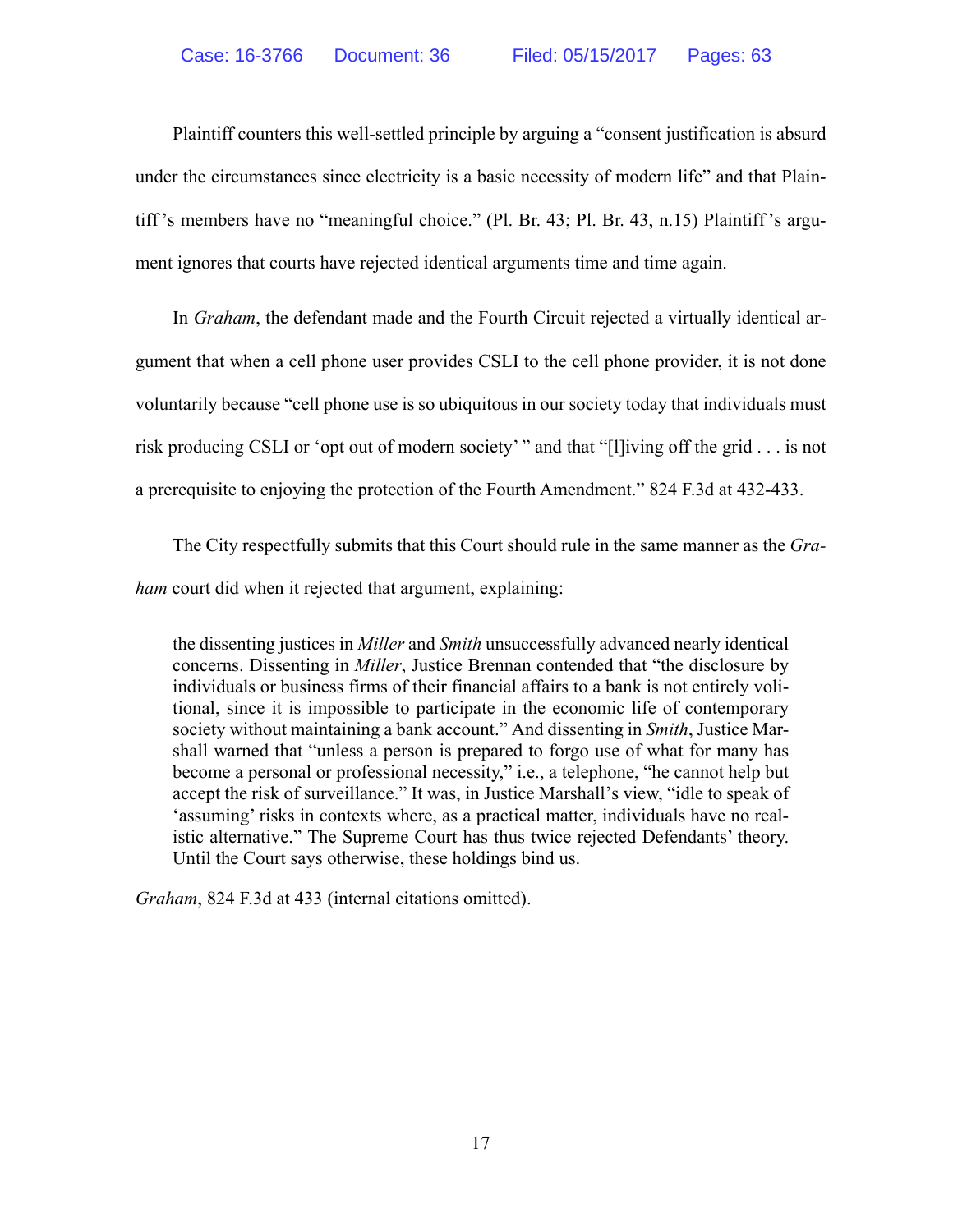#### **c. Measurement of electricity usage by a utility is not surveillance.**

 When law enforcement agents in *Kyllo*, *Karo*, and *Jones* conducted the surreptitious surveillance of criminal suspects, they were doing so in an effort to obtain evidence of criminal wrongdoing for the purpose of prosecution. In this case, although Plaintiff 's Fourth Amendment claim suggests that an advanced meter "*allows* for surveillance" (A081 (emphasis added)), this allegation is hypothetical and falls short of alleging that the City's electric utility (or anyone else in the City) actually surveils anyone by the use of an advanced meter.

 The district court correctly determined, based on Plaintiff 's own allegations, that without using some other technology, such as "disaggregation algorithms," the recorded electricity usage information visually depicted in charts supplied by Plaintiff (which included Plaintiff 's commentary on usage) in paragraphs 83, 85 and 86 of the proposed Third Amended Complaint does not record or reveal what appliances are being used and therefore does not reveal intimate details of the inside of the home. (A338-341) In order for Plaintiff to plausibly allege a Fourth Amendment violation, Plaintiff would need to allege that the City actually disaggregates the information in order for it to "see" the activities inside the home. (A068-69, A127, A340) The district court correctly concluded that because Plaintiff did not allege that the City used such algorithms, but only that the algorithms exist, any interpretation of the electricity usage information would necessarily rely on guesses and speculation and the "same guess could also be reasonably made by any member of the public walking by the residence who notices a car in the driveway or lights in the windows – that is not information that can be reasonably expected to remain private." (A127)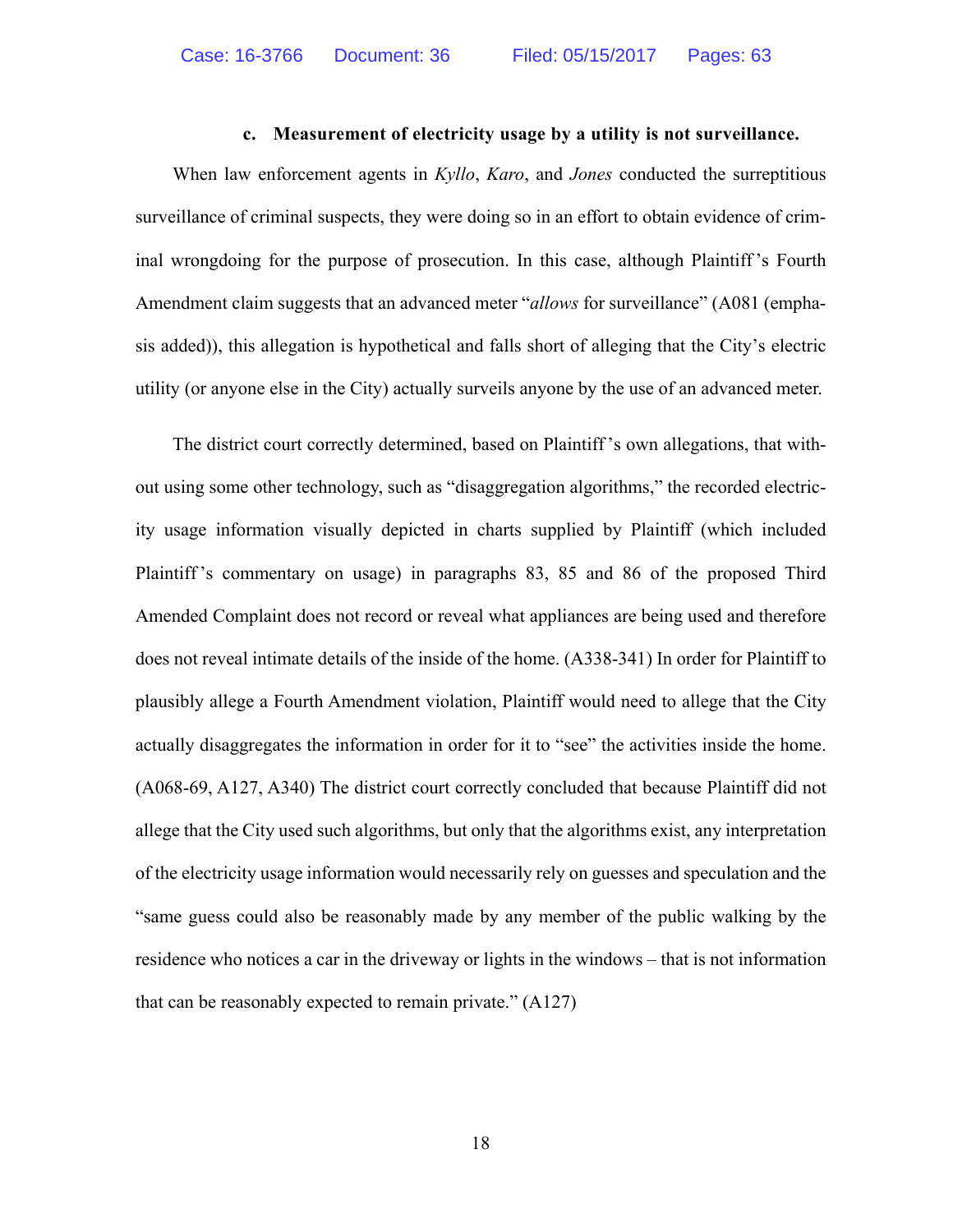Accordingly, unlike *Kyllo*, where law enforcement's use of the infrared imaging device provided law enforcement with "details of the home that would previously have been unknowable without physical intrusion," the electricity usage information in this case provides nothing more than could be observed by any member of the public walking by the residence.

## **2. The district court correctly applied the third-party doctrine to determine that Plaintiff 's members do not have a reasonable expectation of privacy in electricity usage information.**

 Although privacy advocates have criticized the third-party doctrine, contrary to Plaintiff 's arguments, it remains on firm legal footing in this and other Courts of Appeals. In *United States v. Caira*, 833 F.3d 803 (7th Cir. 2016), this Court rejected the petitioner's call to overturn the third-party doctrine in the digital age:

Caira criticizes the third-party doctrine and he is by no means alone in that criticism. Justice Sotomayor wrote that the doctrine 'is ill suited to the digital age, in which people reveal a great deal of information about themselves to third parties in the course of carrying out mundane tasks.' The critique advanced by Caira, Justice Sotomayor, and others, is not new. It was made in both *Miller* and *Smith* – in dissent. So it is true that at least one Justice believes 'it may be necessary' to reconsider the third-party doctrine. But it is also true that '[t]he Supreme Court has . . . twice rejected [Caira's critique]. Until the Court says otherwise, these holdings bind us.'

833 F.3d at 809 *(internal citations omitted)*.

 In addition to this Court and the Fourth Circuit in *Graham*, the Fifth, Sixth and Eleventh Circuits have all recently rejected arguments by privacy advocates for abrogation of the thirdparty doctrine. The Fifth Circuit in *In re U.S. for Historical Cell Site Data*, 724 F.3d 600 (5th Cir. 2013), held that cell site location data is not information in which an individual has a reasonable expectation of privacy because it is information conveyed by the individual to the cell phone service provider when a user places cell phone calls.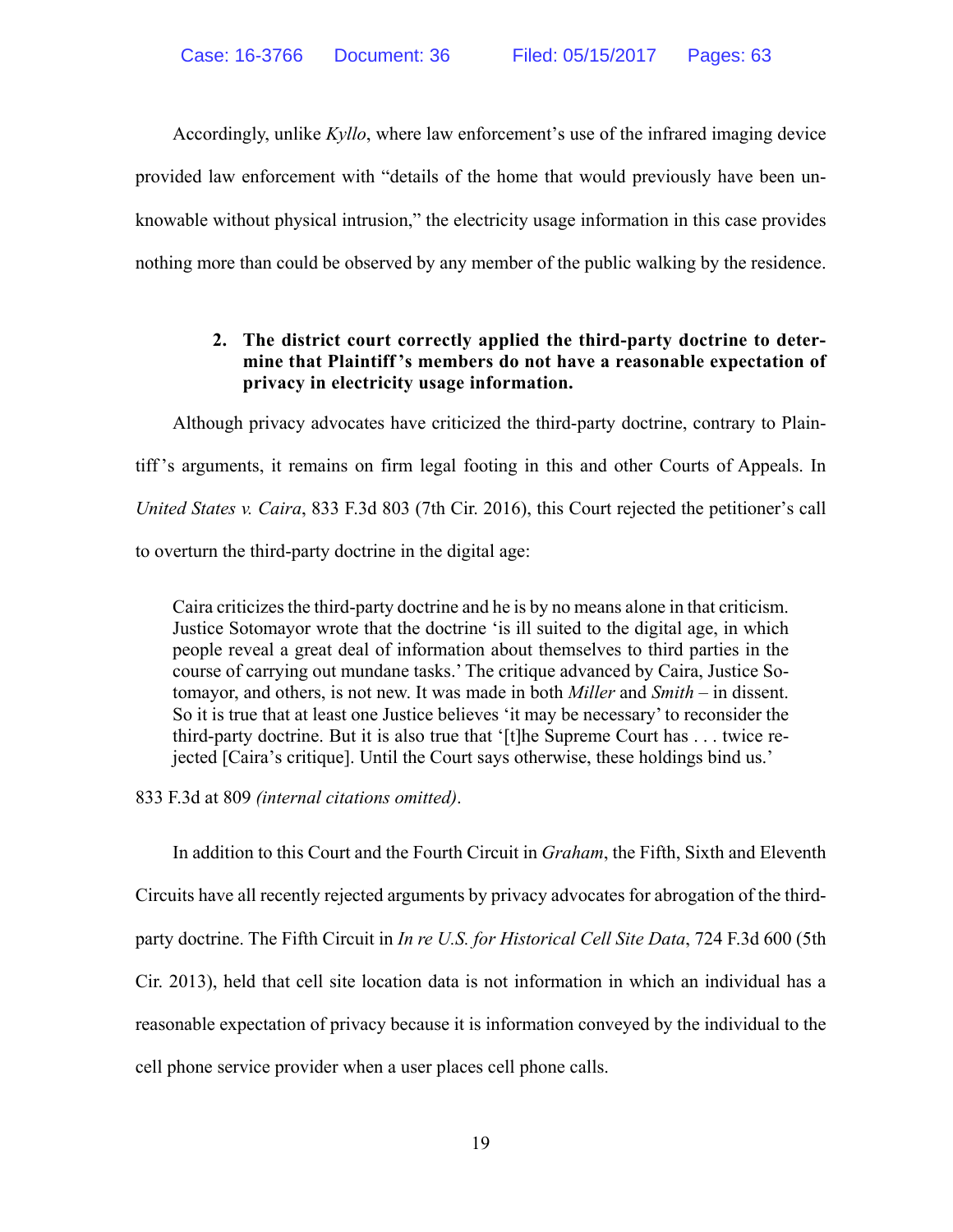The Sixth Circuit came to the same conclusion in *United States v. Carpenter*, 819 F.3d 880 (6th Cir. 2016), which involved cell phone location data obtained from defendant's cell phone service provider. The court rejected the ACLU's argument that "*Jones* liberates us to" not apply the third-party doctrine. Distinguishing *Jones*, the Sixth Circuit noted that "the government action in this case is very different from the government action in *Jones*. That distinction matters: in applying *Katz*, 'it is important to begin by specifying *precisely the nature of the state activity that is challenged*.' " *Carpenter*, 819 F.3d at 888 (emphasis in original), quoting *Smith*, 442 U.S. at 741.

 The Eleventh Circuit reached the same conclusion in *United States v. Davis*, 785 F.3d 498 (11th Cir.), *cert. denied*, 136 S. Ct. 479 (2015), holding that when law enforcement obtained "telephone subscriber records" and "phone toll records," including the "corresponding geographic location data (cell site)," pursuant to the Stored Communications Act, no search occurred under the Fourth Amendment because the information was provided voluntarily by Davis to his telephone company. The *Davis* court further rejected the argument that the concurring opinions in *Jones* weaken or undermine the third-party doctrine, noting that "[n]othing Justice Alito says contravenes the third-party doctrine. His concurring opinion does not question, or even cite, *Smith*, *Miller*, or the third-party doctrine in any way." *Davis* at 514.

 Based on the foregoing, it is clear that Plaintiff 's doubts about the continuing vitality of the third-party doctrine in the digital age are completely unfounded. When the district court here applied the doctrine to the allegations of Plaintiff 's Fourth Amendment claim, it correctly concluded that Plaintiff 's members do not possess a reasonable expectation of privacy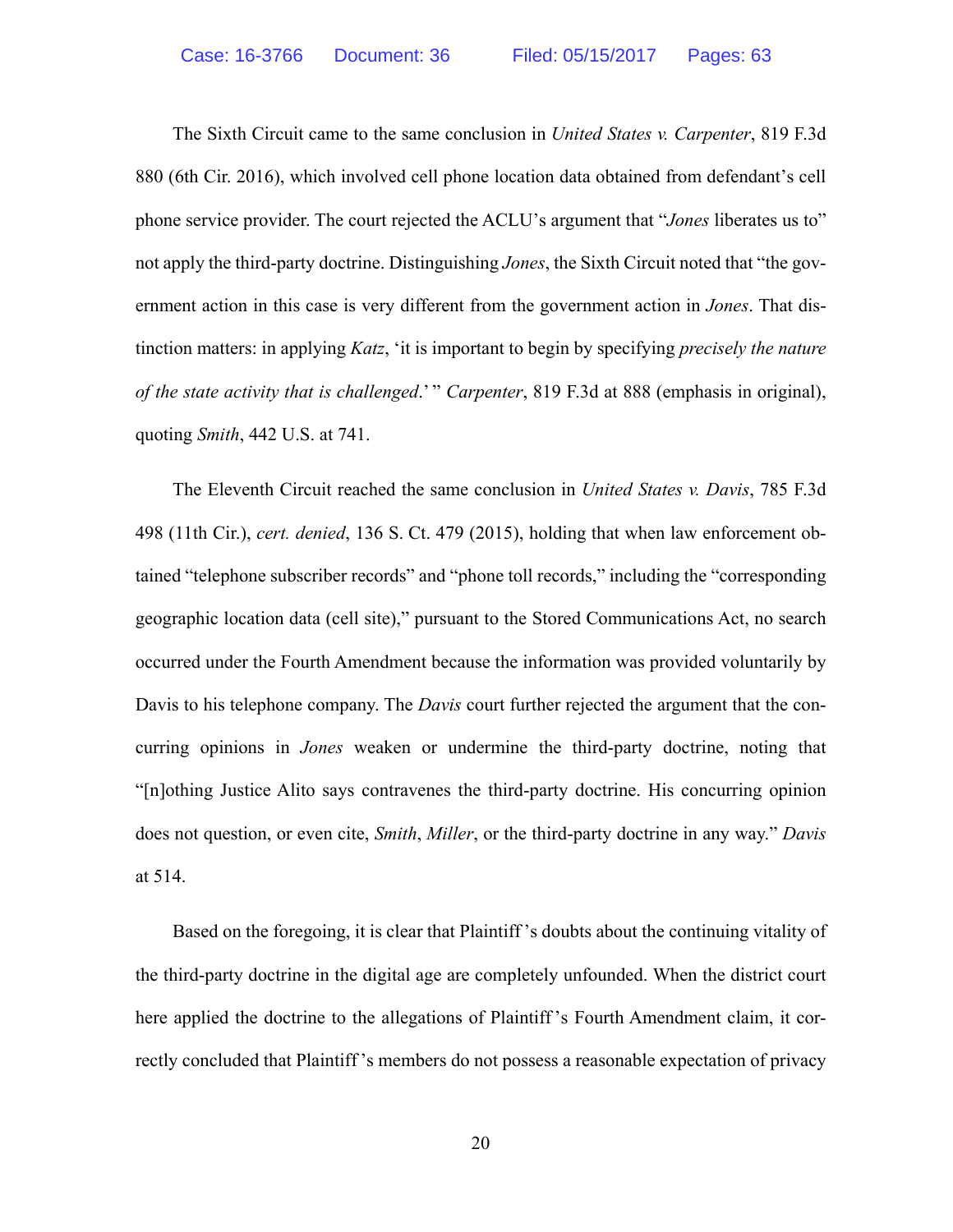in their electricity usage information because when an individual voluntarily enters into an agreement to purchase electricity from an electricity vendor, knowing that the usage is monitored by the vendor, it is not reasonable to expect privacy in that information. (A067, A126)

 Moreover, the fact that the City's electric utility is a department of a municipal government does not negate applicability of the third-party doctrine. When an individual engages with, and provides information to someone other than himself, it is irrelevant whether the other party is a private party or government. Arguably, entering into a voluntary relationship directly with government by which government agrees to sell electricity to the individual only serves to diminish even a subjective expectation of privacy in the usage information. As Plaintiff concedes in its opening brief, the Eighth Circuit's decision in *McIntyre* applied the thirdparty doctrine to electric utility records where the electric utility itself was a governmental entity. (Pl. Br. 44, n.1) Accordingly, implicit in the Eighth Circuit's decision is the conclusion that the third-party doctrine is equally applicable when the third party is a private entity or government.

## **3. Plaintiff concedes that the City, as an electricity vendor, has the right to meter and measure an individual's electricity usage.**

 Plaintiff does not dispute, and there is no question, that the City's electric utility has the right to measure an individual's electricity usage. (*See* A079, A111, A150-151, A178) Therefore, Plaintiff 's objection to the City's electric utility measuring electricity usage digitally in fifteen minute increments is not one of principle, but rather one of frequency. The decisions holding that an individual has no objectively reasonable expectation of privacy in information provided to others, including digital cell phone location data, are not based on how little or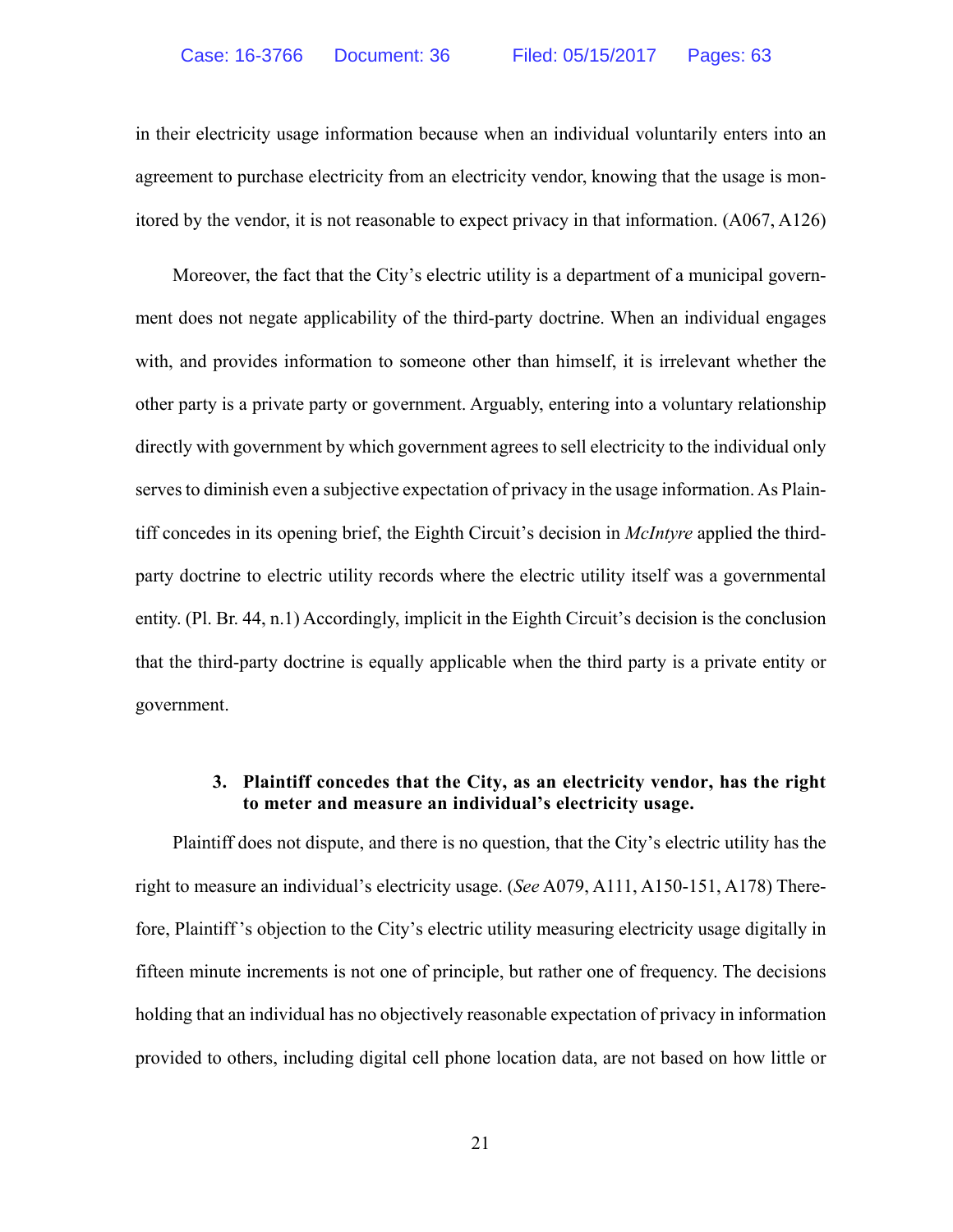how much the information reveals. Rather, they are based on the principle that when an individual places certain information outside of the realm of the strictly private, there can be no objectively reasonable expectation of privacy under the Fourth Amendment. As such, Plaintiff 's reliance on the frequency of the information collected as the basis for the alleged Fourth Amendment violation contravenes well established Fourth Amendment principles, including the *Kyllo* decision on which plaintiff places so much reliance: "The Fourth Amendment's protection of the home has never been tied to measurement of the quality or quantity of information obtained." *Kyllo*, 533 U.S. at 37.

 Applying this principle, if, as Plaintiff impliedly concedes, a municipal electricity vendor does not violate the Fourth Amendment when it measures electricity usage once per month, there is no principled reason why more frequent measurements violate the Fourth Amendment. Because the Fourth Amendment is not concerned with the "quality or quantity of information obtained," and because an intrusion into the home by even a "fraction of an inch" constitutes a search, (*Kyllo*, 533 U.S. at 37, citing *Silverman v. United States*, 365 U.S. 505 (1961)), a determination that advanced metering of electricity usage violates the Fourth Amendment would also mean that *any* metering of electricity usage, no matter how minimally intrusive, would not pass constitutional muster.

#### **4. The Fourth Amendment is not a privacy panacea.**

 In his concurring opinion in *Jones*, Justice Alito observed that "[d]ramatic technological change may lead to periods in which popular expectations are in flux and may ultimately produce significant changes in popular attitudes. New technology may provide increased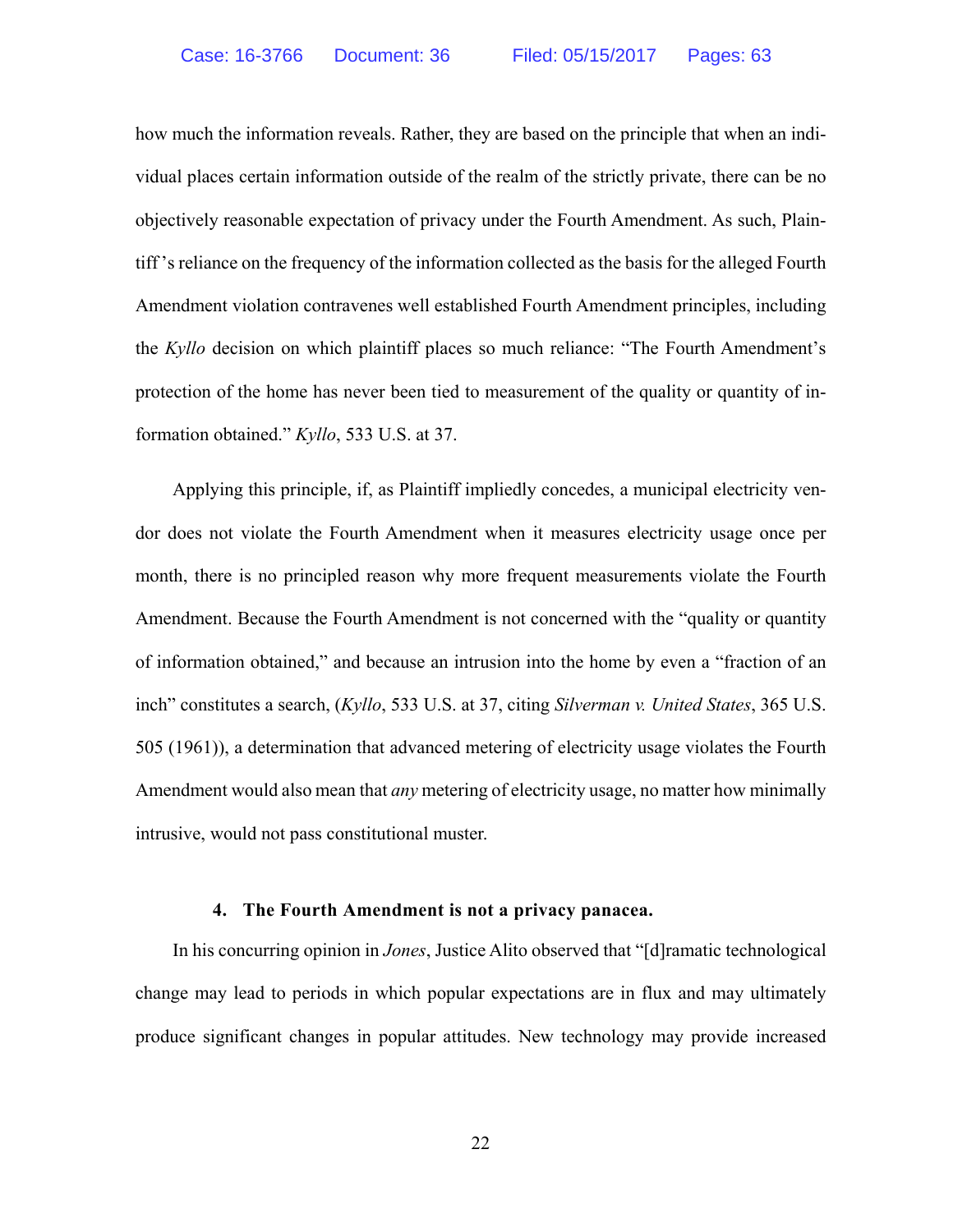convenience or security at the expense of privacy, and many people may find the tradeoff worthwhile. And even if the public does not welcome the diminution of privacy that new technology entails, they may eventually reconcile themselves to this development as inevitable." 565 U.S. at 427. Therefore, "[i]n circumstances involving dramatic technological change, the best solution to privacy concerns may be legislative. A legislative body is well situated to gauge changing public attitudes, to draw detailed lines, and to balance privacy and public safety in a comprehensive way." *Id.* at 429-430 (Alito, J., concurring in the judgment).

 After the Supreme Court decided *Smith*, Congress enacted the Pen Register and Trap and Trace Devices Statute (18 U.S.C. 3121-3127) which makes it a crime to install a pen register without a court order, subject to some exceptions. *See* Orin S. Kerr, *The Case for the Third-Party Doctrine*, 107 Mich. L. Rev. 561, 596 (2009). After the Supreme Court decided *Miller*, Congress enacted the Right to Financial Privacy Act (12 U.S.C. 3401-3422), which limits government access to information contained in the financial records of any customer from a financial institution. 107 Mich. L. Rev. at 596

 The fact that the City's utility's use of advanced meters does not implicate the Fourth Amendment does not mean that Plaintiff is without any means to mitigate its fears or concerns. As Plaintiff notes in its opening brief, the Illinois legislature imposed restrictions on what a privately held electric utility can and cannot do with advanced metering information. Similarly, the City enacted an ordinance limiting dissemination of electric usage information. (Naperville Municipal Code, Title 8, Chapter 1, Article B-2) If Plaintiff is dissatisfied with this level of protection from information dissemination, it is free to advocate for its cause with either the Illinois legislature or the Naperville City Council.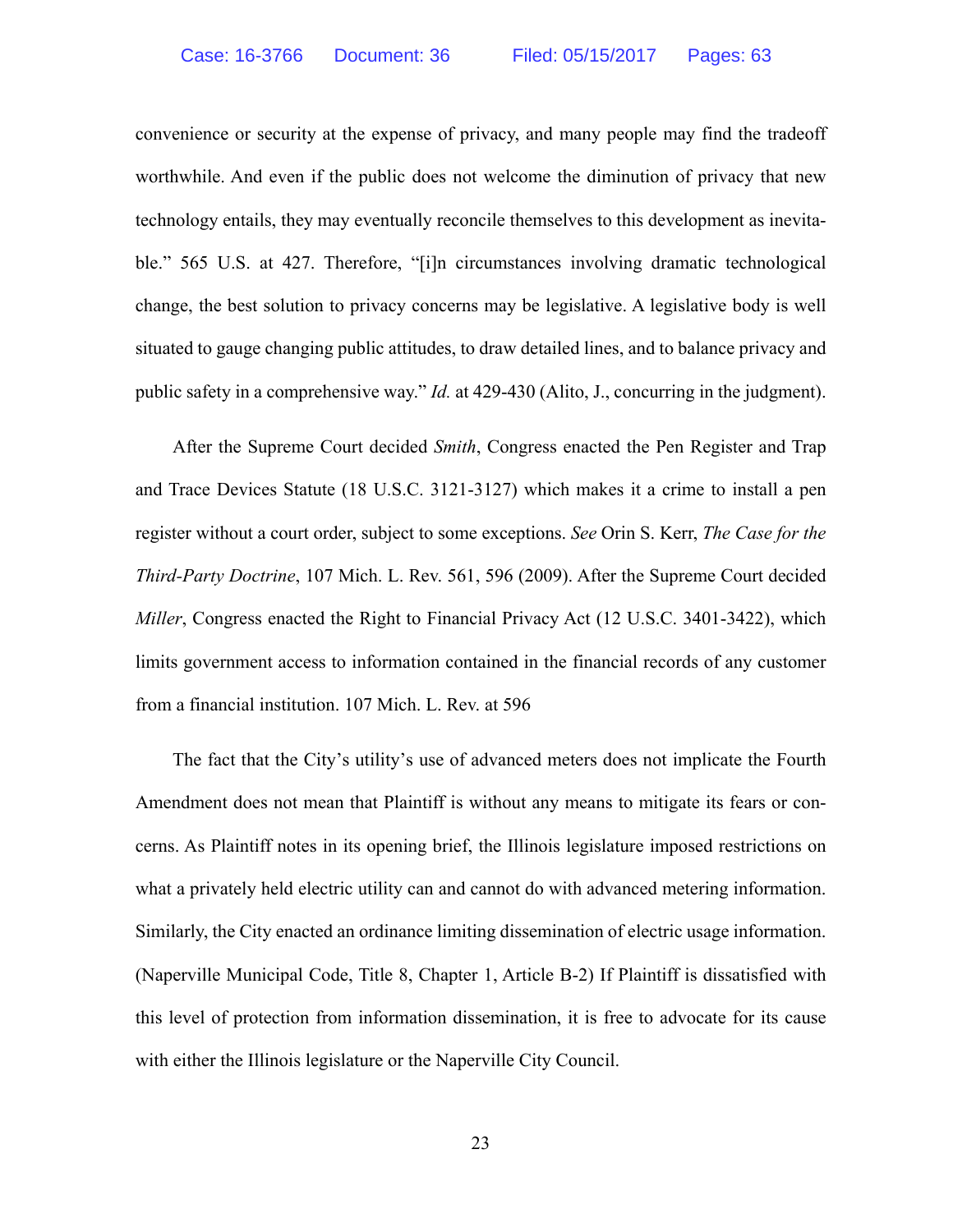## **B. The district court's dismissal of Plaintiff 's purported Fourth Amendment claim is based on a careful and thorough analysis and correct application of relevant precedent.**

 Plaintiff complains that the district court, in its ruling, "ignored well-pleaded allegations, relied upon contrary facts and assumptions, and flawed legal analysis." (Pl. Br. 29) This assertion finds no basis in the record. To the contrary, the district court engaged in a careful and thorough analysis, correctly applied all relevant Fourth Amendment precedent, and gave appropriate weight to Plaintiff 's conclusory, hypothetical, and speculative allegations when it dismissed each version of Plaintiff 's purported Fourth Amendment claim.

## **1. Plaintiff 's allegations that advanced meters reveal private activity and behavior within the home are hypothetical and speculative.**

 Contrary to Plaintiff 's argument that "[t]he court ignored well-pleaded allegations in finding smart-meter data does not reveal private activity within the home," the district court squarely addressed that allegation and correctly determined that no version of Plaintiff 's purported Fourth Amendment claim plausibly alleged that advanced meters reveal private activity or behavior within the home. To understand the district court's ruling, it is helpful to review the actual allegations within each version of Plaintiff 's complaints.

 Plaintiff 's original and First Amended Complaints relied on the conclusory allegation that "[s]mart meters provide rich knowledge about intimate details of a customer's life and serious *concerns* exist regarding *access* to personal data gleaned from the devices." (A044 (emphasis added)) In the Second Amended Complaint, in an effort to bolster the conclusion asserted in the First Amended Complaint, Plaintiff included a graphical depiction of the type of information recorded by an advanced meter. (A079) After the district court determined that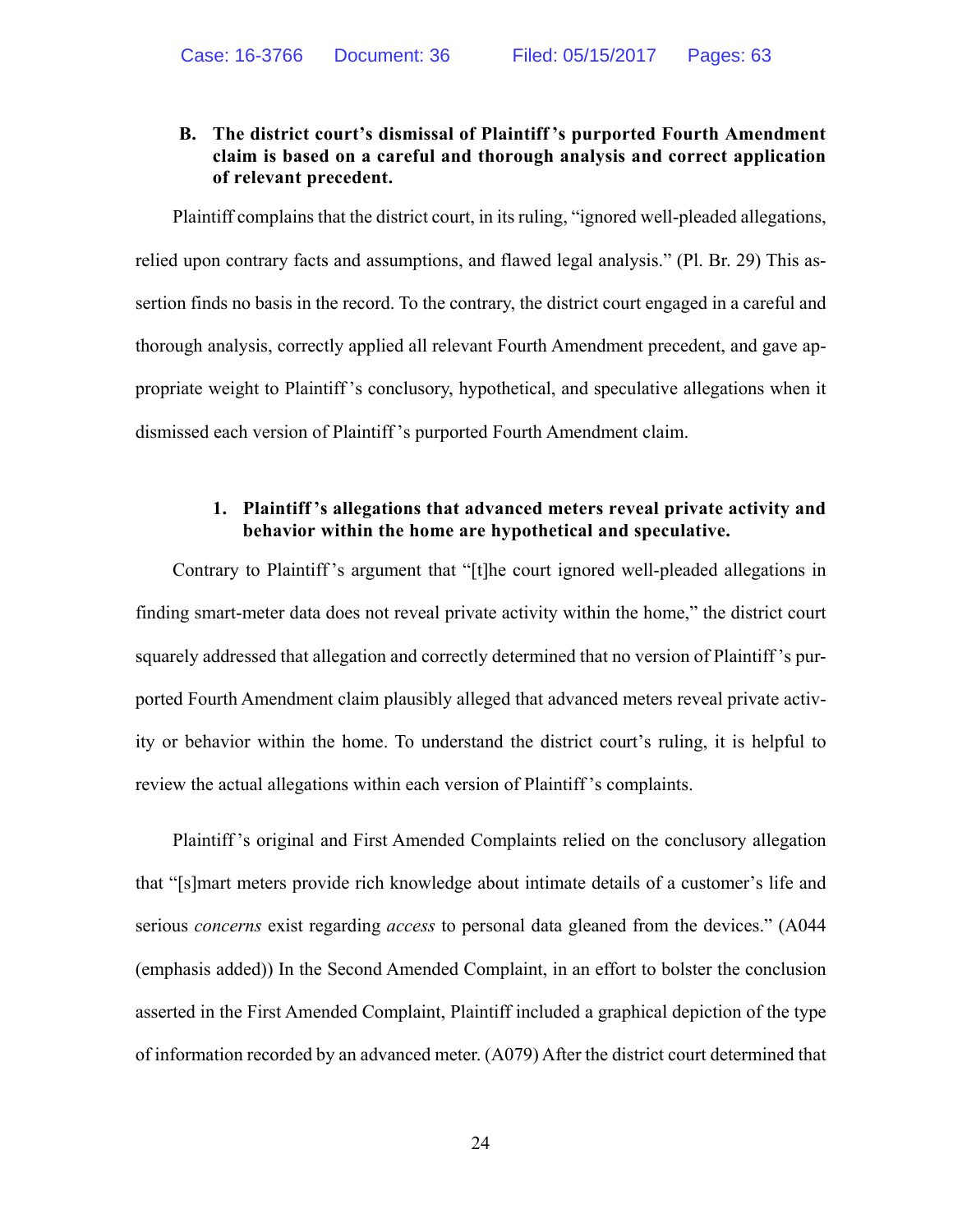the graphical depiction of the electric usage information in the Second Amended Complaint did not cure the deficiencies in the Fourth Amendment claim (A127), Plaintiff included three graphical depictions of the electrical usage information in the proposed Third Amended Complaint. (A157-159)

 According to the proposed Third Amended Complaint, these graphical depictions are alleged to be that of a "representative electric customer," and include commentary apparently inserted by Plaintiff purporting to explain what was going on inside the home at various times of the day. Plaintiff alleged that anyone could infer the following from the chart depicted in paragraph 86: "the persons within the home were asleep during the early morning hours of July 26, 2013, until about 4:45 a.m. when there is then a spike in energy usage. The persons within the home were not using air conditioning due to the reasonably cool summer weather experienced during the subject time period. Ceiling fans were instead used for night-time air movement and cooling. The persons within the home arose to go through a morning routine of bathing and getting dressed, etc., and were out of the house by 7:30 a.m." (A157-159)

 If the graphical depiction of electricity usage so clearly revealed the intimate details of activities within the home, as Plaintiff argues, an interpretative play-by-play explanation would not have been necessary. The district court understood this, and that Plaintiff 's preferred conclusion that the electric usage information recorded by an advanced meter reveals intimate details of the home simply is not plausible, reiterating that "[a]ny imagined explanation for [a] peak [in total power usage] necessarily relies on nothing more than guesses and assumptions, [as] the electrical usage data itself does not provide any information confirming how many or what types of household appliances or devices are in use at any time." (A339)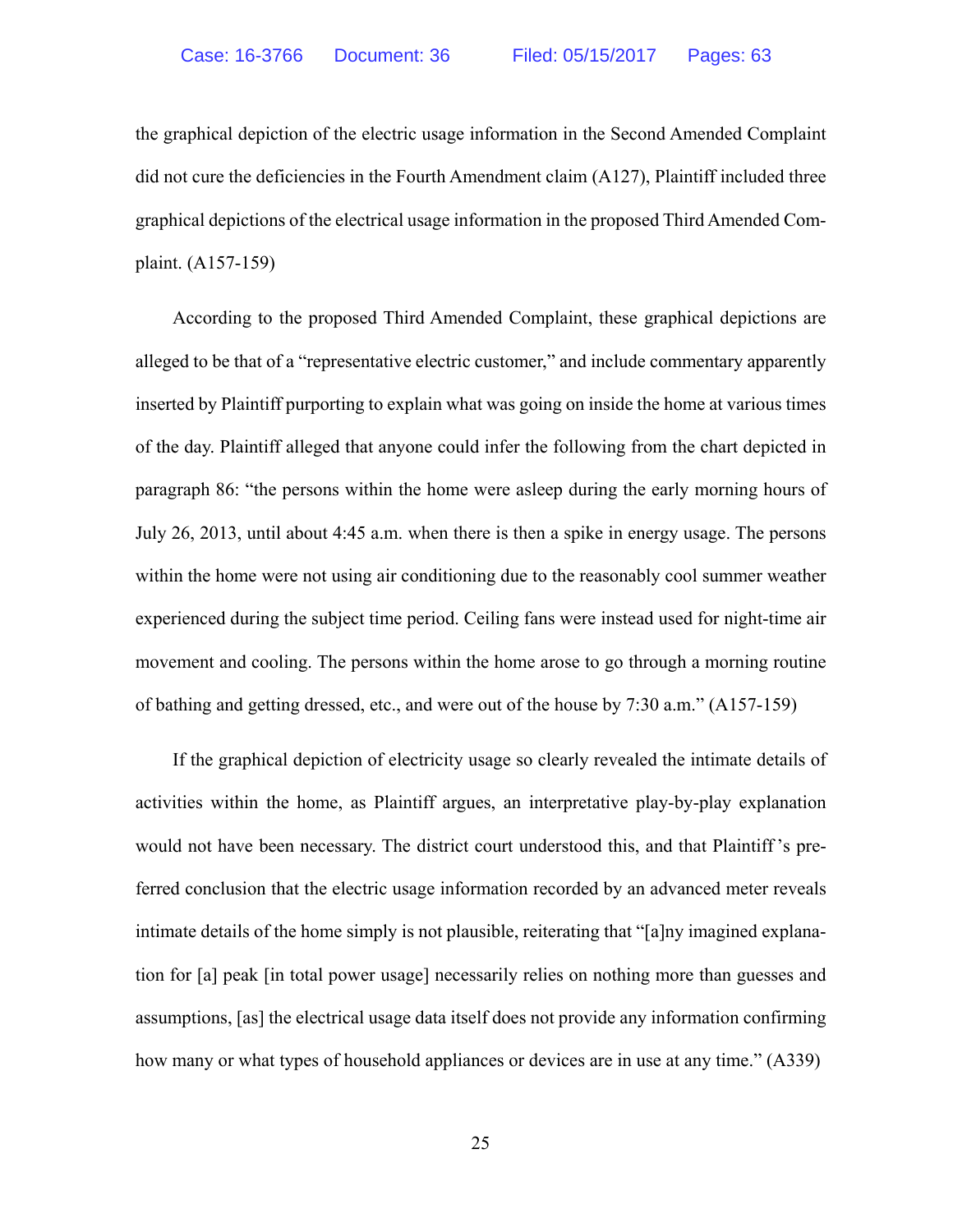Plaintiff also added to the proposed Third Amended Complaint a number of allegations regarding the *potential* use of "disaggregation algorithms," and allegations that future hypothetical technological advances and higher resolution meters "could reveal personal details about the lives of consumers, such as their daily schedules (including times when they are at or away from home or asleep), whether their homes are equipped with alarm systems, whether they own expensive electronic equipment such as plasma TVs, and whether they use certain types of medical equipment." (A160)

 Like the added "play-by-play" explanation added to the graphical depiction of electricity usage, these new allegations regarding the existence of "disaggregation algorithms" and other future technologies and their hypothetical and potential use by the City's electric utility are self-defeating. By adding these allegations, Plaintiff tacitly conceded that the district court correctly determined that electricity usage information, by itself, was meaningless, and that to derive some meaning from the information, the utility would need to take some other step.

 The district court further recognized that Plaintiff 's "disaggregation algorithm" allegations were hypothetical and speculative: "the fact that the City theoretically could employ this technology (if indeed it can) to glean more detailed information about a user's personal life does not itself constitute an allegation – or lead to a reasonable inference – that the City is doing that here." (A340)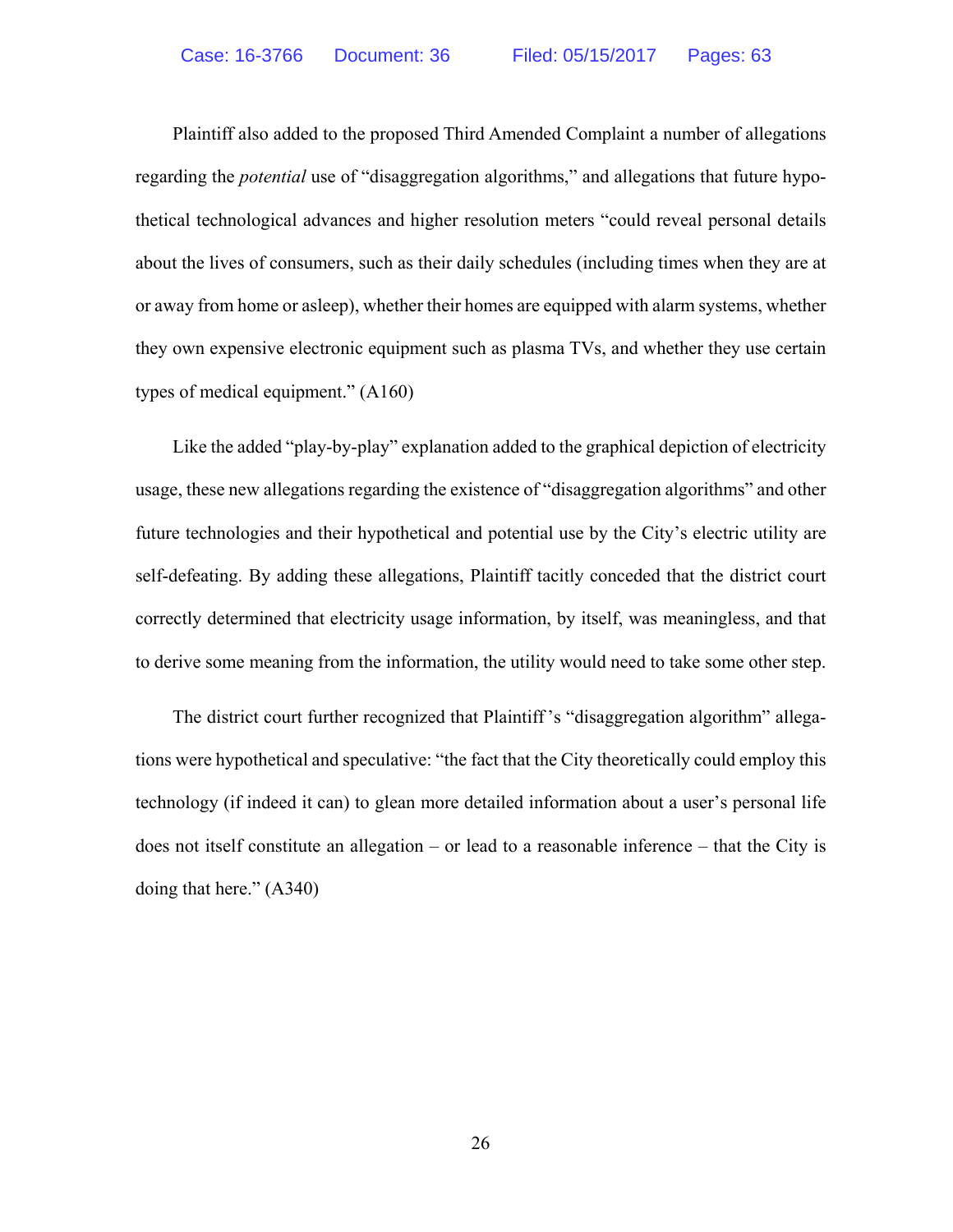## **2. The district court correctly determined that Plaintiff 's allegations establish that advanced meters provide no more information about the inside of the home than can be determined from the outside of the home.**

In dismissing the Second Amended Complaint, the district court noted that any attempt

to determine the activities within a home, based on the graphical depictions of electricity

usage included in that complaint, relied on nothing more than guesses and speculation:

For example, suppose a graph displaying a Naperville resident's total power usage for one day shows a peak in usage around 7:00pm. . . . Any imagined explanation for the peak necessarily relies on nothing more than guesses and assumptions, because the electrical usage data itself does not provide any information confirming how many or what types of household appliances or devices are in use at any time. At most, someone inspecting the data might guess that at least one resident had been home at 7:00 pm. But that same guess could also be reasonably made by any member of the public walking by the residence who notices a car in the driveway or lights in the windows – that is not information that can be reasonably expected to remain private.

(A127)

 Relying on *Riley v. California*, 134 S. Ct. 2473 (2014), Plaintiff takes issue with the court's analogy, arguing that "reliance on such analog-world analogies contravenes Supreme Court precedent, and would be bad policy for digital data privacy." (Pl. Br. 37)

 If Plaintiff 's reliance on *Kyllo*, *Karo*, and *Jones* is attenuated, its effort to extract applicable precedent from the holding in *Riley* strains credulity. Although the *Riley* court discussed digital data, it otherwise has no commonality with the instant case because, like *Kyllo*, *Karo*, and *Jones*, it arises in a law enforcement context. Moreover, the *Riley* holding is based on the historic rationale for the search incident to arrest doctrine. The Court held the doctrine to be inapplicable because information on a smart phone cannot be a weapon and the need to preserve the contents of a smart phone as evidence is easily achieved by non-intrusive means;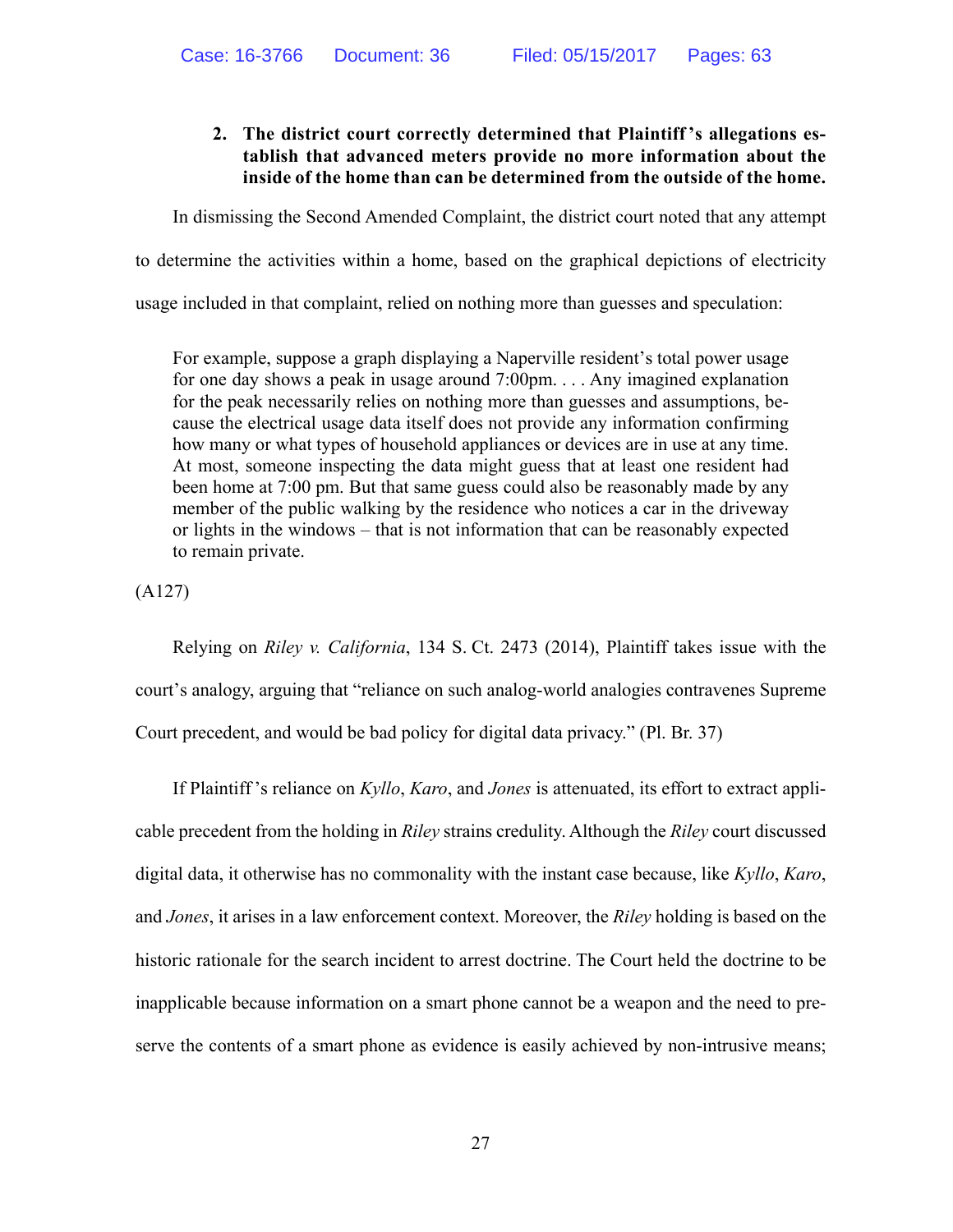therefore, law enforcement's need to search the contents of a smart phone carried virtually no weight in balancing against the arrestee's privacy interests.

 The district court's real world analogy, that a reviewer of graphically depicted advanced meter electricity usage information is in no better position to know the activities inside a home than a passerby, is not only appropriate and fitting, it comports with the corollary to the *Karo* court's observation that the Fourth Amendment is violated when the Government surreptitiously employs an electronic device to obtain information that it "*could not have obtained by observation from outside the curtilage of the house*." *Karo*, 468 U.S. at 715 (emphasis added).

## **3. "Bad" digital privacy policy does not equate to a Fourth Amendment violation.**

Plaintiff's argument that the district court's "reliance on such analog-world analogies" would be "bad policy" for digital data privacy misses the point. The district court was not charged with making good digital data privacy policy, it was charged with applying Fourth Amendment precedent to the allegations in the complaint. To be sure, the holding in *Smith v. Maryland* arguably constituted "bad policy" for telephonic privacy advocates, but that does not mean it was wrongly decided. Policy considerations are best left to the legislative process. As more fully discussed in Section I.A.4, *supra*, where Fourth Amendment jurisprudence falls short of providing expansive privacy protections, legislative solutions are available to fill the gap.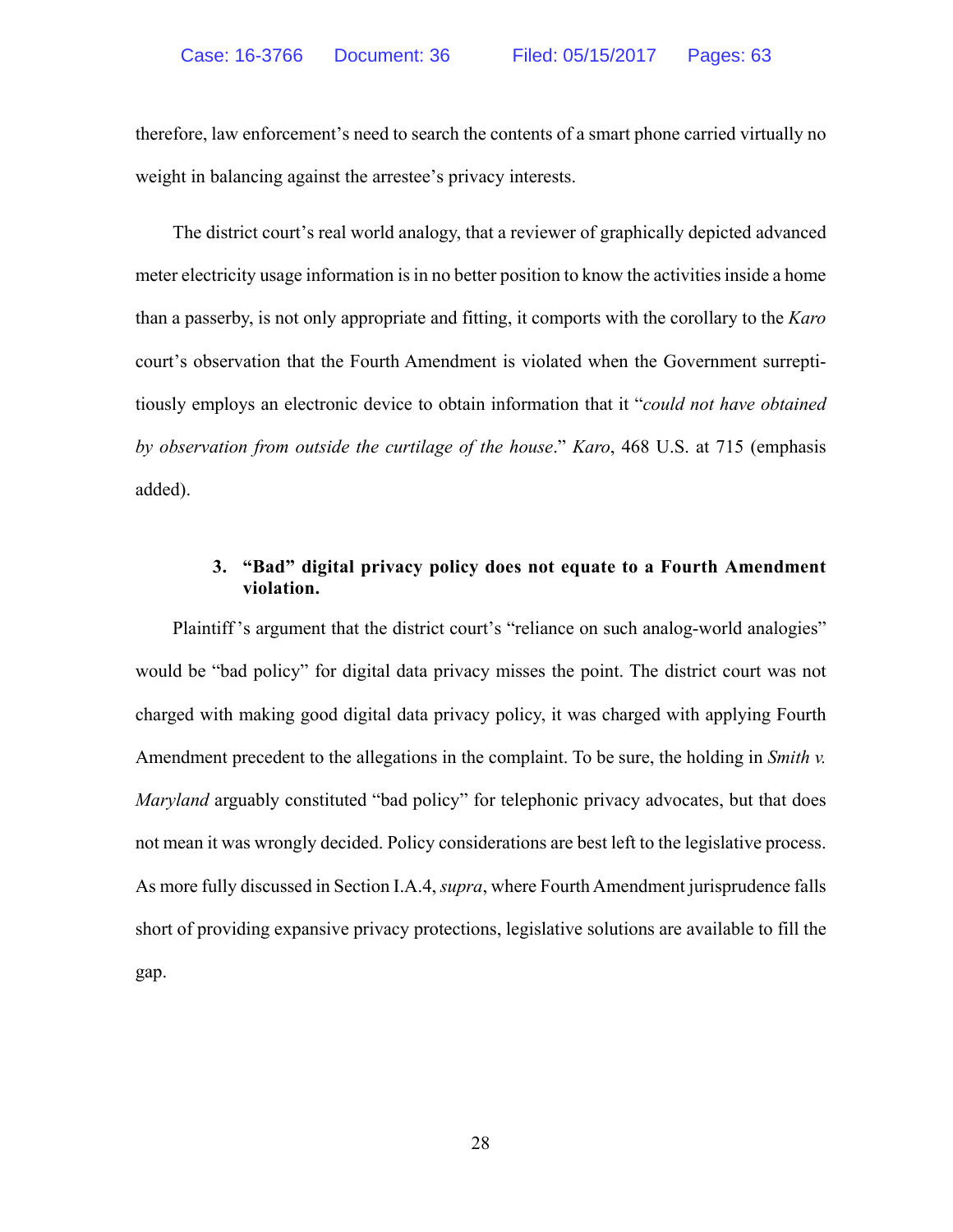## **C. Plaintiff 's asserted concerns regarding "enhanced security risks," information sharing, and long-term data storage are hypothetical and speculative and do not state a cognizable claim.**

 Much of Plaintiff 's opening brief is devoted to raising hyperbolic fears about "Big Data," "enhanced security risks," "data-combination concerns," and "long-term" data retention. Those fears and concerns, as expressed in each version of the complaint, were and are hypothetical and speculative and do not state or support a cognizable Fourth Amendment claim.

## **1. Plaintiff 's concerns of "enhanced security risks" are hypothetical and speculative.**

 To the extent Plaintiff 's Fourth Amendment claim purported to be based on the alleged existence of "enhanced security risks," those allegations were hypothetical and speculative, and the district court appropriately treated them as such. The original Complaint and the First Amended Complaint relied on speculative assertions that "smart meters can be accessed remotely and contain an uncertain amount of data about occupant behavior" which "*could* facilitate threats to a customer's physical security and property interests," that "[t]he *potential*  exists to collect, store and share private customer information without customer consent or control," that "serious *concerns* exist regarding access to personal data gleaned from the devices," and that "[a]ccess *may* also be obtained by accidental breach or cyber attack." (A044 (emphasis added))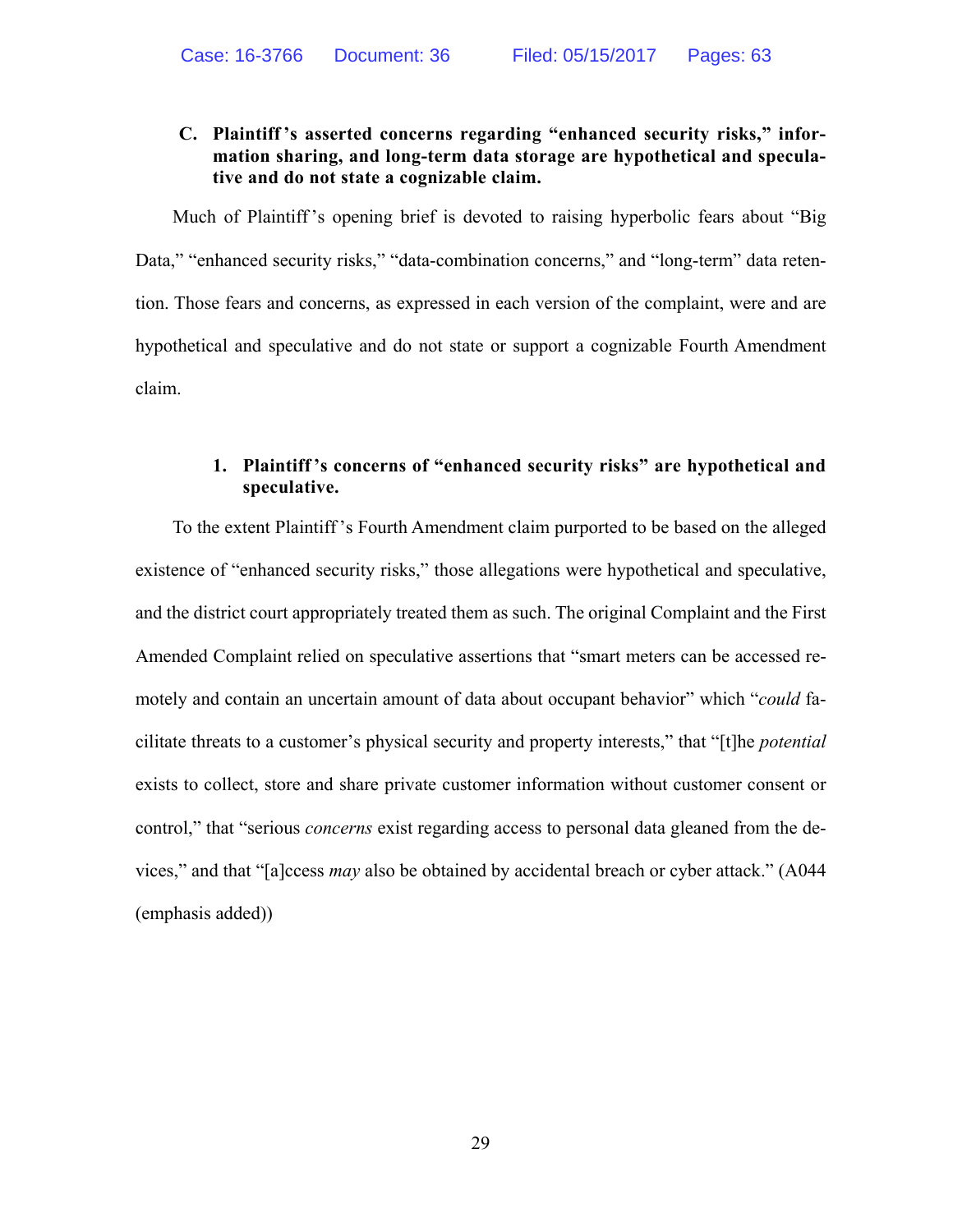Likewise, the proposed Third Amended Complaint relied on generalized truisms such as that "[t]he City has admitted it never guaranteed, and can never guarantee, smart meters present no risk of harm to NSMA members' privacy and security" and "[w]ithout securely designed systems, utilities would be at risk of attacks occurring undetected." (A165)

 Despite Plaintiff 's unfettered ability to engage in discovery, Plaintiff did not allege that any of its concerns ever came to fruition and no version of Plaintiff 's Fourth Amendment claim alleged that electricity usage information of any individual had actually been compromised, stolen or otherwise exploited by outsiders. Moreover, no version of the Fourth Amendment claim even alleged that the City's security protocols regarding advanced meter usage information are inadequate or insufficient. At best, Plaintiff alleged that the City *may have* created a circumstance that *might potentially* be or become problematic. These assertions fall well short of even suggesting that any security intrusion into the City's electric utility information is imminent or has ever occurred.

 Plaintiff 's concerns echo those of the petitioner in *NASA*, which the Supreme Court rejected: "[c]iting past violations of the Privacy Act, respondents note that it is possible that their personal information could be disclosed as a result of a similar breach. But data breaches are a possibility any time the Government stores information. As the Court recognized in *Whalen*, the mere possibility that security measures will fail provides no 'proper ground' for a broad-based attack on government information-collection practices." *NASA*, 562 U.S. at 158.

 Plaintiff 's concerns about the hypothetical possibility of data breaches and hacking of advanced meter electricity usage information in the era of "Big Data" are not based on any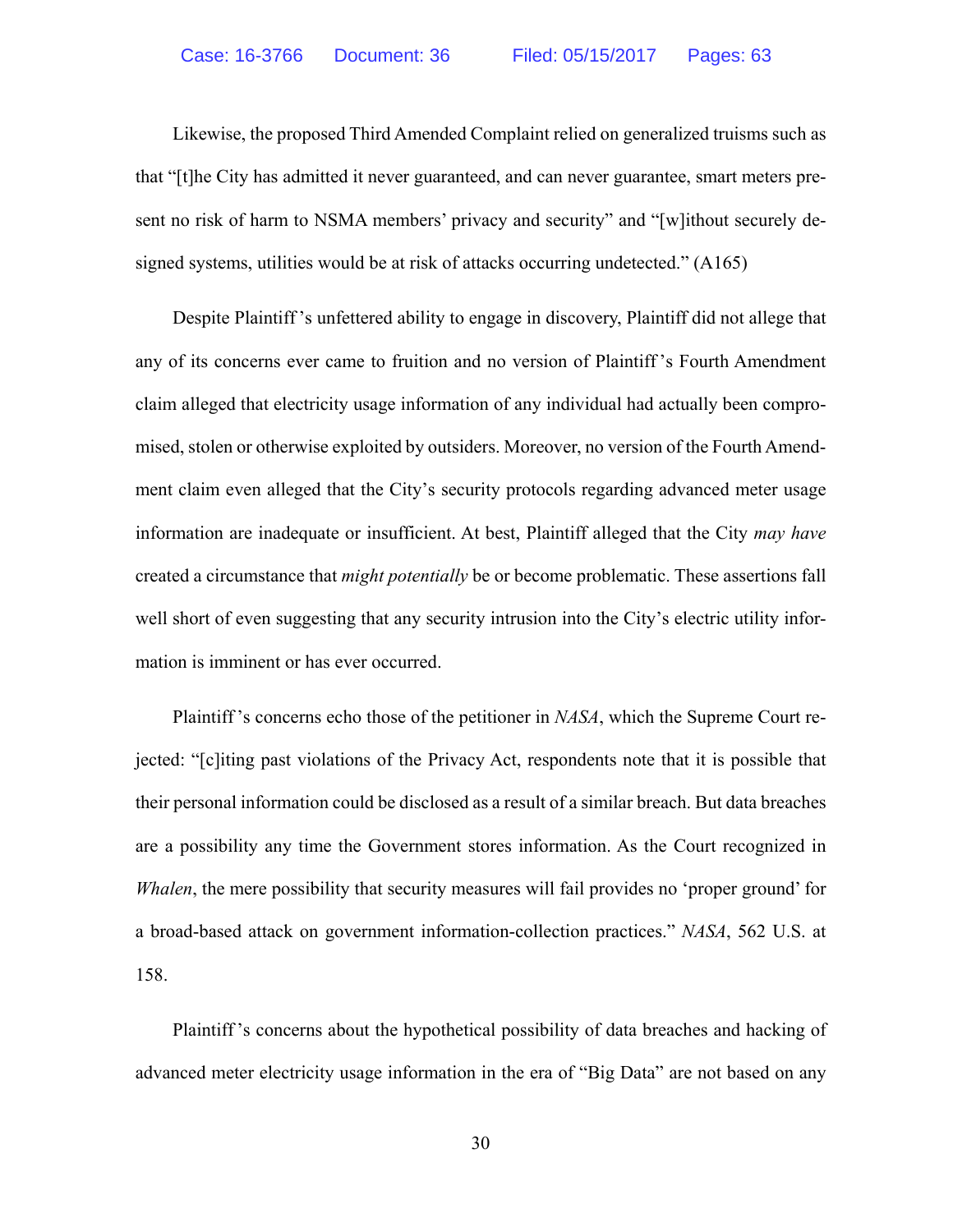actual or imminent occurrence and to the extent any version of the Fourth Amendment claim was based on those concerns, they do not plausibly state a cognizable claim.

## **2. Plaintiff 's concerns regarding data sharing and long-term storage of advanced meter electricity usage information are hypothetical and speculative.**

 Although Plaintiff 's Second and proposed Third Amended Complaints raised the specter of law enforcement access to advanced meter usage information, those allegations were couched in hypothetical language and relied on unreasonable inferences.

 For example, the Second Amended Complaint alleged that the electricity usage information "allows for surveillance of NSMA members" (A081) and the proposed Third Amended Complaint alleged that it "allows the City's police force to unreasonably search and access private information." (A153) These allegations are hypothetical and speculative and do not state a cognizable claim. Plaintiff never plausibly alleged that the City's electric utility shared advanced meter electricity usage information with law enforcement or anyone else.

 Recognizing this deficiency, Plaintiff places unwarranted emphasis on an alleged statement by one of the City's police officers, arguing that his "comments clearly suggest that the City currently uses smart-meter data for law enforcement." (Pl. Br. 40) Plaintiff 's conclusion is implausible and requires unreasonable inferences. As set forth in the complaint, a City police officer discussed marijuana grow operations, stating that they use "a ton of energy" and that "smart meter is going to fix all that for us." (A153-154) First, this statement does not plausibly lead to a conclusion that the City's electric utility has in fact shared advanced meter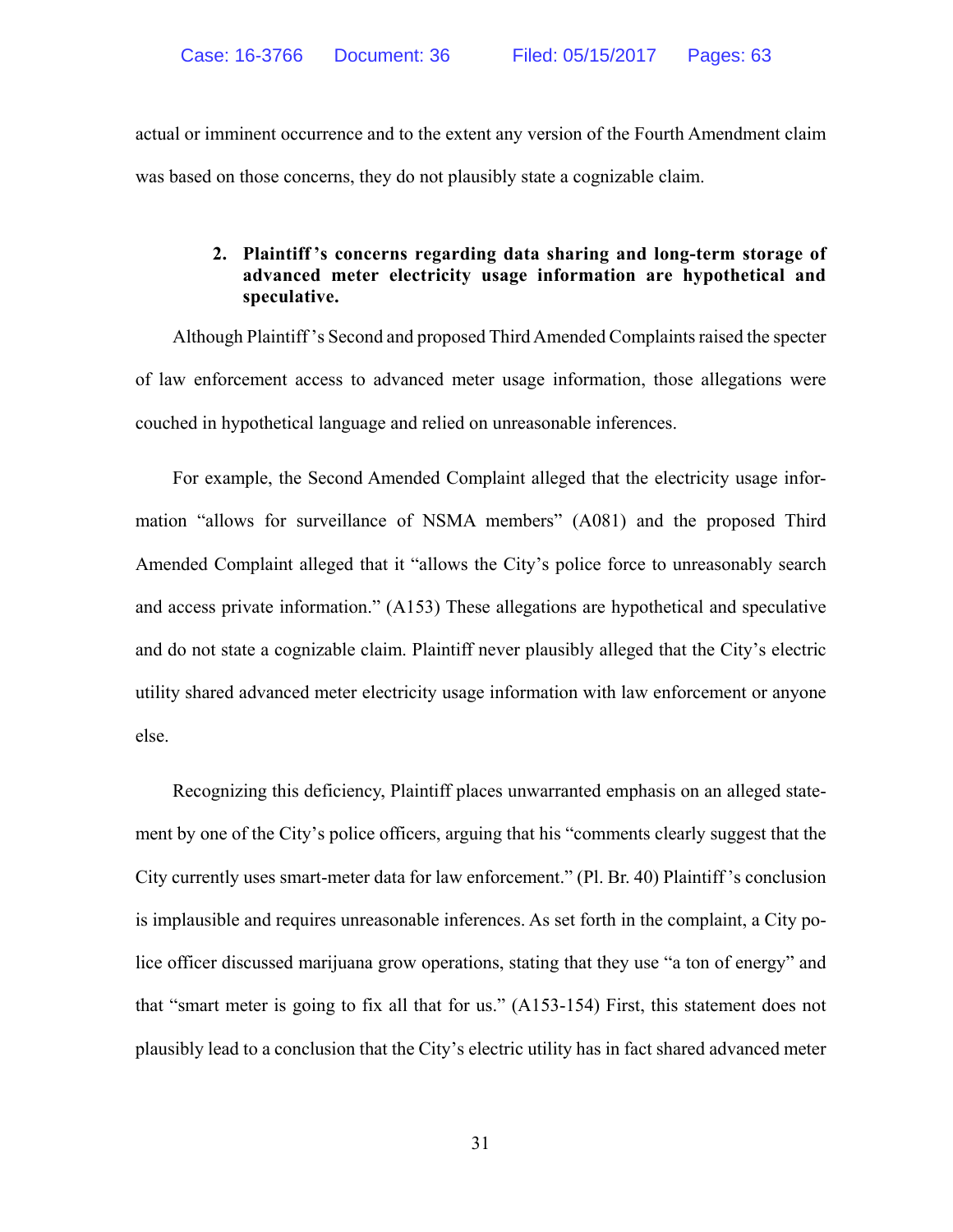electricity usage information with the City's police department. Second, the officer did not state or even imply that advanced meter electricity usage information is available to law enforcement in the absence of a warrant or court order. Third, Plaintiff had ample opportunity to discover whether advanced meter electricity usage information was ever shared or whether the City had actually adopted an express, formal policy to freely share advanced meter information with law enforcement. If Plaintiff had learned such information through discovery, as it was free to do, it certainly would have alleged this in its complaints. Fourth and lastly, Plaintiff did not and could not allege that the police officer was a policy maker for the City, so his words do not create policy, nor are they binding on the City. *See*, *e.g.*, *Ball v. City of Indianapolis*, 760 F.3d 636, 643 (7th Cir. 2014).

 Plaintiff 's assertions about the risks of long term data storage are similarly linked to the police officer's statement. Plaintiff argues that long term data is of concern, because law enforcement might, hypothetically, employ data analysis techniques in the future, to determine trends and identify changes in behavior. (Pl. Br. 34-35) Like Plaintiff 's fears and concerns regarding sharing and hacking, Plaintiff 's concerns about the potential future misuse of long term data are hypothetical and speculative. Despite Plaintiff 's access to discovery, it was never able to allege actual use or misuse of long term data by law enforcement or anyone else.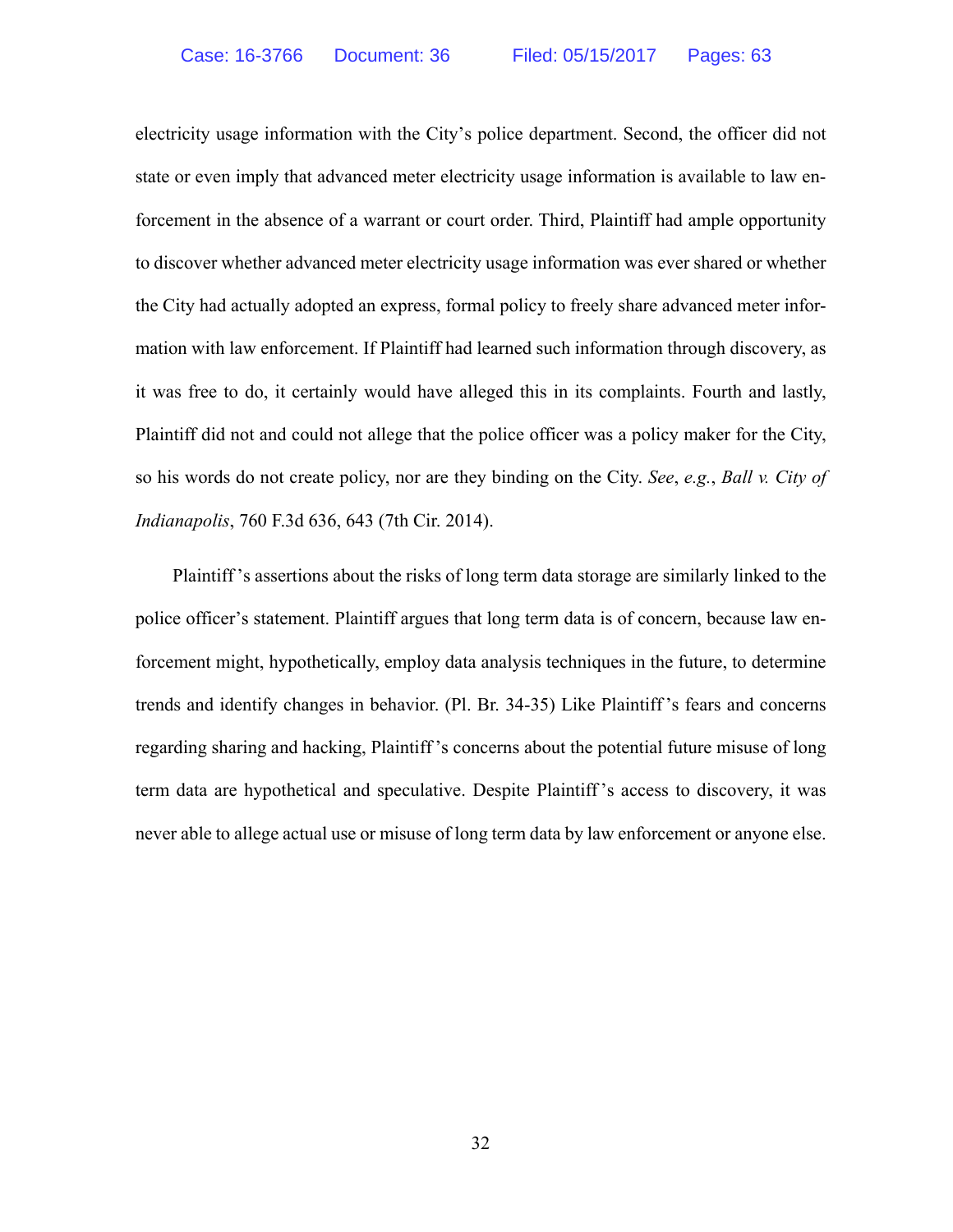## **D. The district court correctly concluded there is no Fourth Amendment violation until information is actually improperly used.**

 Plaintiff 's arguments that the district court erred in concluding that no Fourth Amendment violation occurs until information has actually been used improperly (Pl. Br. § I.B.3) are unavailing, internally inconsistent, and should be disregarded.

 Ignoring that its allegations were couched in patently hypothetical language, Plaintiff first argues that because it "specifically alleged that smart meter data is currently *available*  for use by the City's police and allows the City to observe human behavior within a home that is not knowingly exposed to the public," it stated a cognizable Fourth Amendment claim. (Pl. Br. 39-40) However, examination of these allegations reveals that they merely assert hypothetical and speculative scenarios. For example, paragraph 64 merely asserts that the smart meter information "*allows* the City police to unreasonably search and access private information" (A153) (emphasis added)) but does not allege that the police have actually done this, rendering the assertion purely hypothetical and speculative.

 Likewise, in paragraph 65, Plaintiff contends that "smart meters *allow* the City to observe human behavior in the home not knowingly exposed to the public." (A153) Once again, there is no allegation that the City is actually doing what Plaintiff claims that the meters *allow*. Plaintiff in paragraph 66 then relies on the statements of a City police officer regarding marijuana grow activity. (A153) For the reasons argued in Section C above, this allegation does not support a plausible inference that the City is actually sharing the information with law enforcement.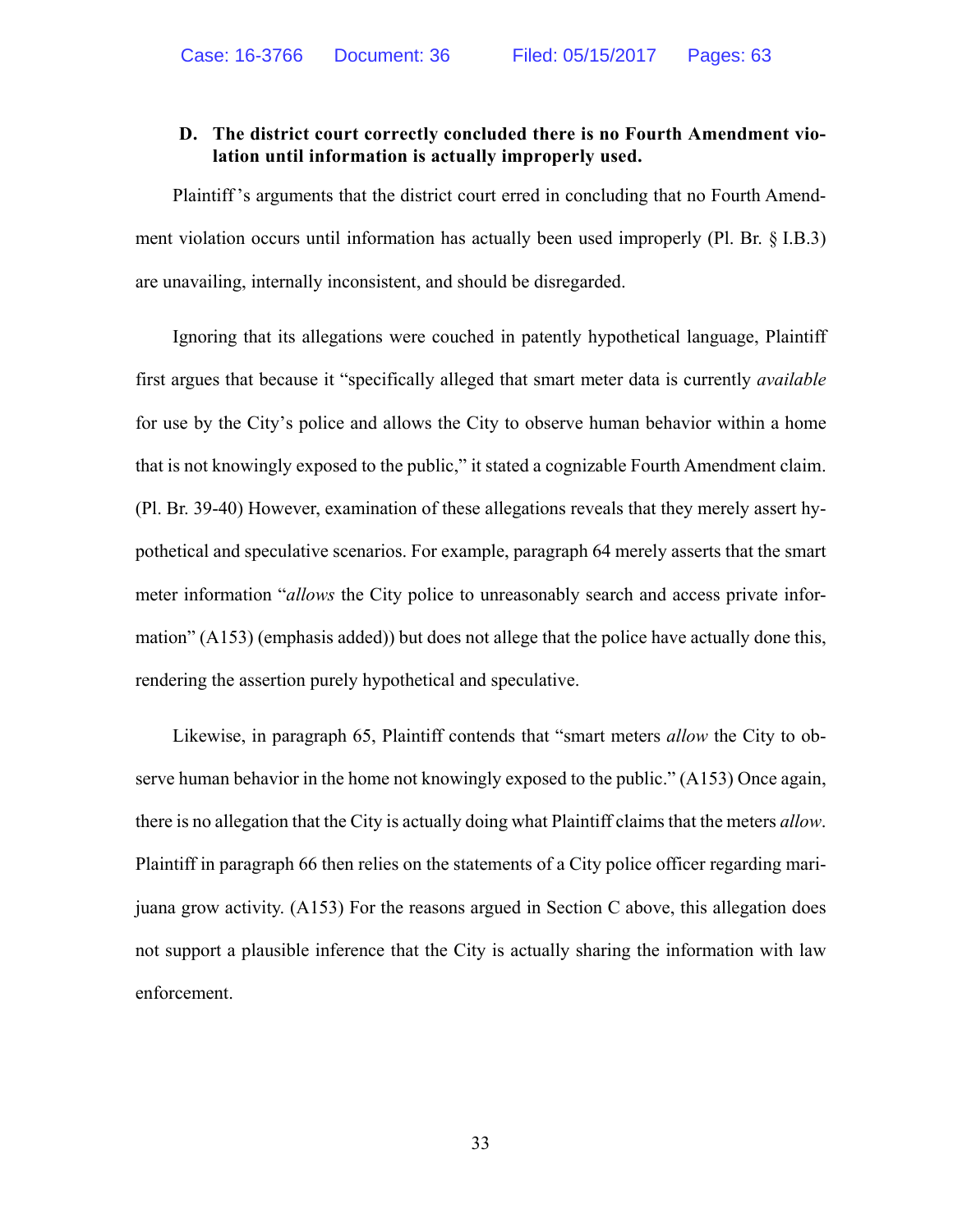Plaintiff 's next argument, that the metering of electricity usage in itself constitutes an unlawful search, even if it is never "used improperly," must be rejected because it is based entirely on *Kyllo* and *Karo.* As discussed more extensively in Section I.A, *supra*, Plaintiff 's reliance on these cases is misplaced because it ignores the legally significant contextual distinctions between those cases and the instant case: that the purpose and manner of the acquisition of information are completely different.

 Plaintiff 's next point on this issue is somewhat opaque and difficult to decipher. Plaintiff appears to argue that the district court's determination that "a Fourth Amendment violation accrues only after the government does something nefarious with the data" is wrong because it "ignores the practical reality that smart-meter programs are evolving" and because "[n]either data collection nor data uses are static." Therefore, according to Plaintiff, the ruling "effectively immunize[s] the City's smart-meter program by cutting off litigation before NSMA can use the discovery process to learn more about the City's use of the vast smart-meter data it is collecting." (Pl. Br. 41-42)

 Plaintiff appears to argue that the district court erred in preventing Plaintiff from discovering information about how the utility uses the electricity usage information, thereby preventing Plaintiff from stating a claim. This argument is not supported by the facts regarding Plaintiff 's ability to conduct discovery but also undermines and contradicts Plaintiff 's position that the mere obtaining of information, rather than the manner in which the information is used, constitutes the constitutional violation. If, as Plaintiff argues, the mere obtaining of electricity usage information is itself the constitutional violation, then Plaintiff would not need the discovery that it incorrectly claims it was "cut off" from, in order to state a claim.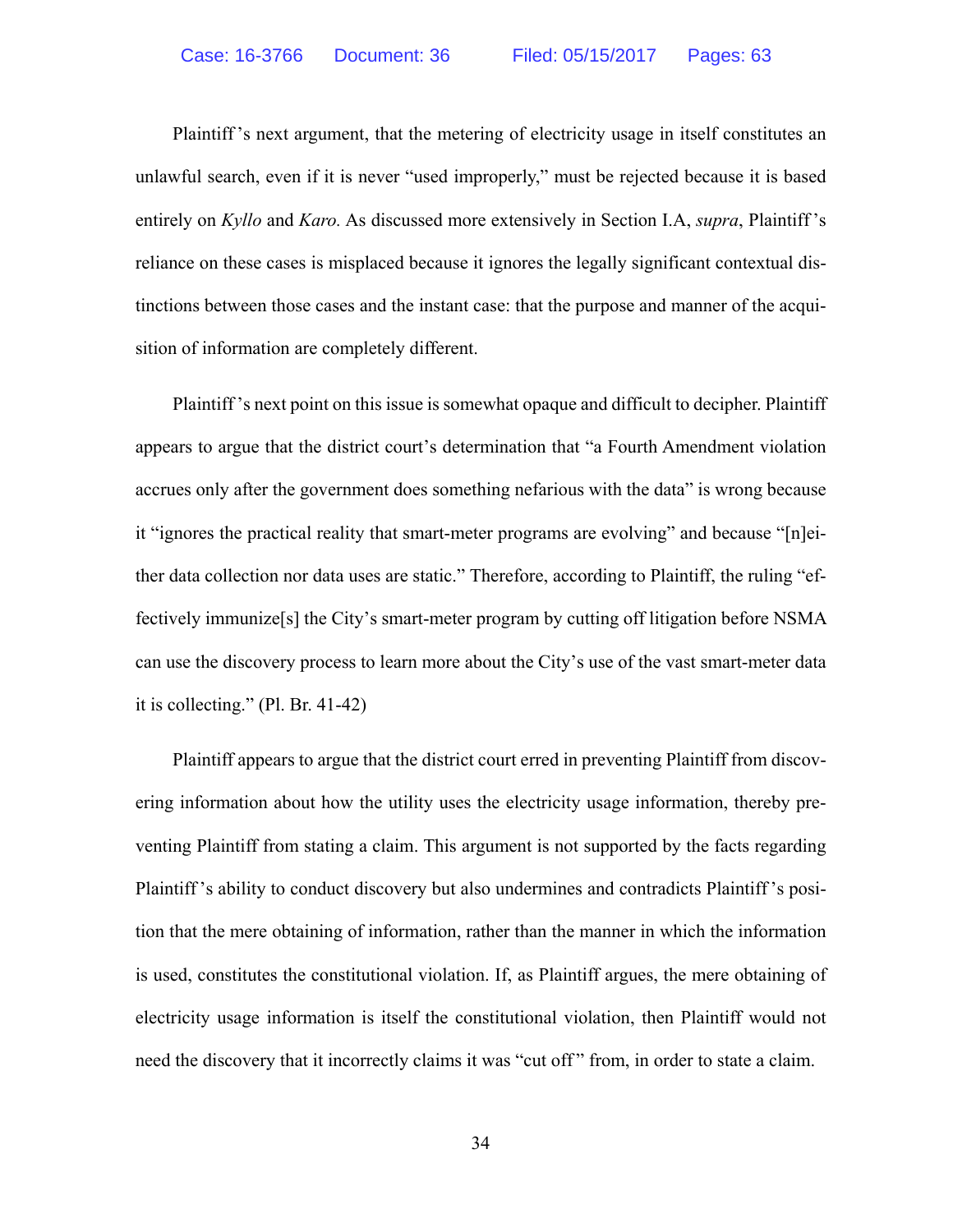## **E. Plaintiff 's assertions that advanced meters invade an individual's "intellectual privacy" do not appear in the complaint(s) and should be disregarded.**

 For obvious reasons, Plaintiff prefers not to stand on the Fourth Amendment claims rejected by the district court, and instead places significant emphasis on newly raised and unsupportable assertions that advanced meters permit government to invade an individual's "intellectual privacy," including "what people read, view, listen to, discuss, and otherwise attend to within their homes." (Pl. Br. 24) This Court must reject Plaintiff 's "intellectual privacy" assertions because there is no allegation in any of the complaints below that even hint or suggest that the utility's advanced meters are *capable* of determining any intellectual activity such as what movie an individual is watching, what book they are reading, or their sexual preference – let alone that the City is actually utilizing the meters for any such purpose. "It is a basic principle that the complaint may not be amended by the briefs . . . on appeal." *Thomason v. Nachtrieb*, 888 F.2d 1202, 1205 (7th Cir. 1989).

 Moreover, even if Plaintiff had made such allegations, they would not meet the plausibility test. Any suggestion that electricity usage of 500 watts in a 15-minute time period leads to a conclusion that an individual is reading "War and Peace" or "The Anarchist Cookbook," plotting to overthrow the government, or simply making toast, is fanciful at best, and cannot be taken seriously. Indeed, as Plaintiff candidly concedes, the measurement of the "quantity of electricity used" . . . "standing alone means little." (Pl. Br. 36) The fact that an individual consumed 500 watts of electricity in a 15-minute time period yields no information other than that the individual consumed 500 watts of electricity in a 15-minute time period. In the era of automation, such information does not even yield an inference that a home is occupied.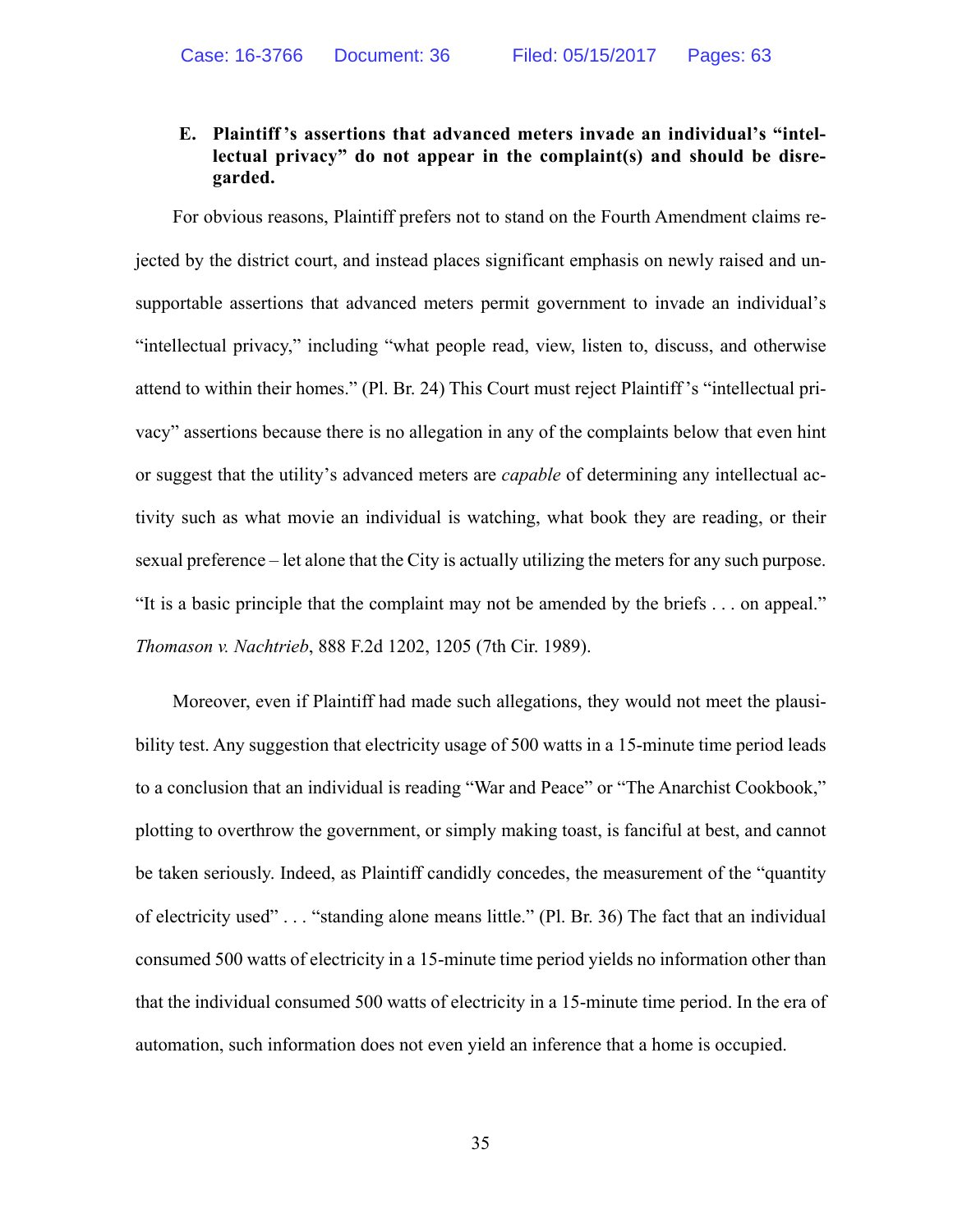- **F. The district court correctly dismissed Plaintiff 's purported Illinois Constitution privacy claim.** 
	- **1. The district court correctly concluded that the proposed Third Amended Complaint failed to state a claim under Article I, § 6 of the Illinois Constitution.**

In its proposed Third Amended Complaint, Plaintiff attempted for the first time to state

a privacy claim pursuant to the Illinois Constitution. The district court correctly denied Plain-

tiff 's motion for leave to add the claim, holding:

NSMA's Fourth Amendment and Illinois Constitution claim, however, both hinge on the same factual core: that the information gathered and analyzed by the City through smart meters is more than just the aggregate measurements of electricity usage. Whether this information is used to allege an invasion of privacy or unreasonable search claim does not change the fact that they depend on the same means of proof. Because the NSMA has failed to point to any new valid factual allegations to support that there has been a search of its members' homes or an impermissible invasion of privacy through the City's use of smart meters, NSMA's motion to file leave to assert a claim under the Illinois Constitution likewise is denied.

(A342-343)

#### **2. Federal courts are not the appropriate forum for novel and complex interpretations of state constitutions.**

 In any event, it would have been improper for the court to retain jurisdiction over the claim. Under 28 U.S.C. § 1367, a "district court may decline to exercise supplemental jurisdiction over state claims if the claim raises a novel or complex issue of State law . . . "28 U.S.C.  $\S$  1367(c)(1). "Under the federal system, federal courts do not interpret state constitutions, though they may apply *settled interpretations* of a state constitution established by state courts." *Smith v. Carrasco*, 334 F. Supp. 2d 1094, 1099 (N.D. Ind. 2004) (emphasis added). "Federal courts are not the appropriate forum for venturing beyond the frontiers marked out by state courts themselves." *Roe v. City of Milwaukee*, 26 F. Supp. 2d 1119, 1123 (E.D. Wis.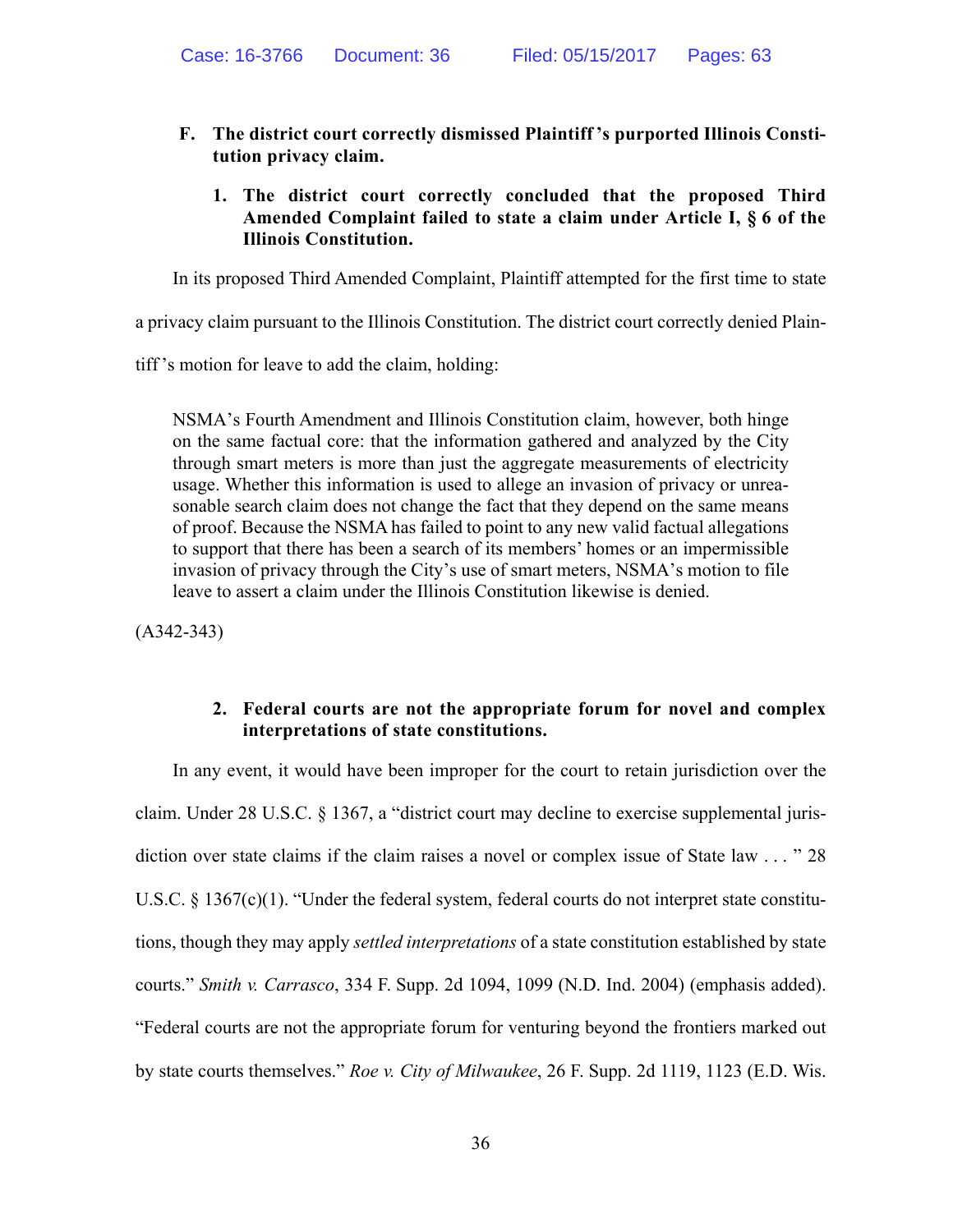1998), citing *Shields Enterprises, Inc. v. First Chicago Corp.*, 975 F.2d 1290, 1298 (7th Cir. 1992).

 The Illinois Constitution claim in the proposed Third Amended Complaint requested a declaration from the district court that the installation of an advanced meter which records electricity usage information in 15 minute increments violates the privacy provision of the Illinois Constitution. There is, however, no controlling precedent in Illinois jurisprudence for this purported claim. Because no Illinois court has ever ruled that under Article I, Section 6 of the Illinois Constitution, an individual has an expectation of privacy in electricity usage information, the question was both novel and complex and it would have been inappropriate for the district court to exercise supplemental jurisdiction over the claim. Therefore, the district court was correct when it denied Plaintiff leave to file that claim on the basis of futility, not only for the reasons the court provided, but for the reasons stated above.

## **II. Operation Of An Electric Utility Is Proprietary Conduct And Is Not Subject To The Same Scrutiny As Regulatory Conduct.**

 Although the district court correctly dismissed Plaintiff 's Fourth Amendment claim on the basis that Plaintiff 's members did not have an objectively reasonable expectation of privacy in electricity usage information, the claim also fails pursuant to the proprietary conduct doctrine. Under this doctrine, because the City's electric utility operates in a proprietary capacity and not in a governmental regulatory capacity, its business decisions regarding the type of meters it uses and the precision with which it measures electricity usage are treated essentially the same as the decisions of its private industry counterparts.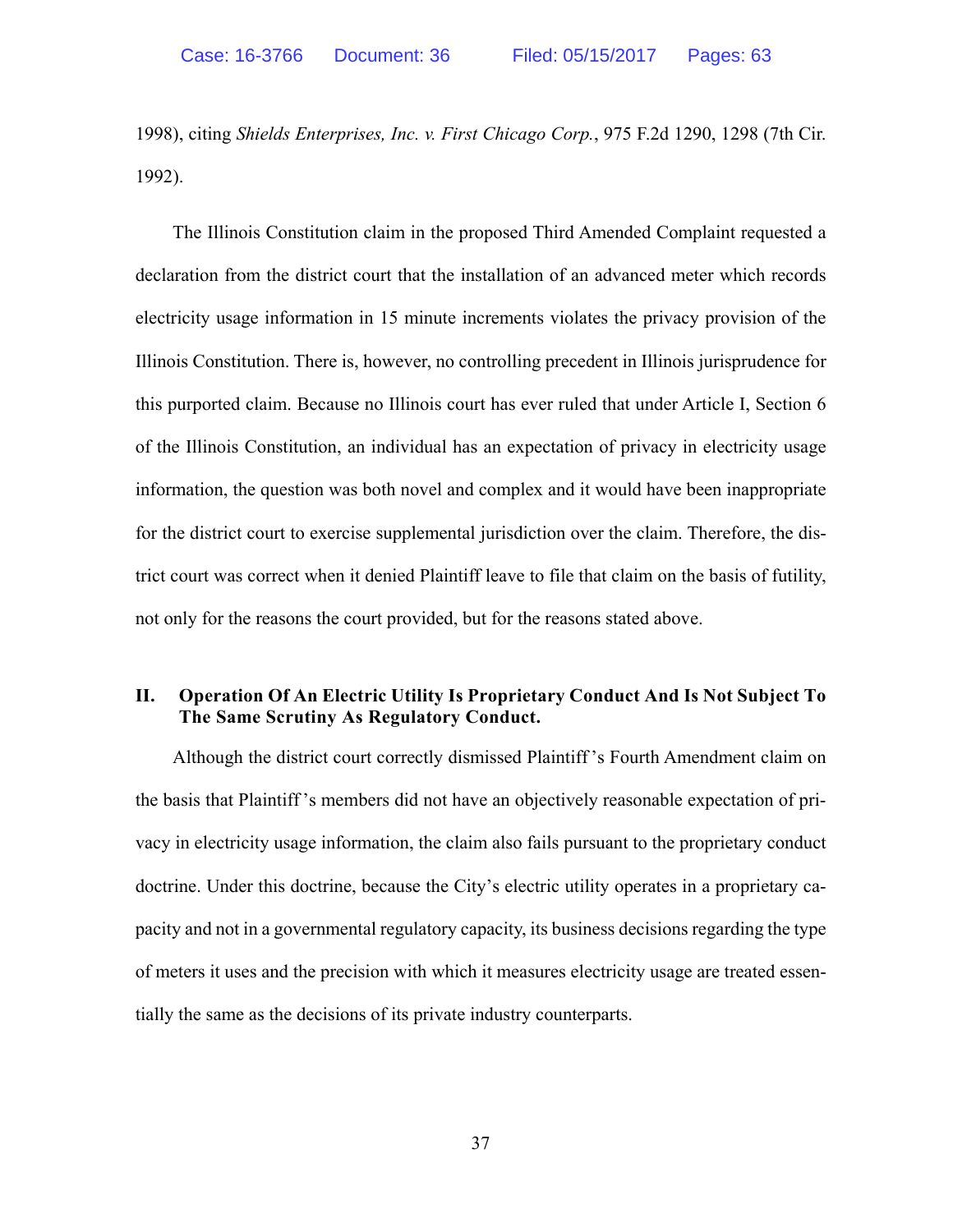## **A. The operation of an electric utility is proprietary rather than regulatory conduct.**

 It is well established under Illinois law that a municipality providing utility services to its residents does so in a proprietary capacity, rather than in a governmental capacity. *Illinois Power & Light Corp. v. Consol. Coal Co. of St. Louis*, 251 Ill. App. 49, 69 (1928); *Conner v. City of Elmhurst*, 28 Ill.2d 221 (1963); *Nordine v. Illinois Power Co.*, 48 Ill. App. 2d 424 (1964), *rev'd on other grounds*, 32 Ill. 2d 421 (1965); *Inland Real Estate Corp. v. Vill. of Palatine*, 107 Ill. App. 3d 279 (1982).

## **B. When government acts in a proprietary capacity, its actions are not subject to the same scrutiny as when it acts as a regulator.**

 It is also firmly established that, "[w]here the state acts as a proprietor, rather than a regulator, 'its action will not be subjected to the heightened review to which its actions as a lawmaker may be subject' and that 'government has a much freer hand', when it operates in a proprietary mode rather than as a regulator." *Wisconsin Interscholastic Athletic Ass'n v. Gannett Co.*, 658 F.3d 614, 622 (7th Cir. 2011), citing *International Soc. for Krishna Consciousness v. Lee*, 505 U.S. 672, 678 (1992); *see also, e.g., United States v. Kokinda*, 497 U.S. 720 (1990) (plurality); *Lehman v. City of Shaker Heights*, 418 U.S. 298 (1974) (plurality); *Ridley v. Massachusetts Bay Transp. Auth.*, 390 F.3d 65 (1st Cir. 2004); *Cafeteria & Restaurant Workers v. McElroy*, 367 U.S. 886 (1961).

 Pursuant to the proprietary capacity doctrine, when, for example, government breaches a contract when acting in its proprietary capacity, such a breach does not constitute a taking under the Fifth Amendment. *Sun Oil Co. v. United States*, 215 Ct.Cl. 716, 572 F.2d 786, 818 (1978); *see also Hughes Communications Galaxy, Inc. v. U.S.*, 271 F.3d 1060, 1070 (Fed. Cir.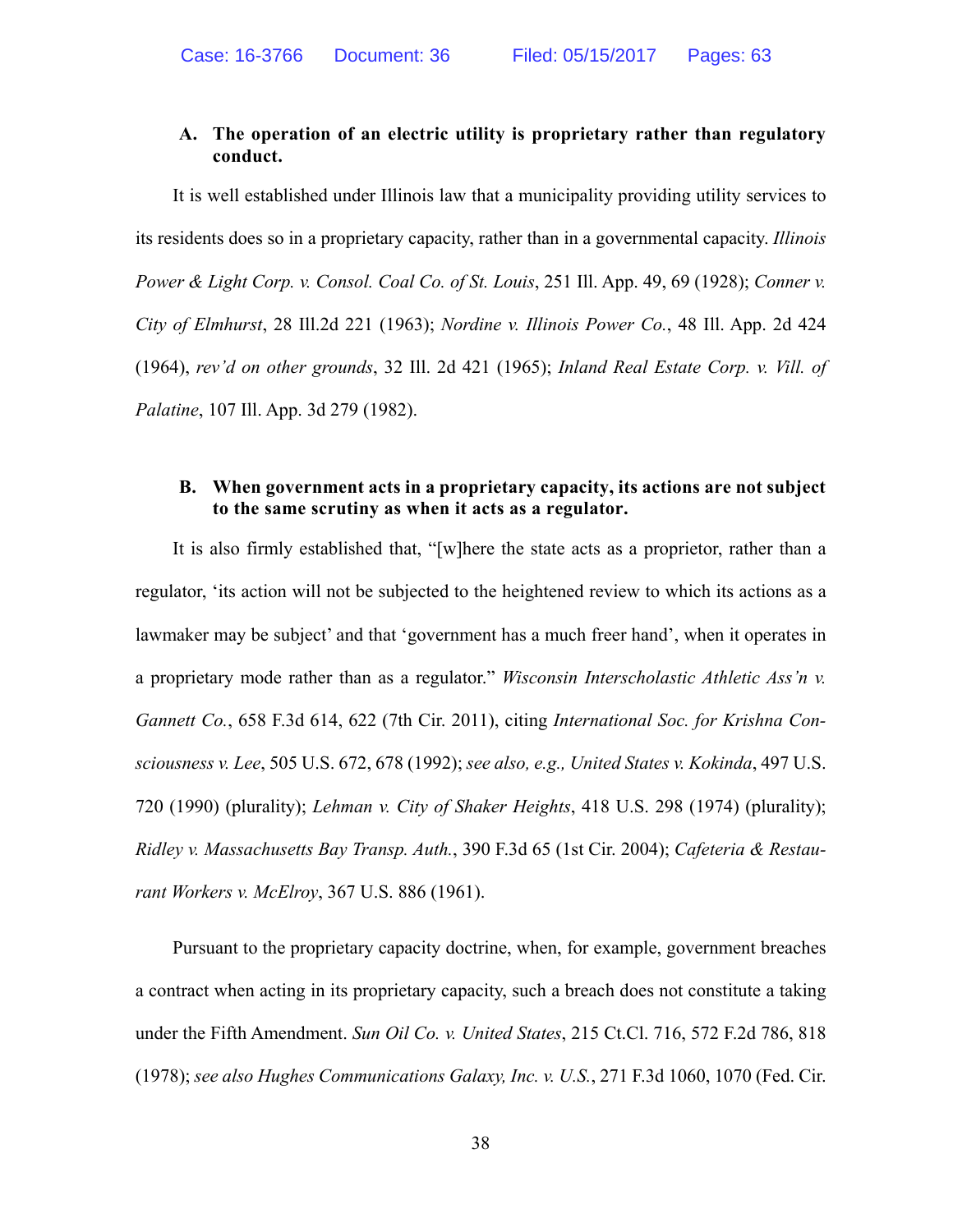2001) ("Taking claims rarely arise under government contracts because the Government acts in its commercial or proprietary capacity in entering contracts, rather than in its sovereign capacity").

 Under the proprietary capacity doctrine, the Supreme Court has upheld a municipality's ban on political advertisements in city-operated transit vehicles. *Lehman v. Shaker Heights*, 418 U.S. 298 (1974). Additionally, the Supreme Court has applied the doctrine to permit a school district to limit access to an internal mail system used to communicate with teachers employed by the district. *Perry Ed. Assn. v. Perry Local Educators' Assn.*, 460 U.S. 37 (1983).

 The decision in *NASA v. Nelson*, 562 U.S. 134 (2011) constitutes the Supreme Court's most recent and germane application of the proprietary capacity doctrine. In *NASA*, the Supreme Court rejected the privacy challenge by non-civil servant contract employees of NASA's Jet Propulsion Lab (operated by the California Institute of Technology) to pre-employment screening by NASA. The government screening requested highly personal and sensitive information related to the employee's "citizenship, selective-service registration, and military service"; asked whether the employee has "used, possessed, supplied, or manufactured illegal drugs" in the last year; requested that references opine regarding "suitability for employment or a security clearance" and "honesty or trustworthiness"; requested any adverse information concerning the employee's " 'violations of the law, 'financial integrity,' 'abuse of alcohol and/or drugs,' 'mental or emotional stability,' [and] 'general behavior or conduct.' " 562 U.S. at 142.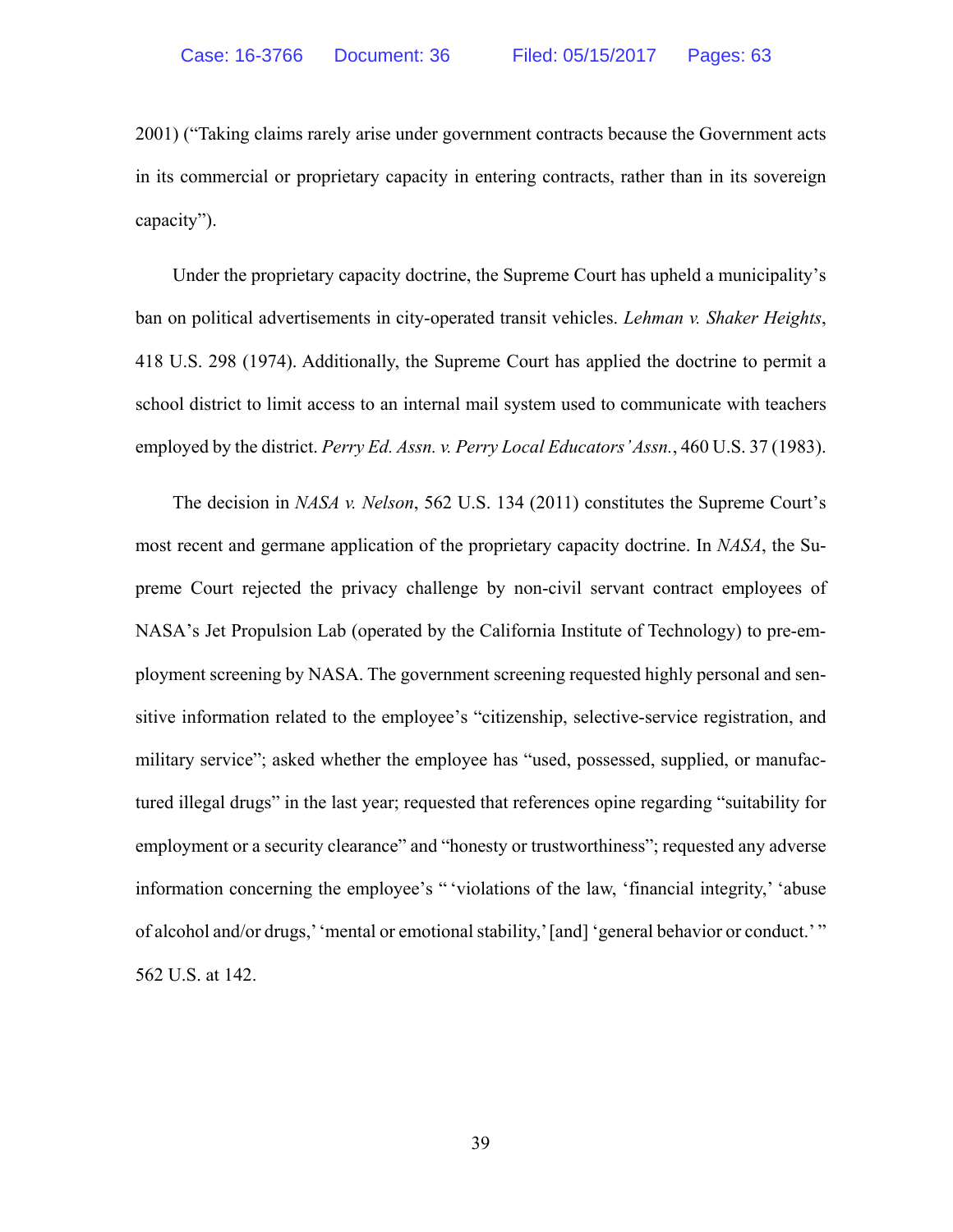The Court first noted:

judicial review of the Government's challenged inquiries must take into account the context in which they arise. When the Government asks respondents and their references to fill out SF-85 and Form 42, it does not exercise its sovereign power 'to regulate or license.' Rather, the Government conducts the challenged background checks in its capacity 'as proprietor' and manager of its 'internal operation.' Time and again our cases have recognized that the Government has a much freer hand in dealing 'with citizen employees than it does when it brings its sovereign power to bear on citizens at large.'

*NASA*, 562 U.S. at 148, quoting *Cafeteria & Restaurant Workers v. McElroy* at 896 and *Engquist v. Oregon Dept. of Agriculture*, 553 U.S. 591, 598 (2008).

 Central to the *NASA* court's decision are the prior "informational privacy" cases of *Whalen v. Roe*, 429 U.S. 589 (1977), and *Nixon v. Administrator of General Services*, 433 U.S. 425 (1977), which established that statutes compelling government possession of "accumulated private data" did not violate constitutional privacy protections where the statutes provided security provisions against unwarranted disclosures of the private information.

 In *Nixon*, the Court upheld a statute requiring the former President to turn over his Presidential papers and tape recordings for archival review and screening, concluding that the Act at issue had protections against "undue dissemination of private materials." *Nixon*, 433 U.S. at 458. In *Whalen*, the Court upheld a New York statute requiring the collection of names and addresses of persons prescribed dangerous drugs, finding that the statute's "security provisions," which protected against "public disclosure" of patient information, were sufficient to protect a privacy interest "arguably . . . root[ed] in the Constitution." *Whalen*, 429 U.S. at 605.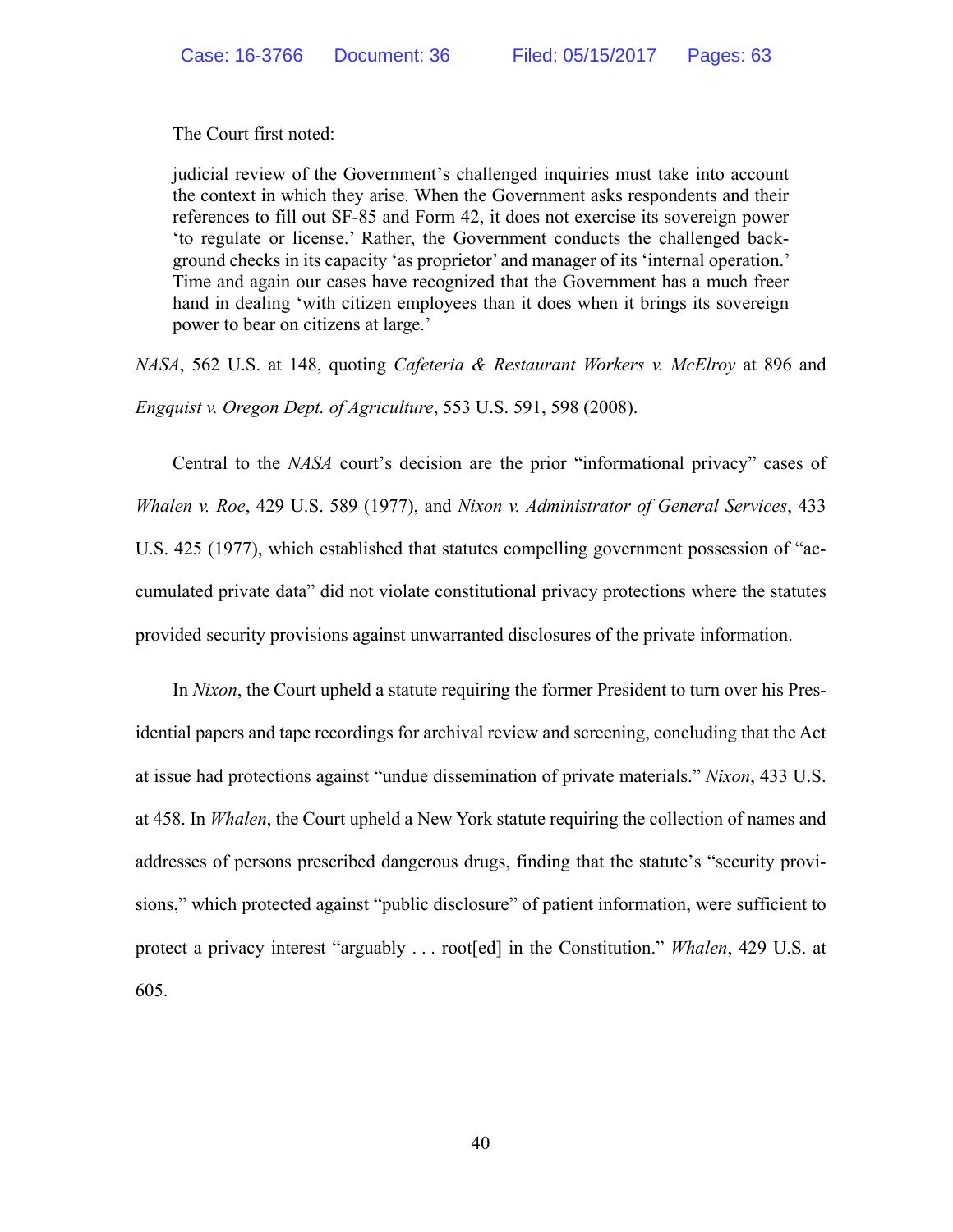Applying the *Whalen* and *Nixon* "informational privacy" holdings to the proprietary capacity doctrine, the *NASA* court held that even assuming *arguendo* government conduct intrudes upon constitutionally protected privacy interests, the intrusion does not violate any constitutional privacy protections where: a) government is acting in its proprietary capacity; b) government's conduct is reasonable in that it is similar to that employed by private industry; c) the government has an interest in engaging in the conduct; and d) government employs reasonable measures to prevent re-disclosures to others. *NASA*, 562 U.S. at 155-156.

 Thus, in *NASA*, the Court upheld government's collection and storage of information regarding highly private conduct because similar inquiries were "part of a standard employment background check of the sort used by millions of private employers"; because "the Government has an interest in conducting basic employment background checks"; and because "[l]ike the protections against disclosure in *Whalen* and *Nixon*, [the protections provided by the Privacy Act] 'evidence a proper concern' for individual privacy." *NASA*, 562 U.S. at 156.

 The same principles apply to the City's electric utility in this case. The City's electric utility is no different than a city-operated transit system or the employer in *NASA*, and it must be permitted to operate its electric utility in essentially the same manner as a privately-owned electric utility. It must be permitted to make decisions regarding the efficient operation of its utility, including the deployment of useful new technologies like advanced meters. Just as NASA is permitted to collect and store intimate and personal details of a contractor's life without violating any constitutionally protected privacy interests, the City's electric utility must be permitted to install advanced meters for the purpose of the operation of the utility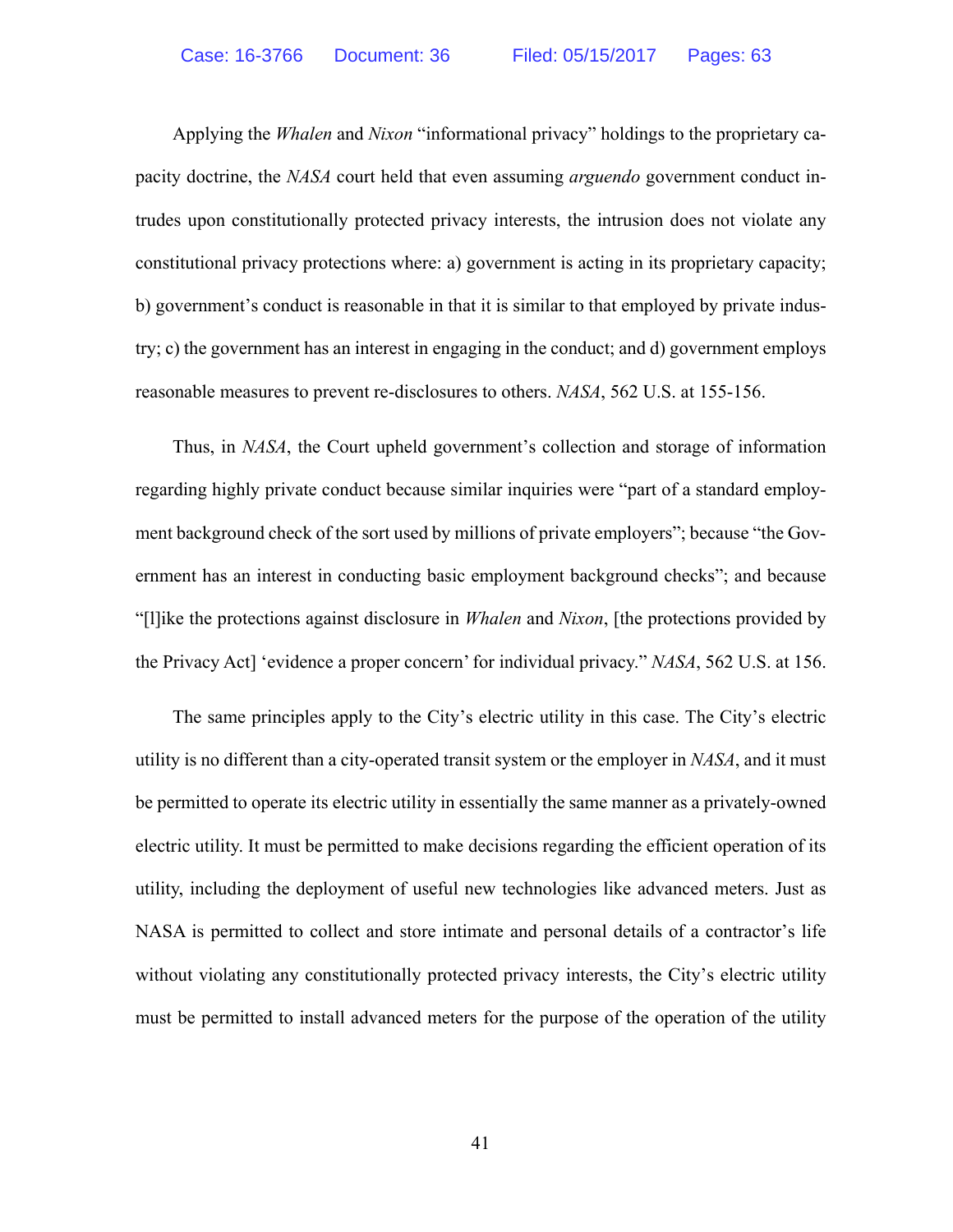even assuming, *arguendo*, the meters record information which constitutes protected private information.

 The City's electric utility satisfies each of the tests set forth in *Whalen* and *NASA* because: 1) the use of advanced meters unquestionably involves acting in a proprietary capacity; 2) the use of advanced meters is the same as that of ComEd, its regional private-industry counterpart; 3) the City's electric utility unquestionably has an interest in utilizing advanced meters to achieve more efficient distribution of electricity to its customers and to achieve the goals of the federal government's Smart Grid Investment Grant (SGIG) program; and 4) the City takes reasonable measures to protect unwarranted disclosures of the electricity usage information which evidence a proper concern for individual privacy.

 Regarding the first test, as set forth above, under Illinois law, when government provides utility services, it does so in its proprietary capacity rather than in its governmental capacity.

 Regarding the second test, the utility's installation of advanced meters is identical to what private utilities across the country have been doing for the past several years. In this region, privately held ComEd has installed three million advanced meters and plans to complete the installation of another one million advanced meters by the end of 2018. ComEd, *Smart Meters for Your Home*, *available at* https://www.comed.com/SmartEnergy/ SmartMeterSmartGrid/Pages/ForYourHome.aspx.

 Ameren, another regional privately held electric utility, was approved in 2016 by the Illinois Commerce Commission to install advanced meters at all of its 1.3 million customer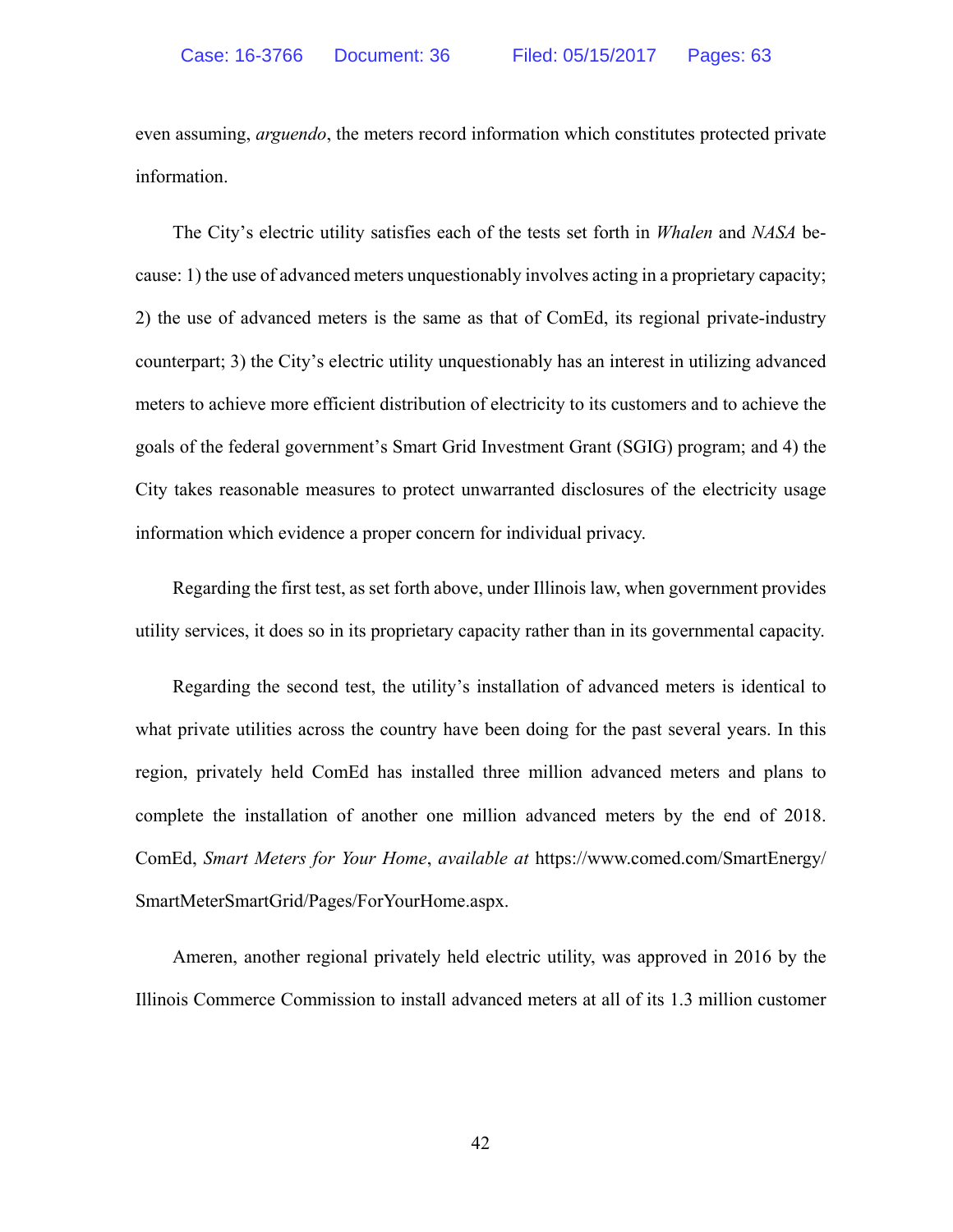locations. Ameren, *News Release – Ameren Illinois to accelerate upgrades to electricity grid* September 23, 2016, *available at* http://ameren.mediaroom.com/news-releases?item=1491.

 Regarding the third test, the City's electric utility unquestionably has an interest in utilizing advanced meters. The City upgraded its electric grid infrastructure as part of the American Recovery and Reinvestment Act of 2009 (Recovery Act). The Recovery Act included measures to modernize the county's energy and communication infrastructure and enhance energy independence and provided the DOE with \$4.5 billion to modernize the electric power grid. Under the largest program, the SGIG program, the DOE and the electricity industry jointly invested \$8 billion in cost-shared projects involving more than 200 participating electric utilities and other organizations to modernize the electric grid, strengthen cybersecurity and improve interoperability. U.S. Dept. of Energy, *Recovery Act: Smart Grid Investment Grant (SGIG) Program*, *available at* https://energy.gov/oe/information-center/recovery-actsmart-grid-investment-grant-sgig-program.

 According to the DOE, the goals of the SGIG program include "increased wide-area visibility and faster situational awareness in the transmission system to prevent local disturbances from cascading into major regional blackouts, fewer and shorter outages . . . improved grid resilience to extreme weather events . . . more accurate outage location identification . . . more effective equipment monitoring and preventative maintenance that reduce operating costs and the likelihood of equipment failures . . . lower peak demand . . . and improved customer control to manage electricity consumption." U.S. Dept. of Energy, *Smart Grid Investment Grant Program Final Report, Executive Summary*, *available at*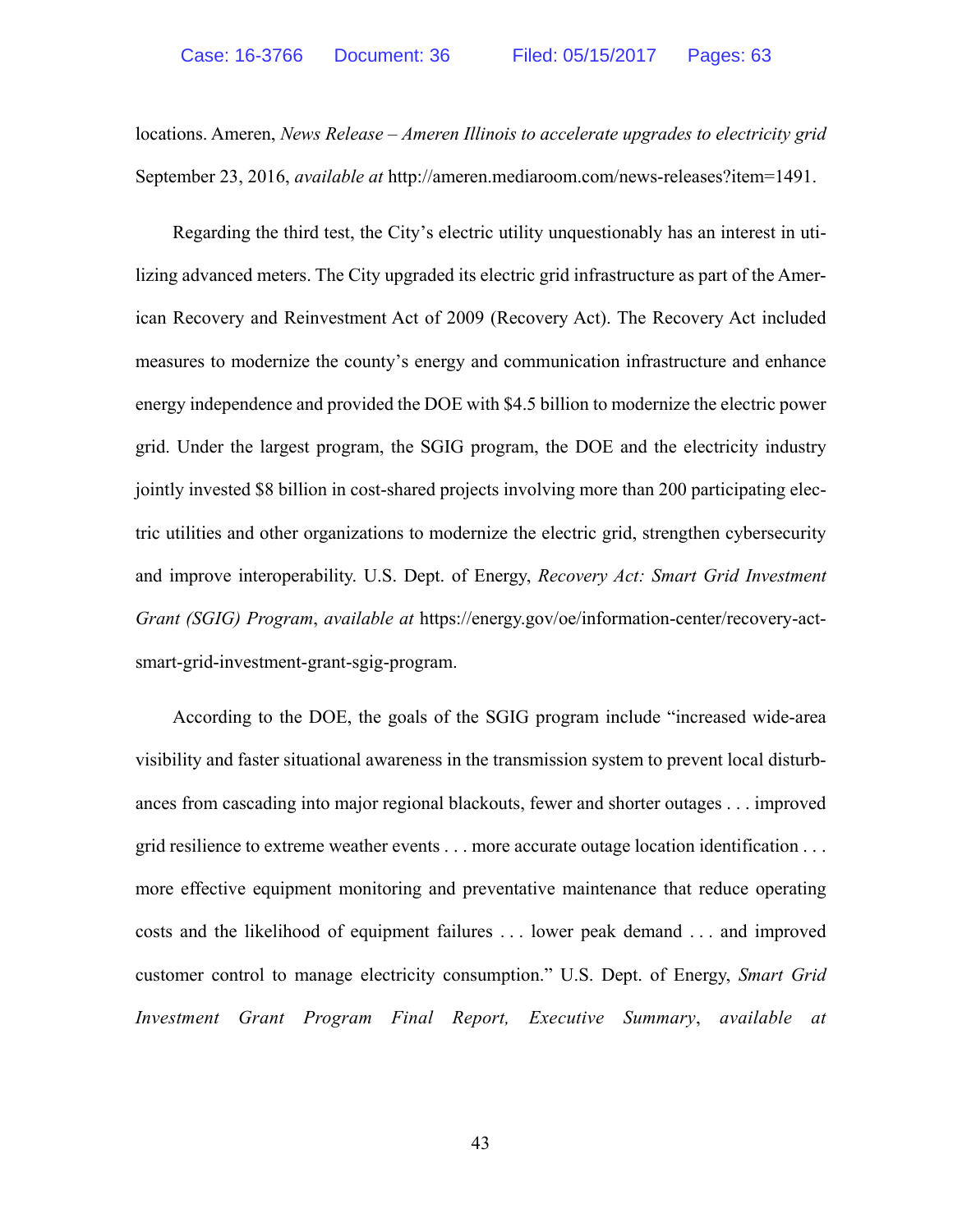https://energy.gov/sites/prod/files/2017/03/f34/Final%20SGIG%20Report%20-%20Executive %20Summary.pdf.

 Regarding the fourth test, the City has adopted an ordinance known as the "Naperville Smart Grid Customer Bill Of Rights." The Bill of Rights ordinance protects advanced meter usage information from unwarranted disclosures by prohibiting disclosure to third parties (including law enforcement) in the absence of a warrant, a court order or customer consent. The Bill of Rights further provides that the City will provide a cyber-security plan to protect against threats to data security. The ordinance provides,<sup>5</sup> in relevant part:

The City of Naperville has outlined the core rights of utility customers as it relates to the Naperville Smart Grid Initiative (NSGI). The City developed these rights based on customer feedback and input, the goals of the overall NSGI, and current national and State guidelines and policies for smart grid projects. Customers of the Naperville electric utility are entitled to responsible and transparent utility operations that include the right to be informed; the right to privacy; the right to options; and the right to data security.

1. The Right To Be Informed:

\*\*\*\*

• Customers' electric usage readings will not be taken more frequently than in 15 minute intervals.

2. The Right To Privacy:

• Customers' personal information will not be connected to usage data released to any third parties. Third Parties is defined as any person or entity other than employees of the City of Naperville's Department of Public Utilities – Electric, Finance Department, or Legal Department, or any other entity contractually bound to the City to provide billing or collection services for electric utility accounts. For purposes of the Section, City of Naperville employees in all other City of Naperville

 $<sup>5</sup>$  Although the City's amended ordinance does not appear in the record, it is well established that</sup> "[f ]ederal courts must take judicial notice of the statutory and common law of any state. . . . The rule applies with equal force to 'matters of public record such as state statutes, city charters, and city ordinances.' " *Toney v. Burris*, 829 F.2d 622, 626-27 (7th Cir. 1987).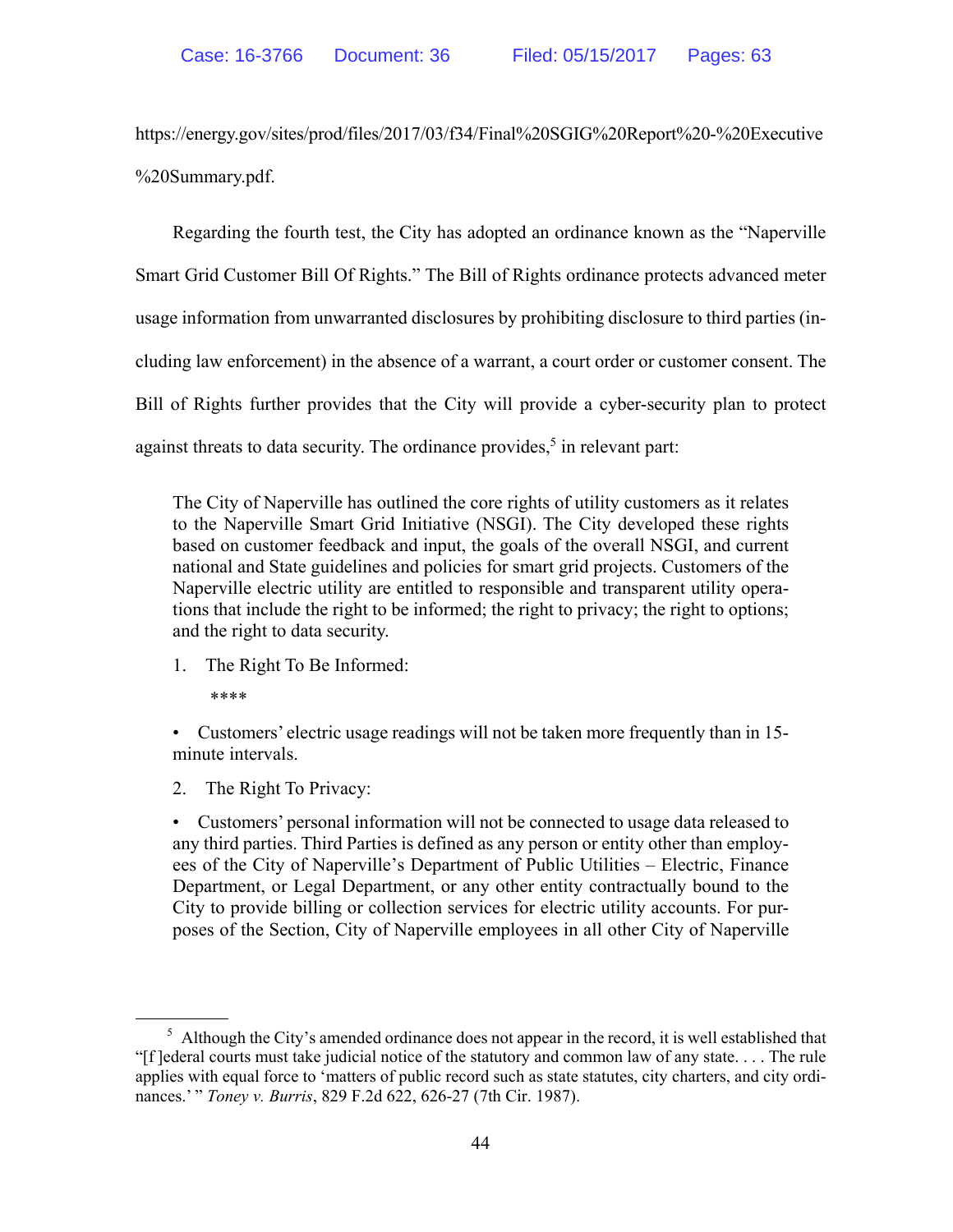Departments shall be considered third parties and usage data connected to personal information shall not be shared with them.

• The purpose of any collection, use, retention, and sharing of energy consumption data shall be made public in a clear and transparent manner.

• Customers will be informed of the available choices and consent options regarding the collection, use, and disclosure of energy consumption data.

• Disclosure of energy usage data will not be made to any third-party absent a warrant, court order or written consent from the customer.

\*\*\*\*

4. The Right To Data Security:

• All customers have the right to a functioning electric meter and customer web portal that will provide secure, confidential, and accurate electricity consumption data.

• A utility cyber security plan, designed to protect the smart grid's critical computer infrastructure that may be a potential target of criminal threats, terrorism acts, industrial espionage and/or politically motivated sabotage, will guide and govern all security policies and practices that apply to user and energy information. A summary of this plan can be provided upon request.

• Customers' electric usage interval data shall be kept for three years, and thereafter annually purged and destroyed.

Naperville Municipal Code, Title 8, Chapter 1, Article B-2, "Naperville Smart Grid Customer

Bill Of Rights," *available at* https://www.municode.com/library/il/naperville/codes/code\_of\_

ordinances?nodeId=TIT8PUUT\_CH1EL\_ARTBSERUPO\_8-1B-2NASMGRCUBIRI.

 Accordingly, pursuant to *Whalen* and *NASA*, the City did not violate any purported privacy rights because: its electric utility is acting in a proprietary capacity in its use of advanced meters and not in a regulatory capacity; the City's use of the advanced meters is the same as that of private-industry counterparts; the utility has an interest in utilizing advanced meters, in order to achieve the goals of the SGIG program; and the utility takes reasonable measures to protect against unwarranted disclosures of electricity usage information. The foregoing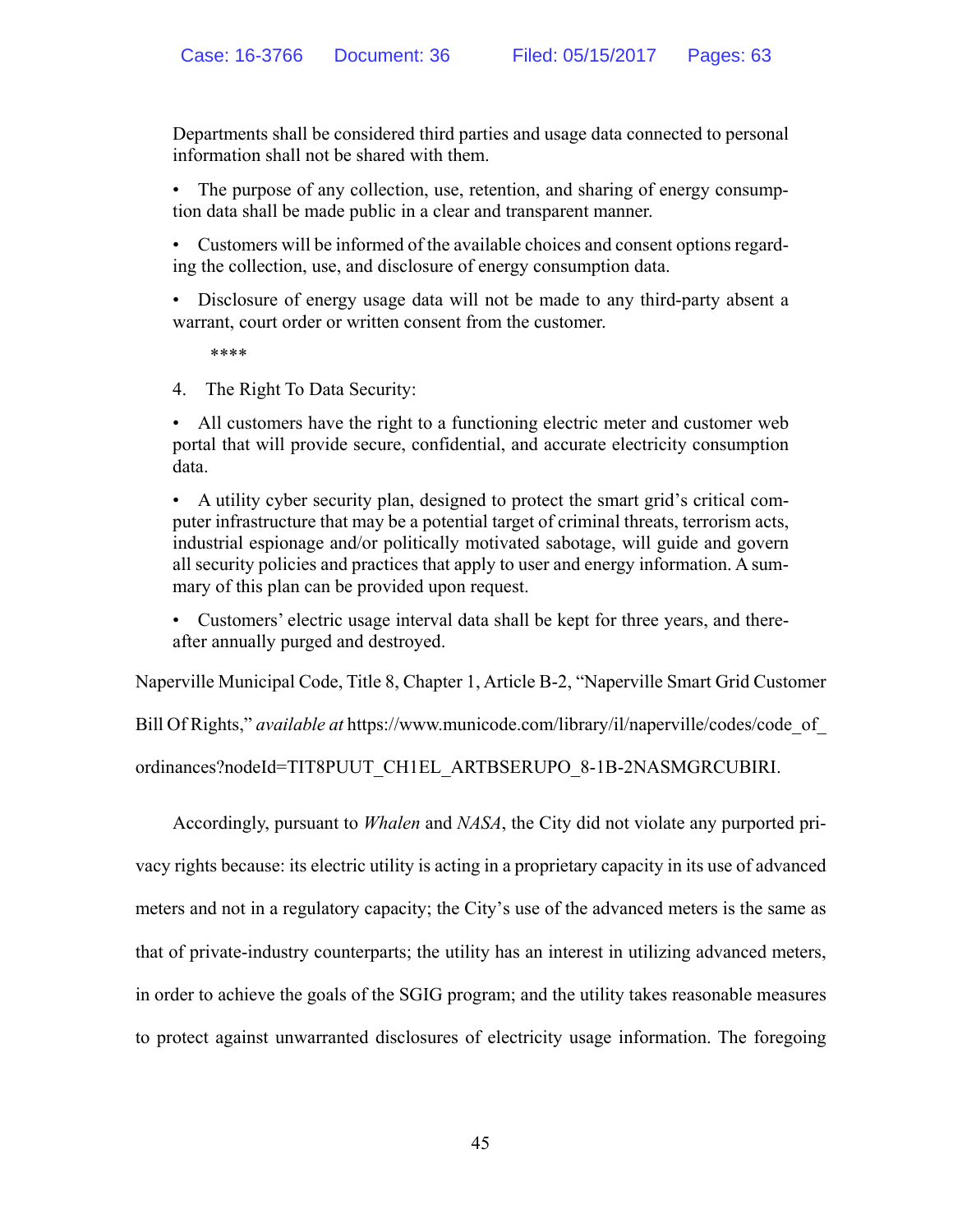constitutes sufficient additional grounds to affirm the district court's decision denying Plaintiff leave to amend its Fourth Amendment claim and to add an Illinois Constitution privacy claim.

#### **III. Recent Amendments To The City's Code Render Plaintiff 's Hypothetical Fourth Amendment Claim Moot.**

 The City's Customer Bill of Rights not only supports the conclusion that the proprietary act of obtaining electricity usage information by the City's electric utility passes constitutional muster because it protects against unwarranted disclosures, the ordinance also renders Plaintiff 's claim moot, or partially moot. "[A] case is moot when the issues presented are no longer 'live' or the parties lack a legally cognizable interest in the outcome." *Powell v. McCormack*, 395 U.S. 486, 496 (1969). Where a plaintiff seeks only injunctive relief to prohibit allegedly improper governmental conduct, cessation or modification of the challenged conduct causes the claim to be moot. *Chicago United Indus., Ltd. v. City of Chicago*, 445 F.3d 940, 947 (7th Cir. 2006); *see also Ragsdale v. Turnock*, 841 F.2d 1358 (7th Cir. 1988). Additionally, comity, "the respect or politesse that one government owes another, and thus that the federal government owes state and local governments – requires [courts] to give some credence to the solemn undertakings of local officials." *Chicago United Indus., Ltd.*, 445 F.3d at 947.

 The essence of Plaintiff 's Fourth Amendment claim is that in the absence of any positive prohibition, certain hypothetical events, such as the sharing of electricity usage information, may occur in the future. Although the City disputes that Plaintiff 's concerns about hypothetical future events amount to a Fourth Amendment claim, the City has recently amended its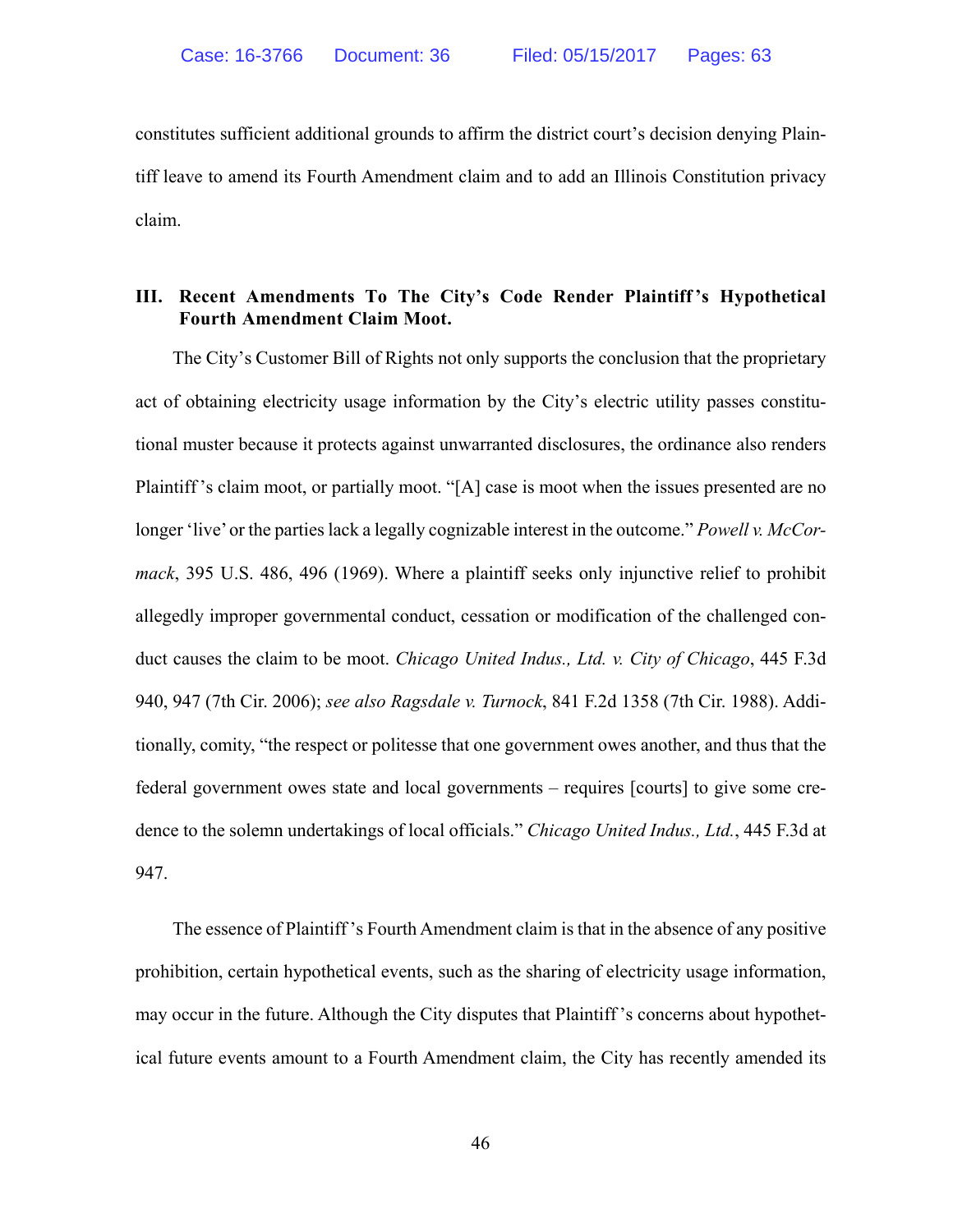"Smart Grid Customer Bill of Rights" to clarify that the City's electric utility will not provide advanced meter electricity usage information to any third parties without a warrant or court order. The ordinance also clarified that "third parties" in this context includes anyone other than the electric utility itself, the City's finance department employees, the City's legal department, and third parties engaged by the City for collection purposes. Accordingly, the utility cannot share the information with any third party, including law enforcement, in the absence of a warrant, a court order, or consent.

 Further, Plaintiff 's opening brief places significant emphasis on hypothetical future technologies, arguing, for example, that "[n]either data collection nor data uses are static." The amendments to the City's Code address these purported concerns and clarify that the advanced meters record electricity usage information in 15-minute increments, and that the City will not modify the time increments to a smaller number.

 Finally, Plaintiff also places great significance on the allegation that "the City retains all Customer Information and Interval Data 'for a period of up to ten years,' and archives it indefinitely," arguing that the "long-term accumulation and retention of that data" constitutes a "key element of this case." (Pl. Br. 9, 16, 53) The amendments to the City's Code modify the previous practice and now provide that on an annual basis the City's electric utility will destroy all electricity usage information more than three years old.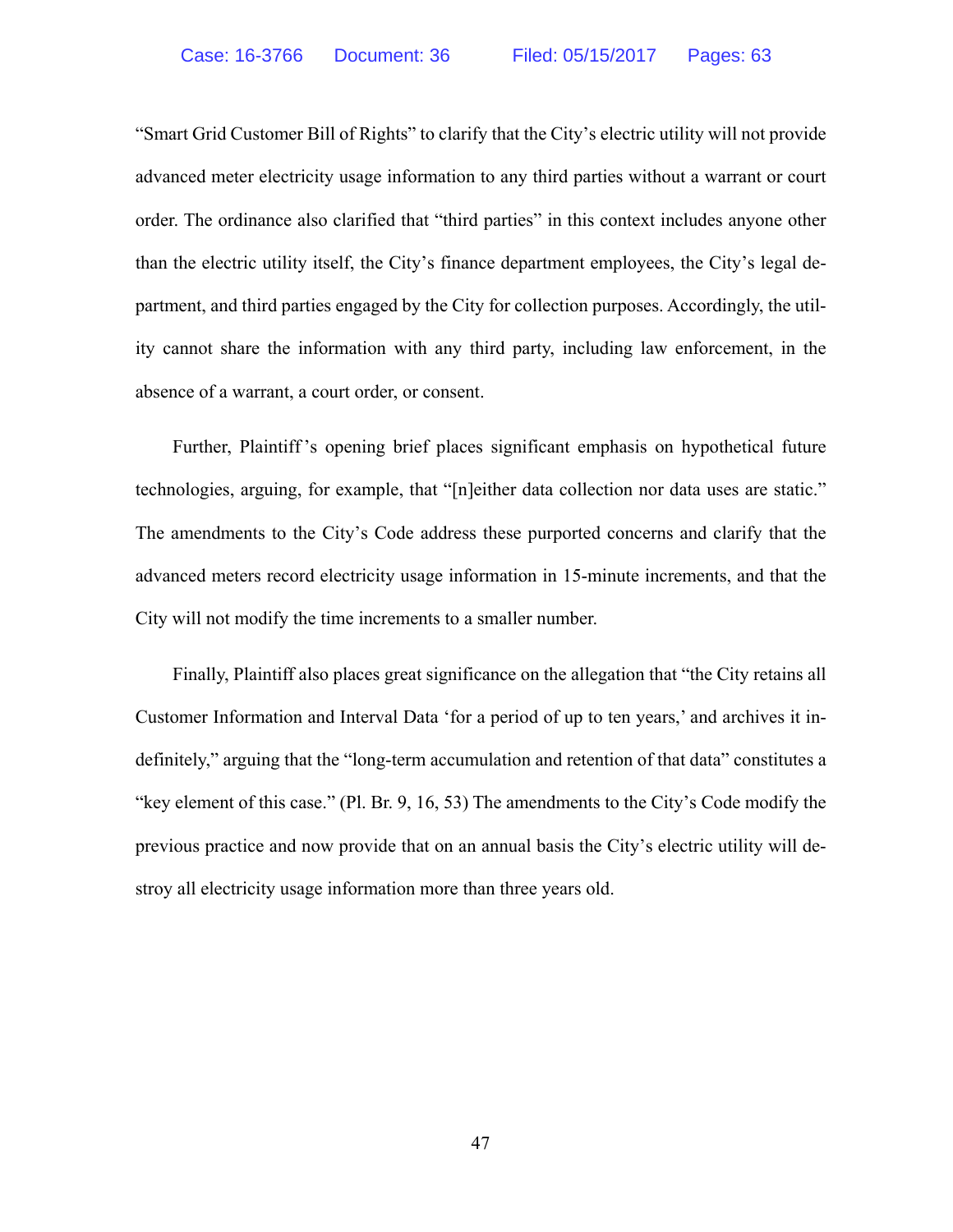## **IV. The District Court Never Limited, Restricted Or Otherwise Impeded Discovery Related To Plaintiff 's Fourth Amendment Claim And The Claim Was Not Summarily Dismissed.**

 Plaintiff persistently argues in its opening brief that the district court summarily dismissed Plaintiff 's Fourth Amendment claim before Plaintiff could conduct adequate discovery. Different iterations of this unjustified and unfounded "lack of discovery" claim are woven throughout Plaintiff's brief, including:

- that "discovery into the particulars of the smart-meter program would have allowed NSMA to develop evidence of the particular privacy, security, and other dangers of that program," (Pl. Br. 21); and
- "[i]f the case had proceeded, NSMA would have probed these issues under the City's smart-meter program" but "[b]ecause the case was dismissed, however, the City never had to provide any information or answers as to how its program dealt with the many serious privacy issues identified by numerous government agencies and experts, such as data security, data sharing with third parties, use of the data for law-enforcement purposes, and intellectual privacy." (Pl. Br. 25)

 In all, Plaintiff argues in no fewer than 10 sections in its opening brief that the district court erred when it refused or cut short Plaintiff 's effort to engage in the discovery necessary to state or bolster its Fourth Amendment claim, and that the district court's "summary dismissal" of the Fourth Amendment claim before discovery "immunizes" the City's advanced metering program.

 The record clearly contradicts these claims. Between December 2011 and December 2014, Plaintiff was afforded four opportunities to state a viable Fourth Amendment claim. During that time, the court did not restrict, limit, or otherwise impede discovery related to that claim. Plaintiff was free to discover any information it deemed appropriate or necessary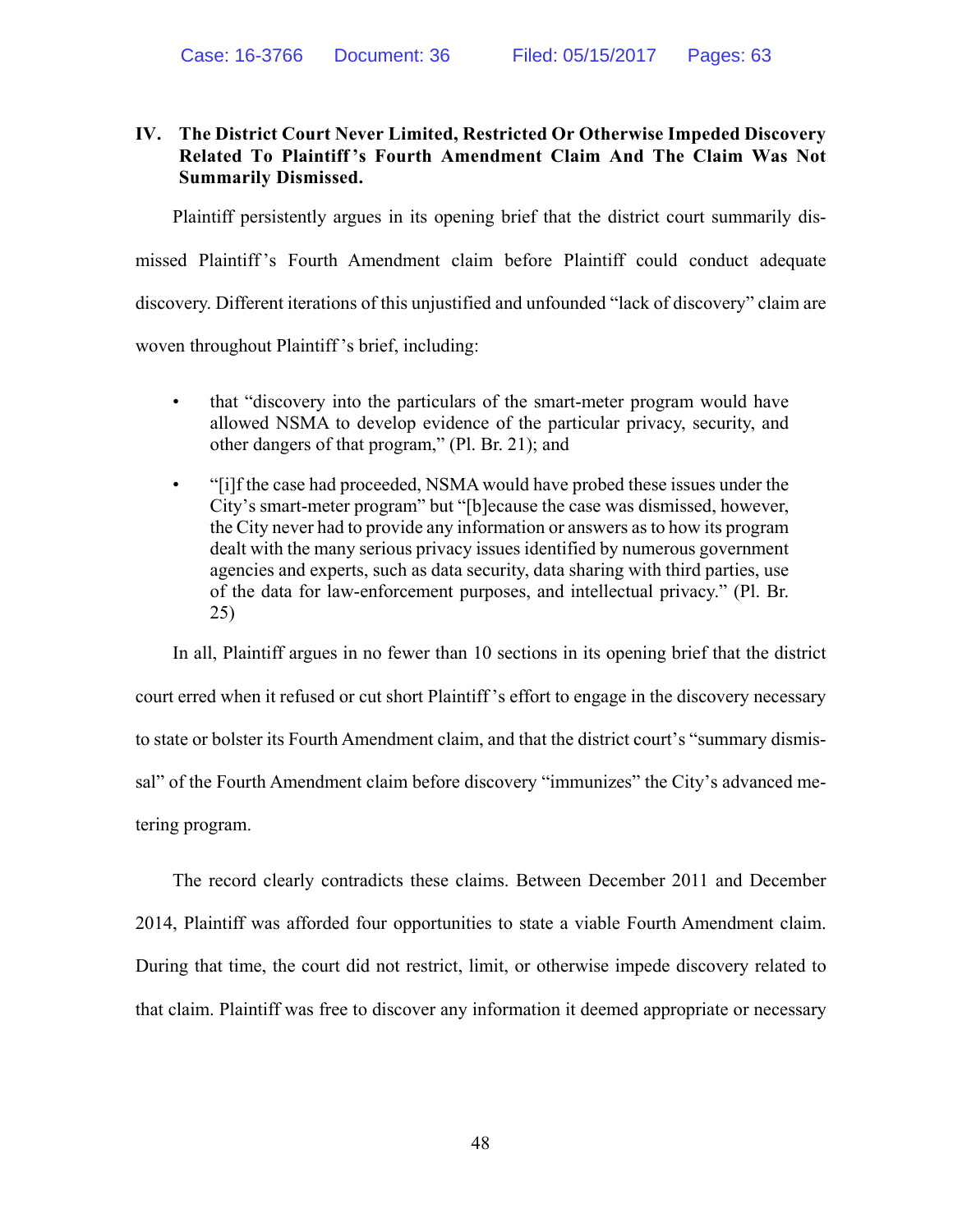to learn any information it needed to assert a viable Fourth Amendment claim. Despite being given this opportunity, Plaintiff failed to do so.

 Significantly, Plaintiff cites to no motion or order limiting discovery in any way related to the Fourth Amendment claim. Indeed, when, in September 2012, the City orally requested that discovery be stayed pending resolution of its motion to dismiss, the district court denied the request (A318) and the parties then engaged in significant discovery. The parties exchanged interrogatories and responses (*see* SA011, n.1<sup>6</sup>; SA014<sup>7</sup>), requests for admissions and responses (Dkt.  $# 45$ ), as well as several thousands of pages of documents;  $(SA027<sup>8</sup>)$ ;  $SA030^9$ ).

 Similarly, throughout the lengthy litigation, Plaintiff never moved to compel, nor otherwise advised the court that it was denied access to discoverable information related to the Fourth Amendment claim.

Moreover, Plaintiff acknowledged in the lower court that "prior to filing their complaint,

Plaintiffs worked diligently for over a year to obtain documents from Defendant through the

<sup>&</sup>lt;sup>6</sup> Plaintiff's brief in support of its motion for preliminary injunction argued: "in response to Plaintiffs' recent Interrogatory, Defendant admits it has never and will never guarantee the absolute health, privacy and security of its customers."

<sup>&</sup>lt;sup>7</sup> Plaintiff's brief in support of its motion for preliminary injunction argued: "in response to Plaintiffs' recent Interrogatory requesting that Defendant '[s]pecify the manner (including the dates(s)) in which you caused documents and/or communications addressing the health, safety, security, and privacy related risks' . . . Defendant answered in pertinent part, 'that it had no legal obligation to provide any information addressing health, safety, security, and privacy risks'. . . ."

<sup>&</sup>lt;sup>8</sup> The parties' agreed motion to extend discovery deadlines states: "the parties have exchanged thousands of documents."

<sup>&</sup>lt;sup>9</sup> Plaintiff's response to the City's motion to dismiss the First Amended Complaint boasts that, "[a]s this litigation has progressed, and with additional evidence obtained through discovery, Plaintiffs' claims have only been bolstered."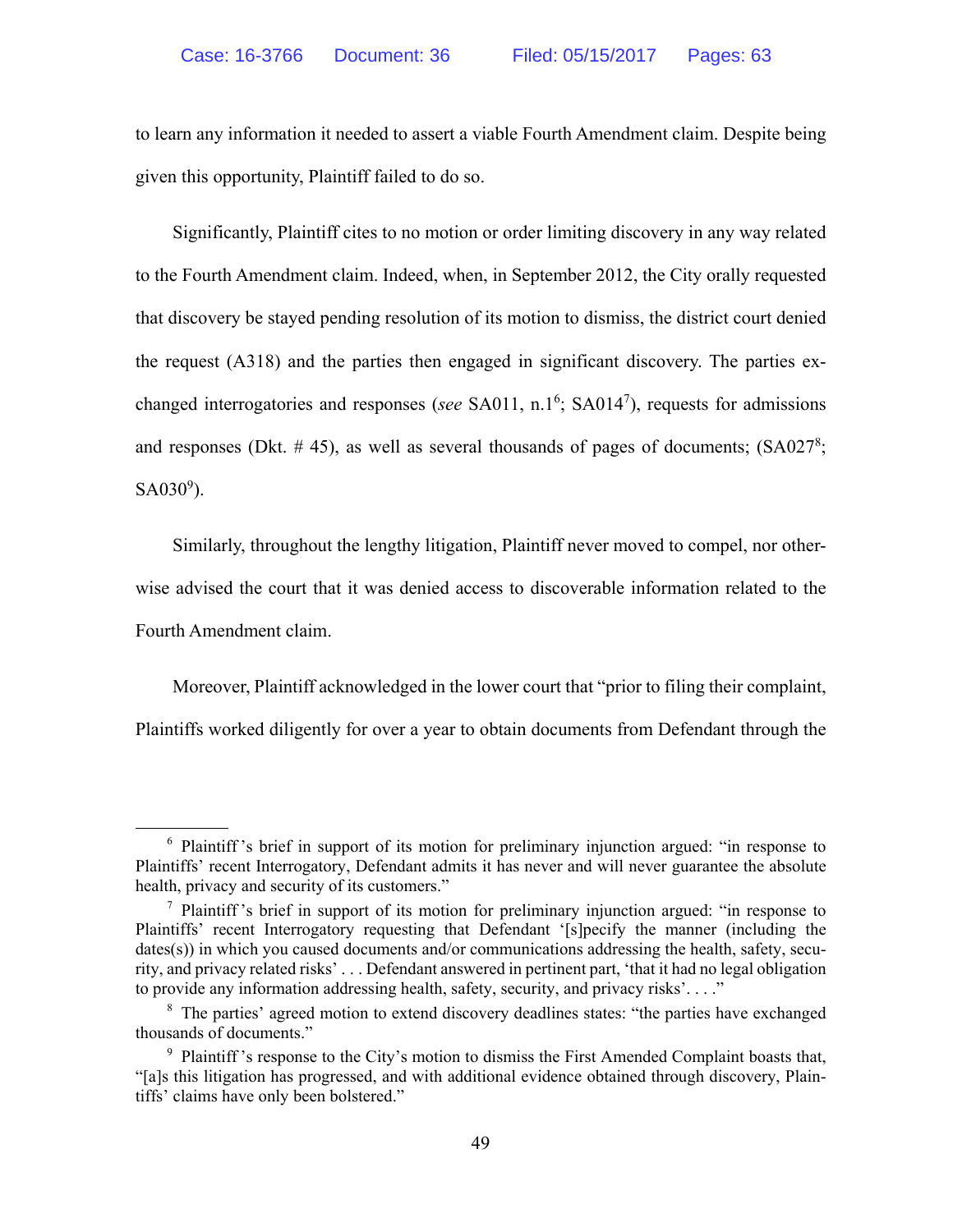Freedom of Information Act," and argued that "Defendant's own documents refute defendant's claims of smart meter non-invasiveness." (SA023)

 Plaintiff 's assertion that the dismissal of Plaintiff 's claims in the absence of discovery will "effectively immunize" the City's smart-meter program is thus meritless. The City was subject to significant discovery throughout the litigation, and cannot be considered "immune."

 Not only is Plaintiff 's argument that it was not permitted to engage in discovery demonstrably false, it contravenes the well-established principle that discovery is for the purpose of proving viable allegations made in good faith, not for determining whether a viable allegation can be made. *Crenshaw-Logal v. City of Abilene, Texas*, 436 Fed. Appx. 306, 309 (5th Cir. 2011).

 Plaintiff 's misstatements regarding the unavailability of discovery and information during the trial court proceedings are significant. Plaintiff claims it is simply asking this Court for an opportunity to litigate its Fourth Amendment claim. In actuality, Plaintiff has already litigated the claim, and is now asking this Court for an opportunity to *re-litigate* its dismissed Fourth Amendment claim.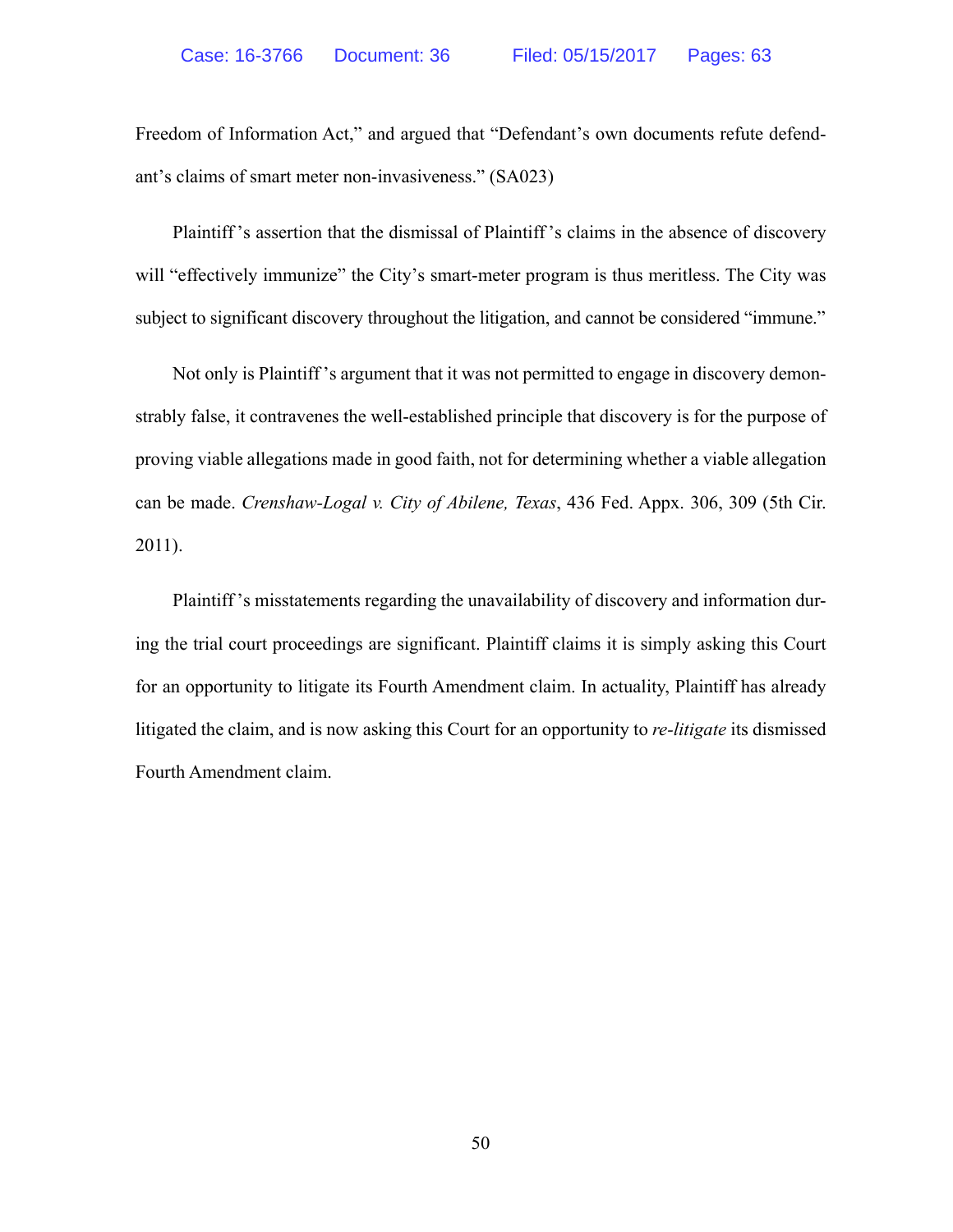#### **CONCLUSION**

 For the foregoing reasons, the district court's orders dismissing Plaintiff 's purported Fourth Amendment claim and denying Plaintiff leave to file a fourth iteration of that claim and denying Plaintiff leave to add an Illinois Constitution privacy claim should be affirmed.

Respectfully submitted,

/s Robert Wilder ROBERT WILDER Senior Assistant City Attorney KRISTEN FOLEY Senior Assistant City Attorney City of Naperville 400 South Eagle Street Naperville, Illinois 60540 wilderr@naperville.il.us foleyk@naperville.il.us Telephone: (630) 420-6013 Facsimile: (630) 305-5355

*Attorneys for Defendant-Appellee City of Naperville*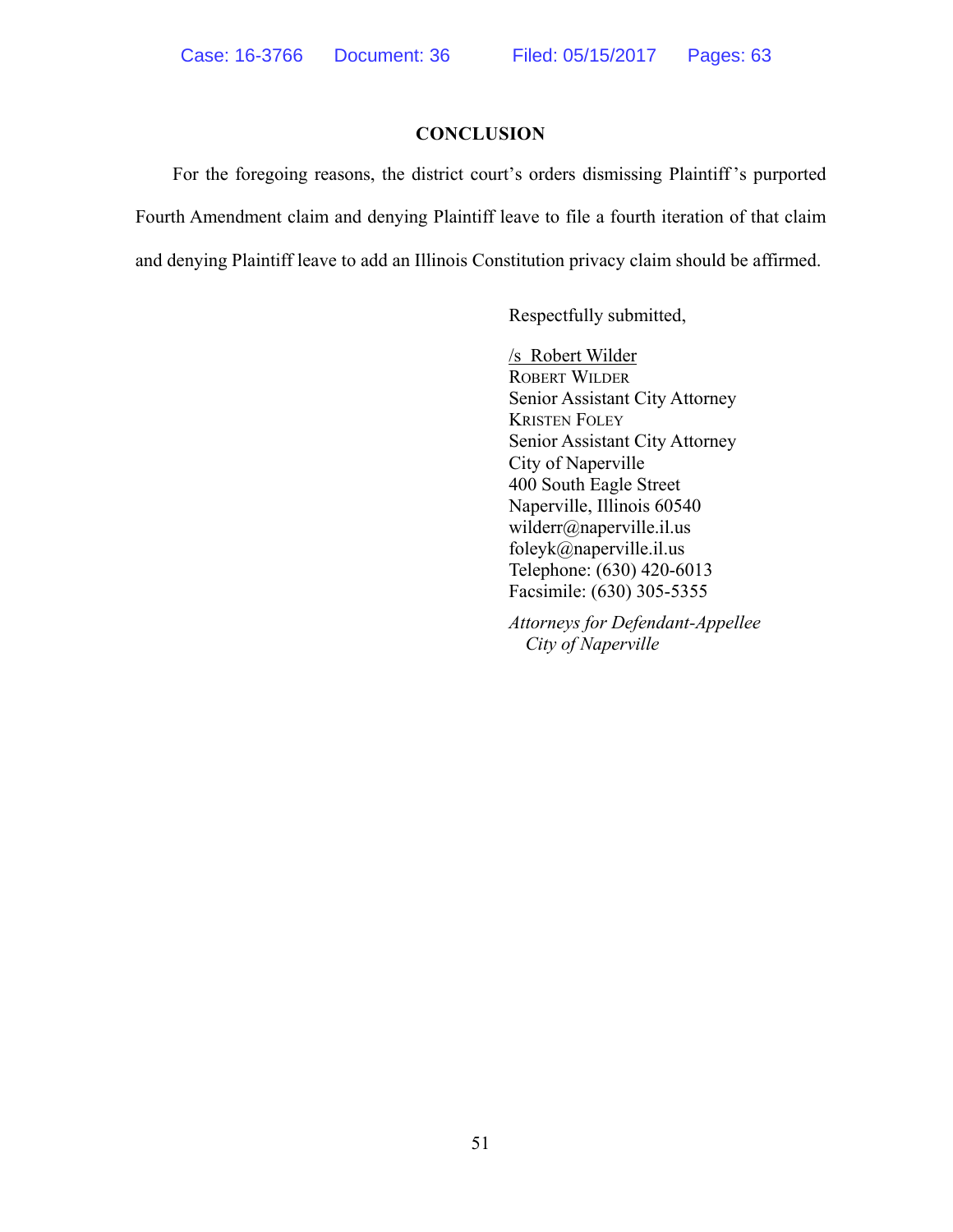## **CERTIFICATE OF COMPLIANCE WITH TYPE-VOLUME LIMITATION**

 1. This Brief complies with the type-volume limitation of Rule 32(a)(7)(B) of the Federal Rules of Appellate Procedure because, according to the "word count" function of Microsoft Word 2013, the Brief contains 13,803 words, excluding the parts of the Brief exempted from the word count by Rule  $32(a)(7)(B)(iii)$  of the Federal Rules of Appellate Procedure.

2. This Brief complies with the typeface requirements of Rule  $32(a)(5)$  and the typestyle requirements of Rule 32(a)(6) of the Federal Rules of Appellate Procedure because the Brief has been prepared in a proportionally spaced typeface using Microsoft Word 2013 in 12-point Century Schoolbook font, with footnotes in 11-point Century Schoolbook font.

Dated: May 15, 2017

/s Andy Cockle Cockle Legal Briefs